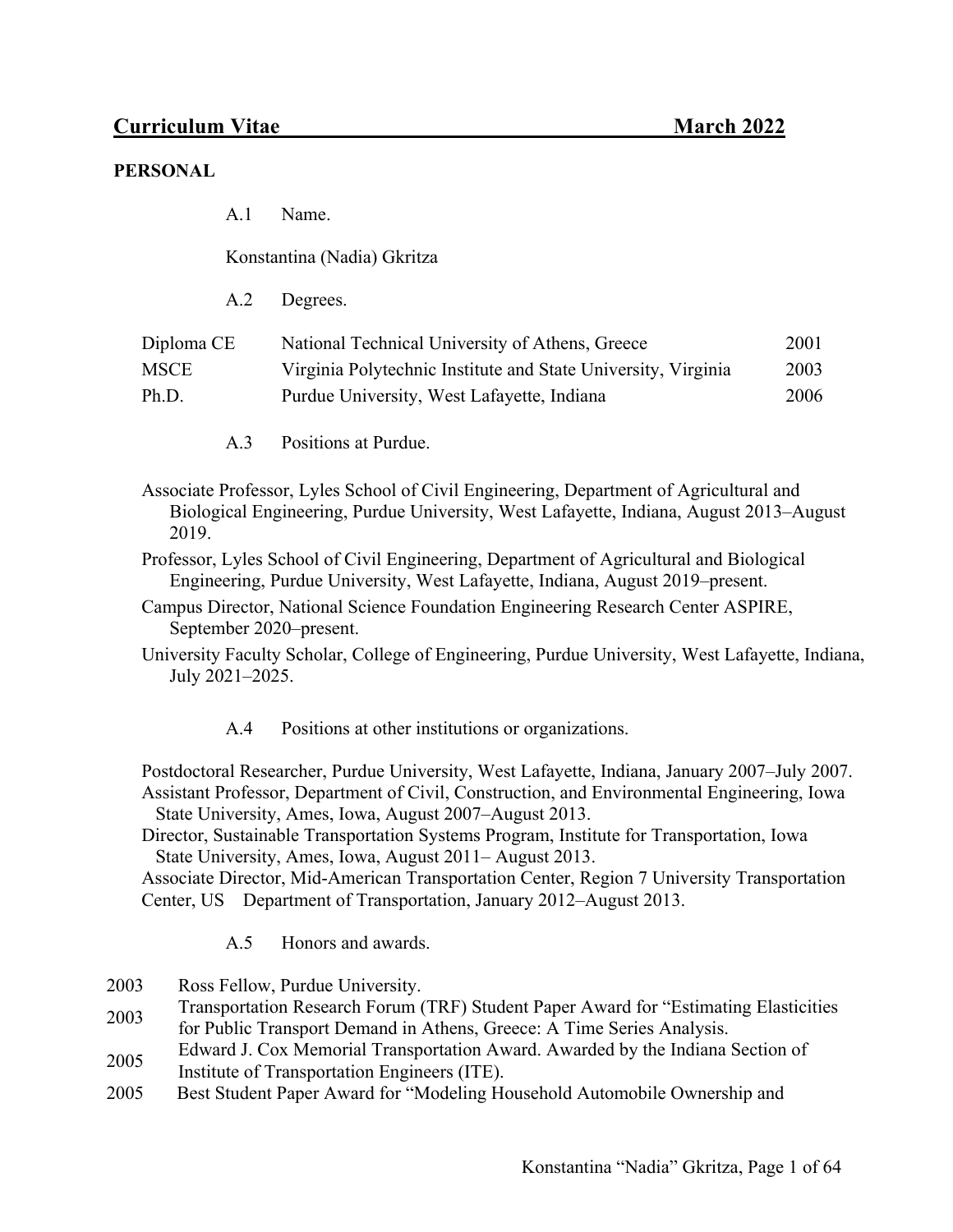Autolessness: Evidence from the 2001 National Household Travel Survey," Institute of Transportation Engineers District 3.

- 2005 Eno Transportation Foundation Fellow.
- 2006 International Road Federation Executive Leader Fellow.
- 2006 Tau Beta Pi, Indiana Alpha Chapter.
- <sup>2007</sup> C.V. Wootan Memorial Award for Outstanding Ph.D. Dissertation in Policy and Planning, Council of University Transportation Centers.
- 2008 American Society of Civil Engineers ExCEEd Fellow.
- 2011 Schafer Award for Excellence in Teaching, Research, and Service, Civil, Construction, and Environmental Engineering, Iowa State University.
- 2013 Early Career Engineering Faculty Research Award, College of Engineering, Iowa State University.
- 2014 National Academy of Engineering Frontiers of Engineering Education Symposium Attende
- 2016 2016 Outstanding Engineering Graduate Student Mentor, Lyles School of Civil Engineerin
- 2016 Jane F. Garvey/UMass ITE Transportation Leadership Award
- 2017 College of Engineering Faculty of Excellence in Leadership Award, Purdue University
- 2017 Greek Diaspora Fellow, Institute of International Education, Stavros Niarchos Foundation and Fulbright Foundation in Greece
- 2017 Best Reviewer Award, International Journal of Transportation Science and Technology.
- 2018 Purdue Policy Research Institute Fellow, 2018-2019.
- 2020 Faculty Leadership Academy for Interdisciplinary Research (FLAIR) Fellow, Spring/Fall 2020.
- 2020 Purdue Policy Research Institute Affiliate, 2020-2021.
- 2022 ASCE Frank M. Masters Transportation Engineering Award.
- A.6 Memberships in academic, professional and scholarly societies.
	- American Society of Civil Engineers (since 2003)
		- o T&DI Planning, Economics and Finance Committee (since 2010)
	- American Society for Engineering Education (since 2008)
	- Institute of Transportation Engineers (since 2003)
	- International Road Federation (since 2006)
		- § Committee on Road Finance and Economics (since 2010)
	- North American Colleges & Teachers of Agriculture (since 2014)
	- Society of Women Engineers (since 2005)
	- Transportation Research Forum (since 2014)
	- Tau Beta Pi (since 2006)
	- Transportation Research Board
		- o Committee on Transportation and Economic Development
			- Member since 2006
			- Paper review coordinator, 2009–2012
			- Co-Chair, 2014–2020
		- o Committee on Transportation Economics
			- Member 2008–2013
		- o Committee on Freight Transportation Economics and Regulation
			- Member 2009–2021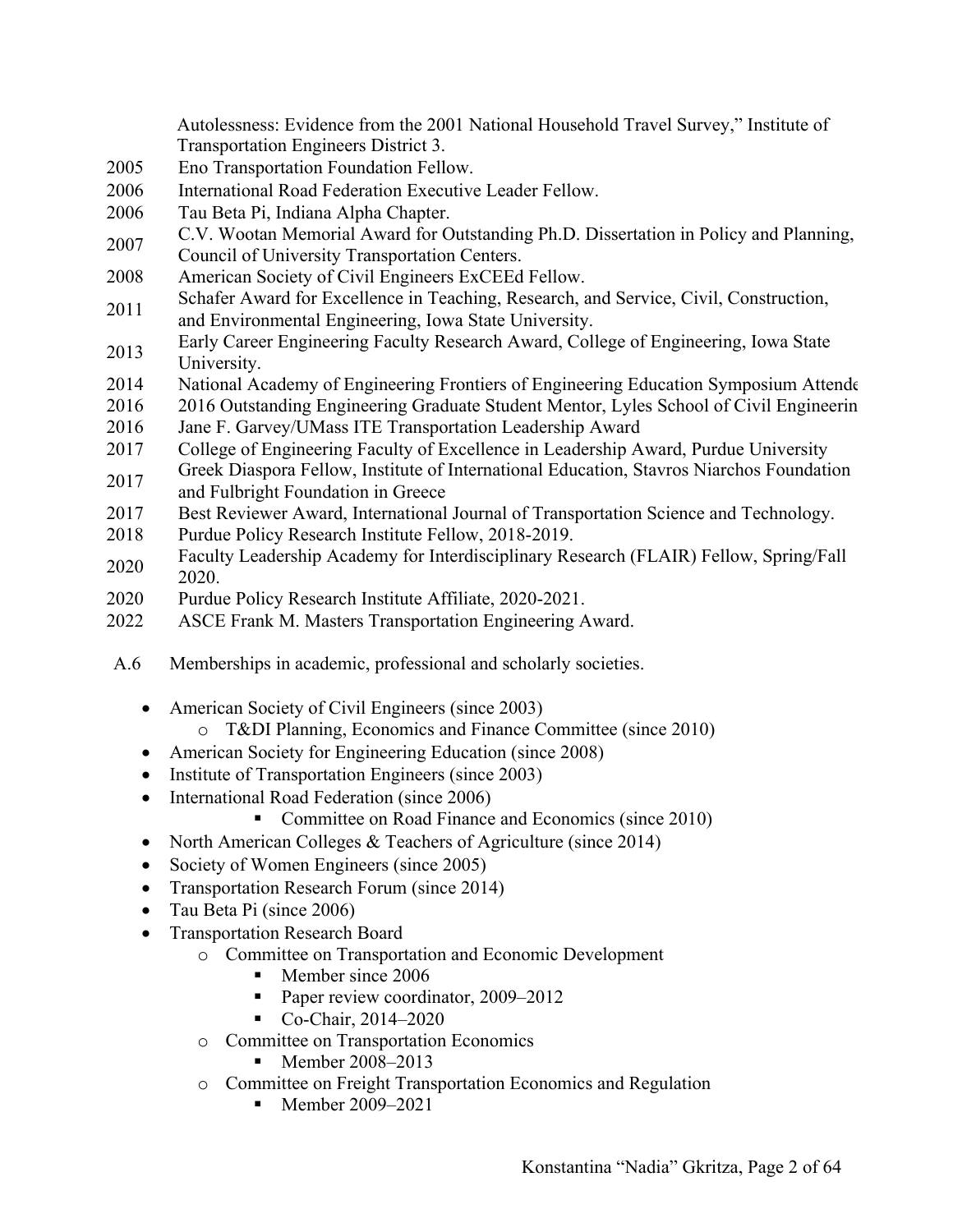- o Committee on Agricultural Transportation
	- Member since 2020
- o Planning and Environment Group Young Member Council
	- Member since 2010
- o Committee on Motorcycles and Mopeds
	- Member, 2012–2018
- o Committee on Transportation and Energy
	- Friend since 2008
- o Committee on Safety Data Analysis and Evaluation
	- Friend since 2009
- o Committee on Statistical Methods
	- Friend since 2009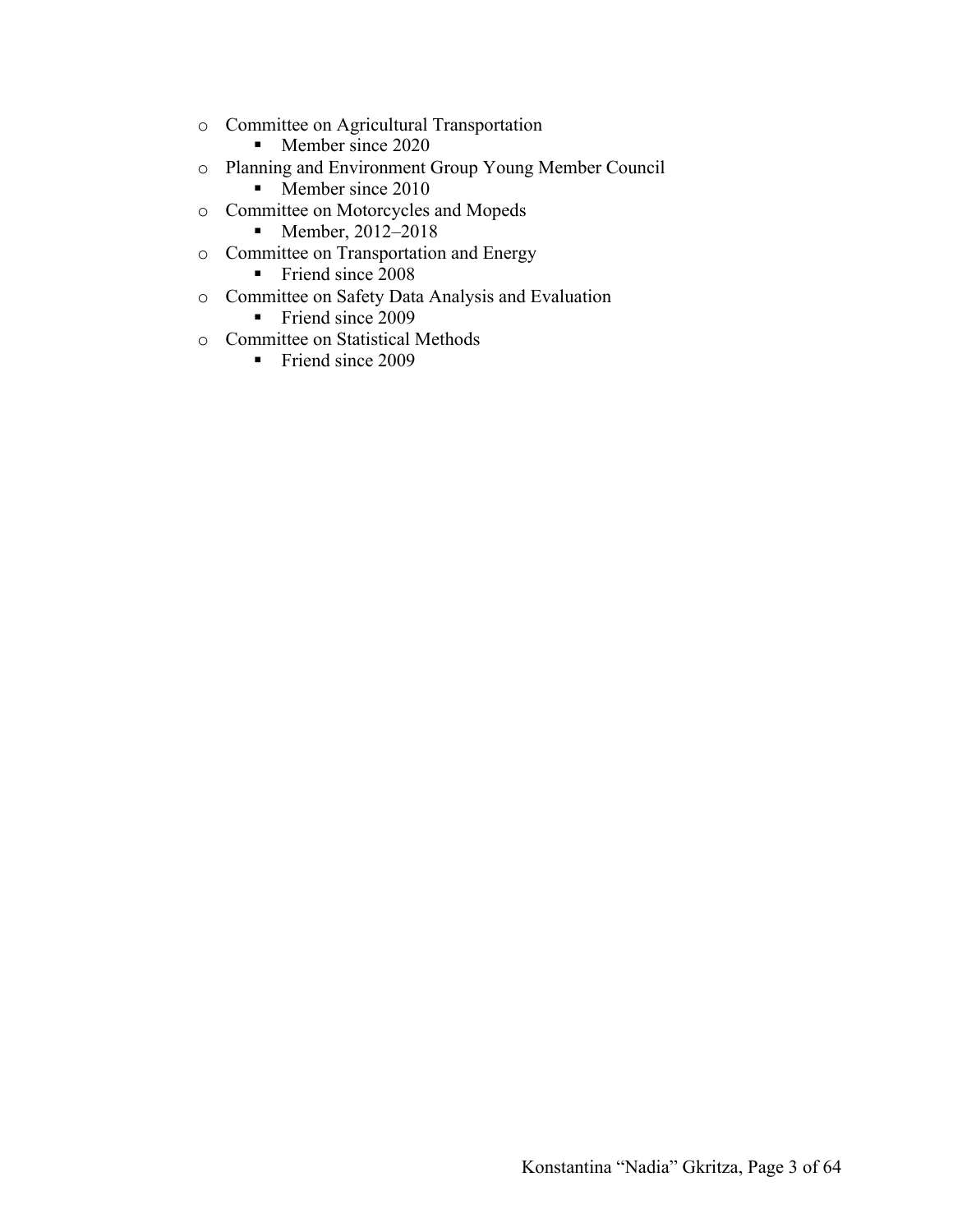## **B. TEACHING/LEARNING**

B.1 Courses taught at Purdue and elsewhere.

## **Iowa State University**

| <b>COURSE</b><br><b>NUMBER</b> | <b>COURSE</b><br><b>TITLE</b>                         | <b>SEMESTER &amp;</b><br><b>YEAR</b><br><b>ENROLLMEN</b><br>$\mathbf T$ | <b>PERCENTAGE</b><br>OF<br><b>RESPONSIBIILIT</b><br>Y | <b>ADMINISTRATIV</b><br>E OR<br><b>SUPERVISOR</b><br><b>RESPONSIBILITY</b> |
|--------------------------------|-------------------------------------------------------|-------------------------------------------------------------------------|-------------------------------------------------------|----------------------------------------------------------------------------|
| <b>CE 355</b>                  | Principles of<br>Transportation<br>Engineering        | F07<br>65                                                               | 100%                                                  | Supervised a 0.25<br>FTE Teaching<br>Assistant (TA)                        |
| <b>CE 556X</b>                 | <b>Transportation Data</b><br>Analysis                | <b>S08</b><br>12                                                        | 100%                                                  | No TA supervised                                                           |
| <b>CE 355</b>                  | Principles of<br>Transportation<br>Engineering        | <b>F08</b><br>55                                                        | 100%                                                  | Supervised a 0.25<br><b>FTE TA</b>                                         |
| CE 556                         | <b>Transportation Data</b><br>Analysis                | S <sub>09</sub><br>8                                                    | 100%                                                  | No TA supervised                                                           |
| <b>CE 355</b>                  | Principles of<br>Transportation<br>Engineering        | F09<br>65                                                               | 100%                                                  | Supervised a 0.25<br>FTE TA                                                |
| <b>TRANS</b><br>555            | Economic Analysis<br>of Transportation<br>Investments | S10<br>18                                                               | 100%                                                  | No TA supervised                                                           |
| <b>CE 355</b>                  | Principles of<br>Transportation<br>Engineering        | S10<br>65                                                               | 100%                                                  | Supervised a 0.25<br>FTE TA                                                |
| <b>CE 556</b>                  | <b>Transportation Data</b><br>Analysis                | S11<br>23                                                               | 100%                                                  | No TA supervised                                                           |
| <b>CE 355</b>                  | Principles of<br>Transportation<br>Engineering        | <b>S11</b><br>74                                                        | 100%                                                  | Supervised a 0.25<br>FTE TA                                                |
| <b>CE 355</b>                  | Principles of<br>Transportation<br>Engineering        | F11<br>72                                                               | 70%                                                   | Supervised a 0.25<br>FTE TA                                                |
| <b>TRANS</b><br>555            | Economic Analysis<br>of Transportation<br>Investments | S12<br>18                                                               | 100%                                                  | No TA supervised                                                           |
| <b>CE 355</b>                  | Principles of<br>Transportation<br>Engineering        | S12<br>109                                                              | 100%                                                  | Supervised a 0.25<br>FTE TA                                                |
| CE 556                         | <b>Transportation Data</b><br>Analysis                | F12<br>23                                                               | 100%                                                  | No TA supervised                                                           |
| <b>CE 355</b>                  | Principles of<br>Transportation<br>Engineering        | F12<br>89                                                               | 100%                                                  | Supervised a 0.25<br>FTE TA                                                |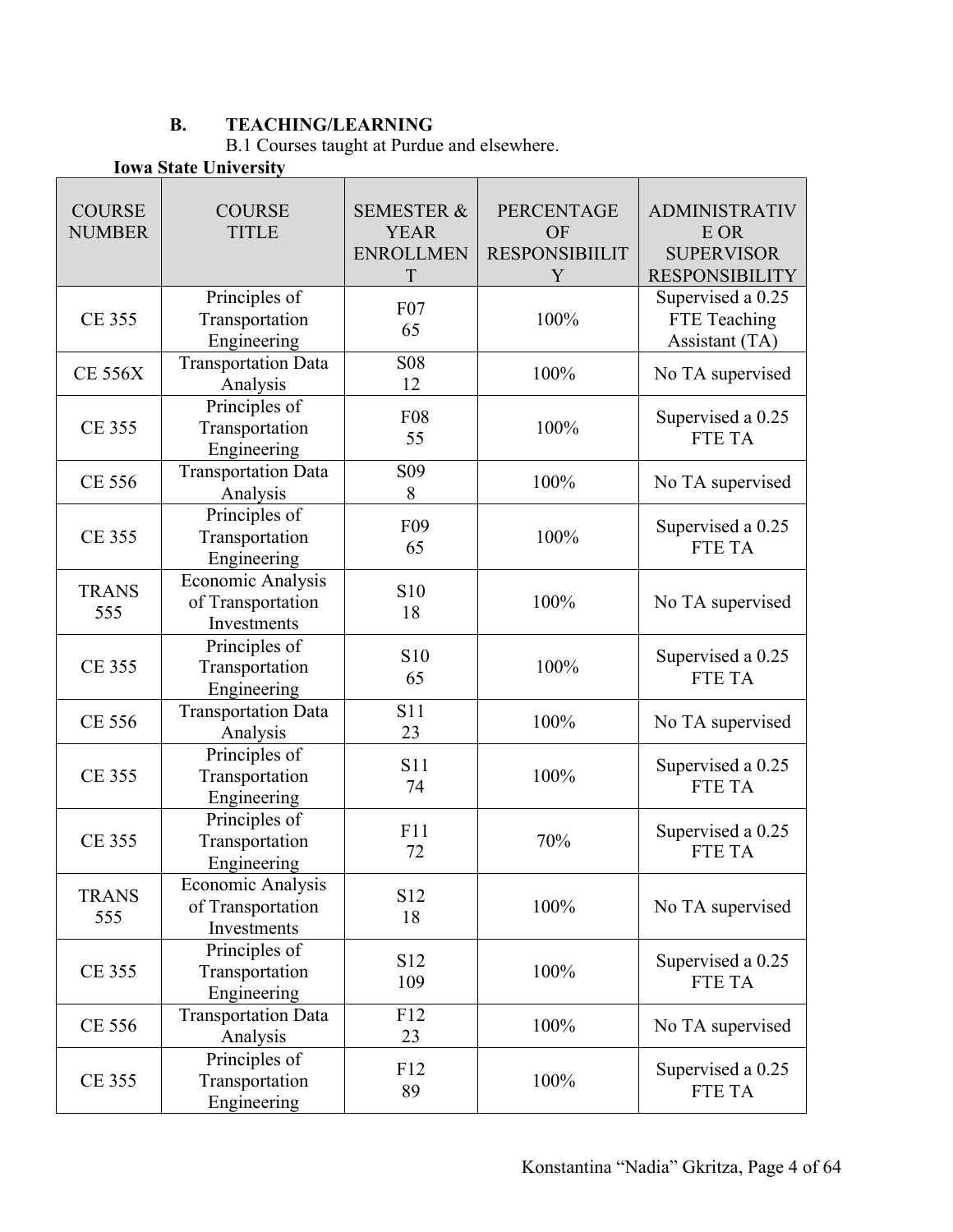| <b>CE 355</b> | Principles of<br>Transportation<br>Engineering | S <sub>1</sub> 3<br>10             | 50% | Supervised a 0.25<br>FTE TA |
|---------------|------------------------------------------------|------------------------------------|-----|-----------------------------|
| <b>CE 552</b> | <b>Traffic Safety</b>                          | S <sub>1</sub> 3<br>$\overline{4}$ | 40% | No TA supervised            |

# **Purdue University**

| <b>COURSE</b><br><b>NUMBER</b> | <b>COURSE</b><br><b>TITLE</b>                    | <b>SEMESTER &amp;</b><br>YEAR-<br><b>ENROLLMEN</b><br>$\mathbf T$ | PERCENTAGE<br>OF<br><b>RESPONSIBIILIT</b><br>Y | <b>ADMINISTRATIV</b><br>E OR<br><b>SUPERVISOR</b><br><b>RESPONSIBILITY</b> |
|--------------------------------|--------------------------------------------------|-------------------------------------------------------------------|------------------------------------------------|----------------------------------------------------------------------------|
| <b>CE 361</b>                  | Introduction to<br>Transportation<br>Engineering | F13<br>49                                                         | 100%                                           | Supervised a 0.25<br>FTE TA                                                |
| <b>CE 561</b>                  | Transportation<br><b>Systems Evaluation</b>      | F14<br>15                                                         | 100%                                           | No TA supervised                                                           |
| CE 614                         | Statistical and<br>Econometric<br>Methods I      | F14<br>20                                                         | 100%                                           | No TA supervised                                                           |
| <b>CE 614</b>                  | Statistical and<br>Econometric<br>Methods I      | F15<br>21                                                         | 100%                                           | No TA supervised                                                           |
| <b>CE 561</b>                  | Transportation<br><b>Systems Evaluation</b>      | F16<br>12                                                         | 100%                                           | No TA supervised                                                           |
| <b>CE 361</b>                  | Introduction to<br>Transportation<br>Engineering | S17<br>70                                                         | 100%                                           | Supervised a 0.5<br>FTE TA                                                 |
| <b>CE614</b>                   | Statistical and<br>Econometric<br>Methods I      | F17<br>14                                                         | 100%                                           | No TA supervised                                                           |
| <b>CE 561</b>                  | Transportation<br><b>Systems Evaluation</b>      | F18<br>16                                                         | 100%                                           | No TA supervised                                                           |
| <b>CE 299</b>                  | <b>Smart Mobility</b>                            | F18<br>28                                                         | $\sim 15\%$                                    | No TA supervised                                                           |
| <b>CE 614</b>                  | Statistical and<br>Econometric<br>Methods I      | F19<br>13                                                         | 100%                                           | No TA supervised                                                           |
| <b>CE 299</b>                  | <b>Smart Mobility</b>                            | F19                                                               | $~15\%$                                        | No TA supervised                                                           |
| <b>CE 361</b>                  | Introduction to<br>Transportation<br>Engineering | S <sub>20</sub><br>89                                             | 100%                                           | Supervised a 0.5<br>FTE TA                                                 |
| <b>CE 299</b>                  | <b>Smart Mobility</b>                            | F <sub>20</sub><br>27                                             | $\sim 15\%$                                    | No TA supervised                                                           |
| <b>CE 560</b>                  | <b>Public Transportation</b><br>Systems          | S <sub>21</sub><br>35                                             | $100\%$                                        | Supervised a 0.25<br>FTE TA                                                |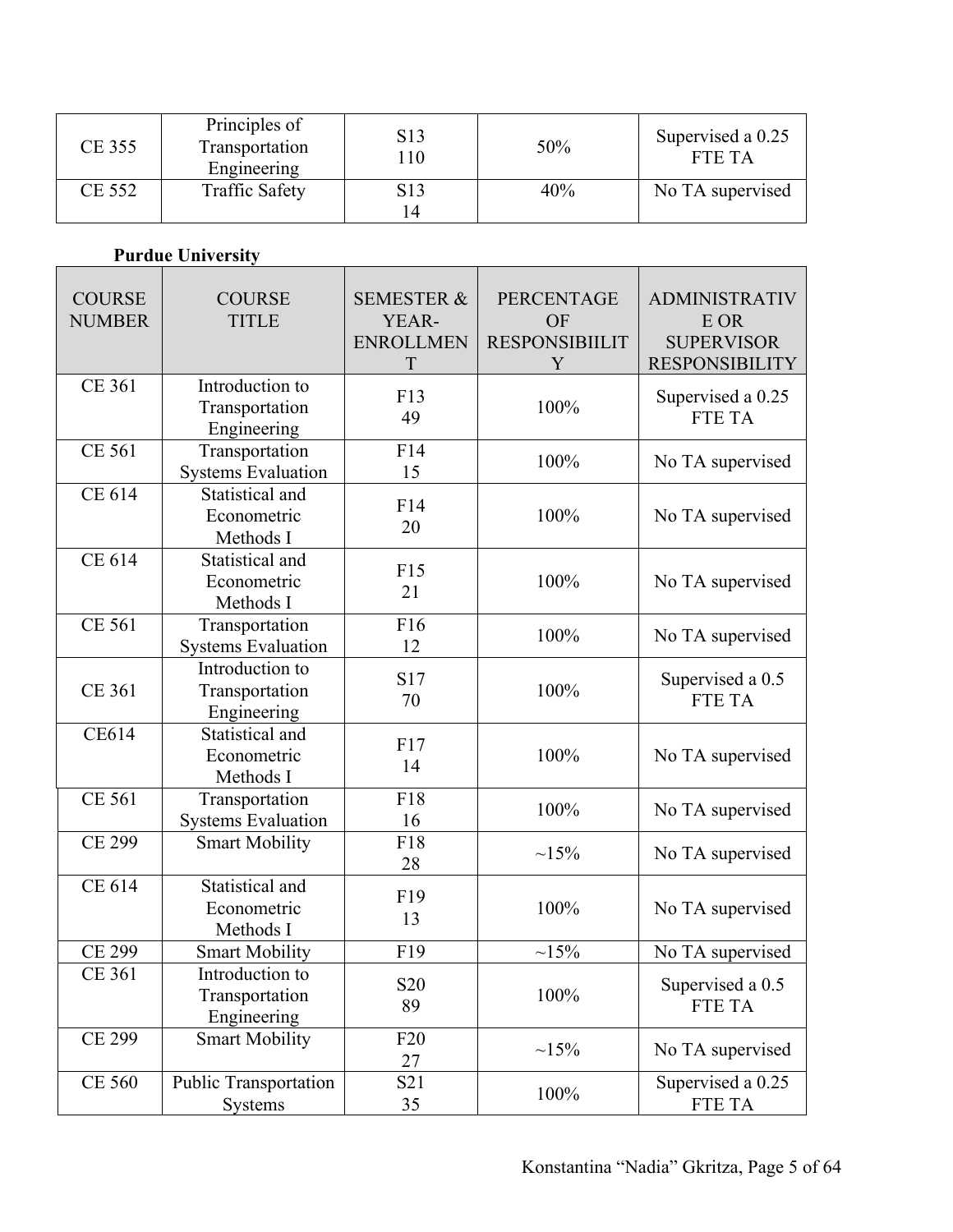| CE 561        | Transportation<br><b>Systems Evaluation</b> | F21<br>19       | 100%        | No TA supervised |
|---------------|---------------------------------------------|-----------------|-------------|------------------|
|               |                                             |                 |             |                  |
| <b>CE 299</b> | <b>Next Generation</b>                      | F21             | $\sim 15\%$ | No TA supervised |
|               | Mobility                                    | 30              |             |                  |
| CE 614        | Statistical and                             | S <sub>22</sub> |             |                  |
|               | Econometric                                 |                 | 100%        | No TA supervised |
|               | Methods I                                   |                 |             |                  |

B.2 Teaching scores summary table.

The scores below are on a 5.0 base with 5 as the highest and 1 as the lowest.

| <b>SE</b><br>M  | <b>COURSE</b><br><b>TITLE</b>                             | <b>COURSE</b><br><b>NUMBER</b> | #<br><b>RESPONSES/</b><br># IN COURSE | <b>COURSE</b><br><b>EVAL</b><br><b>SCORE</b> | <b>PROF</b><br><b>EVAL</b><br><b>SCORE</b> | DEPT*<br><b>AVE</b><br>PROF.<br><b>SCORE</b> |
|-----------------|-----------------------------------------------------------|--------------------------------|---------------------------------------|----------------------------------------------|--------------------------------------------|----------------------------------------------|
| F07             | Principles of Transportation<br>Engineering               | <b>CE 355</b>                  | 65                                    | n/a                                          | 3.2                                        | 3.9                                          |
| <b>S08</b>      | <b>Transportation Data Analysis</b>                       | <b>CE 556X</b>                 | 12                                    | n/a                                          | 3.9                                        | 4.4                                          |
| <b>F08</b>      | Principles of Transportation<br>Engineering               | <b>CE 355</b>                  | 55                                    | n/a                                          | 4.2                                        | 4.0                                          |
| S <sub>09</sub> | Transportation Data Analysis                              | <b>CE 556</b>                  | 8                                     | n/a                                          | 3.7                                        | 4.2                                          |
| F09             | Principles of Transportation<br>Engineering               | <b>CE 355</b>                  | 65                                    | n/a                                          | 3.7                                        | 3.8                                          |
| <b>S10</b>      | Economic Analysis of<br><b>Transportation Investments</b> | <b>TRANS</b><br>555            | 18                                    | n/a                                          | 3.7                                        | 4.2                                          |
| <b>S10</b>      | Principles of Transportation<br>Engineering               | <b>CE 355</b>                  | 65                                    | n/a                                          | 4.4                                        | 3.8                                          |
| <b>S11</b>      | <b>Transportation Data Analysis</b>                       | <b>CE 556</b>                  | 23                                    | n/a                                          | 4.1                                        | 4.0                                          |
| <b>S11</b>      | Principles of Transportation<br>Engineering               | <b>CE 355</b>                  | 74                                    | n/a                                          | 3.9                                        | 4.0                                          |
| F11             | Principles of Transportation<br>Engineering               | <b>CE 355</b>                  | 72                                    | n/a                                          | 4.4                                        | 4.0                                          |
| S12             | Economic Analysis of<br><b>Transportation Investments</b> | <b>TRANS</b><br>555            | 18                                    | n/a                                          | 4.6                                        | 4.3                                          |
| S12             | Principles of Transportation<br>Engineering               | <b>CE 355</b>                  | 109                                   | n/a                                          | 4.2                                        | 4.3                                          |
| F12             | <b>Transportation Data Analysis</b>                       | <b>CE 556</b>                  | 23                                    | n/a                                          | 4.6                                        | 4.0                                          |
| F12             | Principles of Transportation<br>Engineering               | <b>CE 355</b>                  | 89                                    | n/a                                          | 4.1                                        | 4.0                                          |
| S13             | Principles of Transportation<br>Engineering               | <b>CE 355</b>                  | 98/110                                | n/a                                          | 4.0                                        | 4.2                                          |
| S13             | <b>Traffic Safety</b>                                     | <b>CE 552</b>                  | 12/14                                 | n/a                                          | 4.8                                        | 4.2                                          |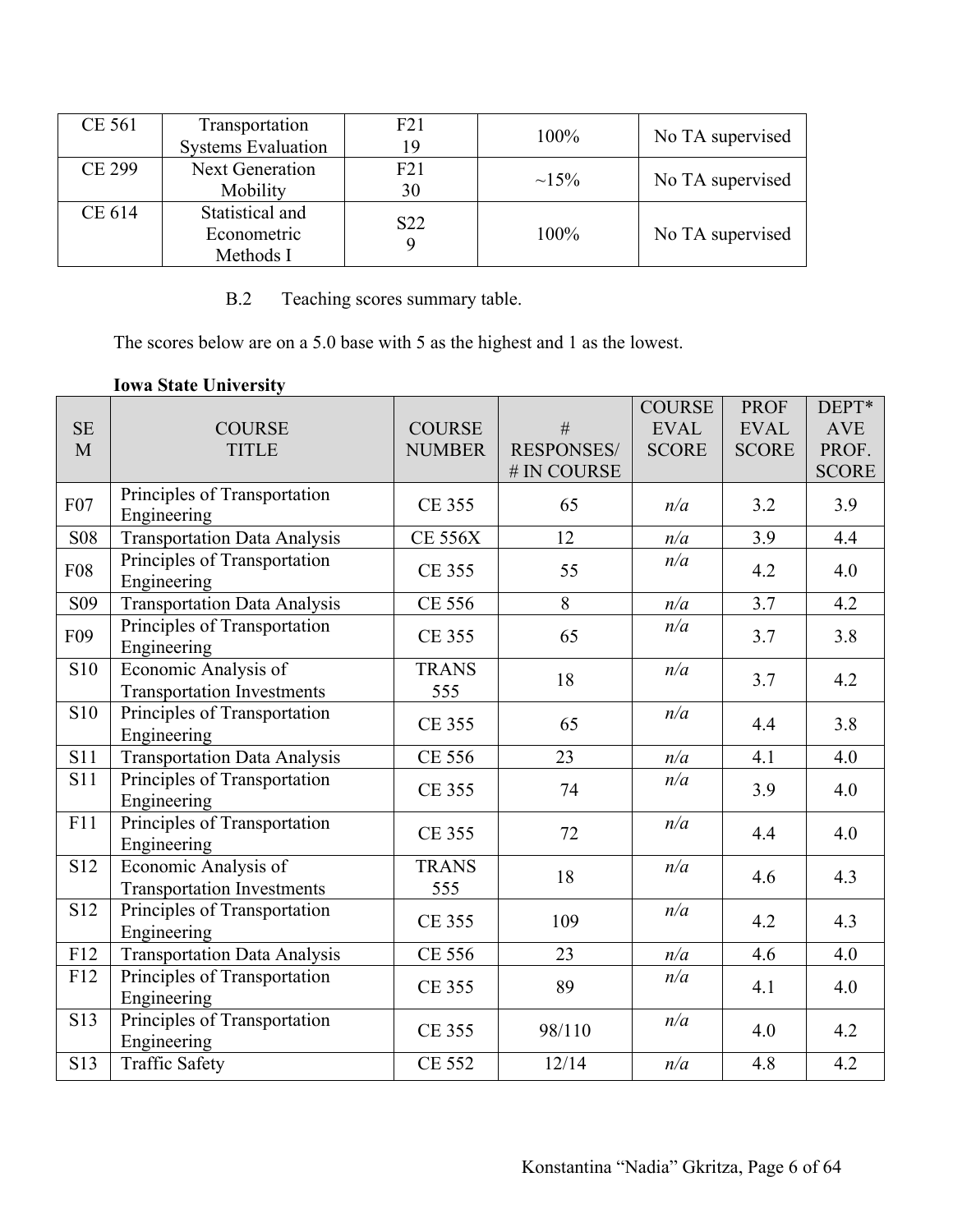*n/a*: This information is not collected as part of the ISU course evaluation process, and as such is marked as not available.

| <b>SEM</b>      | <b>COURSE</b><br><b>TITLE</b>                   | <b>COURSE</b><br><b>NUMBER</b> | #<br><b>RESPONSES/</b><br># IN COURSE | <b>COURSE</b><br><b>EVAL</b><br><b>SCORE</b> | <b>PROF</b><br><b>EVAL</b><br><b>SCORE</b> | DEPT*<br><b>AVE</b><br>PROF.<br><b>SCORE</b> |
|-----------------|-------------------------------------------------|--------------------------------|---------------------------------------|----------------------------------------------|--------------------------------------------|----------------------------------------------|
| F13             | Introduction to Transportation<br>Engineering   | <b>CE 361</b>                  | 25/49                                 | 4.6                                          | 4.6                                        | 4.2                                          |
| F14             | <b>Transportation Systems</b><br>Evaluation     | <b>CE 561</b>                  | 11/15                                 | 4.8                                          | 4.7                                        | 4.6                                          |
| F14             | <b>Statistical and Econometric</b><br>Methods I | CE 614                         | 16/20                                 | 4.8                                          | 4.7                                        | 4.6                                          |
| F15             | <b>Statistical and Econometric</b><br>Methods I | CE 614                         | 18/21                                 | 4.2                                          | 4.7                                        | 4.7                                          |
| F16             | <b>Transportation Systems</b><br>Evaluation     | <b>CE 561</b>                  | 12/12                                 | 4.6                                          | 4.8                                        | 4.6                                          |
| S17             | Introduction to Transportation<br>Engineering   | <b>CE 361</b>                  | 46/71                                 | 3.9                                          | 4.4                                        | 4.1                                          |
| F17             | <b>Statistical and Econometric</b><br>Methods I | CE 614                         | 12/14                                 | 4.3                                          | 4.5                                        | 4.7                                          |
| F18             | <b>Transportation Systems</b><br>Evaluation     | <b>CE 561</b>                  | 14/19                                 | 4.3                                          | 4.9                                        | 4.6                                          |
| F19             | <b>Statistical and Econometric</b><br>Methods I | CE 614                         | 11/13                                 | 4.7                                          | 4.9                                        | 4.8                                          |
| <b>S20</b>      | Introduction to Transportation<br>Engineering   | <b>CE 361</b>                  | 46/89                                 | n/a                                          | n/a                                        | n/a                                          |
| S <sub>21</sub> | <b>Public Transportation Systems</b>            | <b>CE 560</b>                  | 35                                    | 4.7                                          | 4.8                                        | n/a                                          |
| F21             | <b>Transportation Systems</b><br>Evaluation     | CE 561                         | 13/19                                 | 4.5                                          | 4.8                                        | n/a                                          |
| S22             | <b>Statistical and Econometric</b><br>Methods I | CE 614                         | /9                                    |                                              |                                            |                                              |

**Purdue University**

\* Based on student evaluations, the average median scores in response to overall rating of the instructor are computed for each course level based on all courses taught by CE faculty in a given semester. These average scores are reported as "Dept. Ave. Prof. Score" in the table above.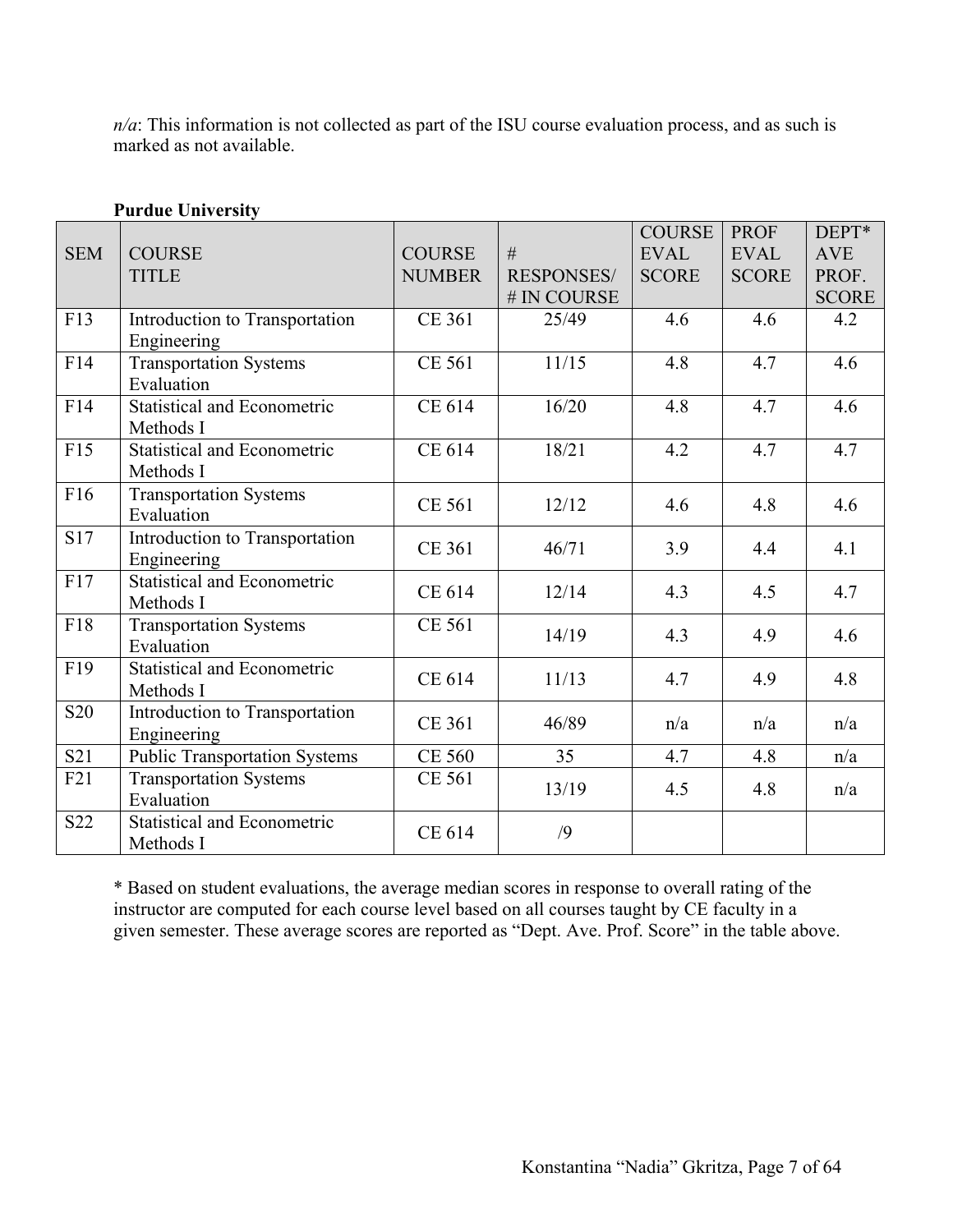## B.3 Ph.D and M.S. thesis committees chaired.

| <b>NAME</b>                                     | <b>DEGREE</b> | <b>GRADUATIO</b><br><b>NDATE</b> | <b>NAME OF</b><br><b>CO-CHAIR</b> | <b>TITLE</b>                                                                                                                          | <b>RELATED</b><br><b>PUBLICATION</b><br>S          |
|-------------------------------------------------|---------------|----------------------------------|-----------------------------------|---------------------------------------------------------------------------------------------------------------------------------------|----------------------------------------------------|
| Asish Seeboo                                    | <b>MSCE</b>   | 05/08                            | Amr Kandil                        | Proposed Highway<br><b>Asset Management</b><br>Framework with an<br>Emphasis on<br>Economic Impact<br>Analysis                        | E.5.1                                              |
| Ryan J. Pettit                                  | <b>MS</b>     | 12/08                            |                                   | <b>Using Trade Area</b><br>Analysis to<br>Measure the<br>Economic Impacts<br>of Rural Highway<br>Bypasses in Iowa<br>during 1990-2006 |                                                    |
| Weiwei Jiang                                    | <b>MS</b>     | 05/10                            |                                   | The Impact of<br><b>Biofuels and Wind</b><br>Farm Components<br>on Iowa's County<br>Road System                                       | E.1.14, E.3.3                                      |
| Wei Zhang                                       | <b>MSCE</b>   | 08/10                            |                                   | A Study on the<br>Effectiveness of<br>Iowa's Driver<br>Improvement<br>Program by Gender<br>and Age                                    | E.1.15, E.2.13,<br>E.5.6, E.5.9                    |
| Aikaterini<br>Rentziou                          | <b>MSCE</b>   | 08/10                            |                                   | Predicting<br>Passenger Trips for<br>Future Energy and<br>Transportation<br>Infrastructure<br>Investment<br>Planning                  | E.1.12, E.1.16,<br>E.2.9, E.2.12,<br>E.2.14, E.5.5 |
| Michael Baird<br>(2009<br>Eisenhower<br>Fellow) | <b>MSCE</b>   | 08/10                            |                                   | An Empirical<br>Bayes Model to<br>Assess Deer-<br>Vehicle Crash<br>Safety in Urban<br>Areas in Iowa                                   | E.1.8, E.1.20,<br>E.5.2, E.5.4,<br>E.5.10          |
| Teng Wang                                       | <b>MSCE</b>   | 08/11                            | Reg<br>Souleyrette                | Incorporating<br>Safety into                                                                                                          | E.2.11, E.2.21,<br>E.5.7, E.5.11                   |

#### **Iowa State University**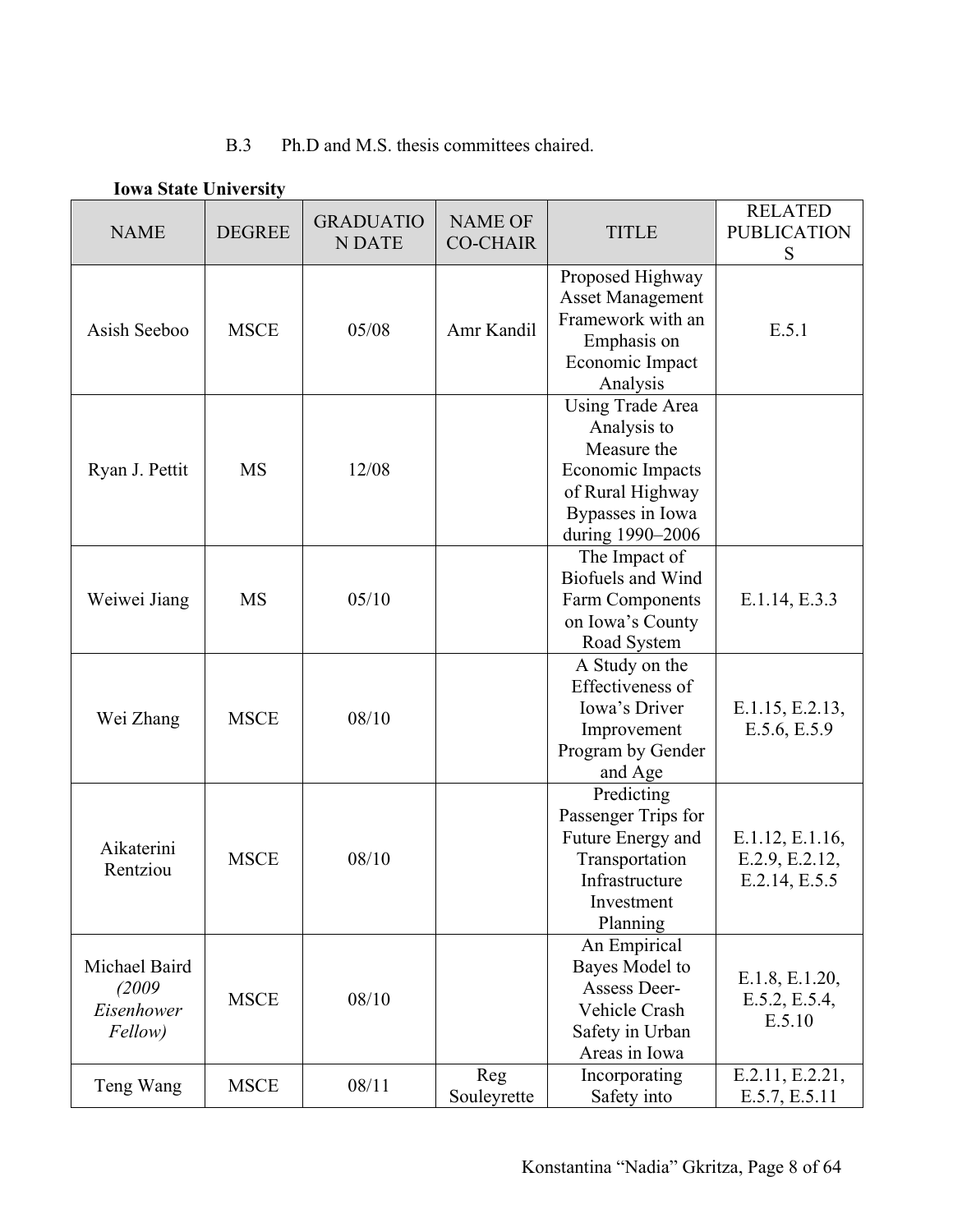|                                                                           |             |        |                    | Transportation<br>Planning for Small<br>and Medium-sized<br>Communities                                                                           |                                                                |
|---------------------------------------------------------------------------|-------------|--------|--------------------|---------------------------------------------------------------------------------------------------------------------------------------------------|----------------------------------------------------------------|
| Jeff Von<br><b>Brown</b>                                                  | <b>MS</b>   | 12/11  | Reg<br>Souleyrette | A Planning<br>Methodology for<br>Railway<br><b>Construction Cost</b><br><b>Estimation</b> in North<br>America                                     | E.5.16, E.5.20                                                 |
| <b>Steve Lavrenz</b><br>(2011<br>Eisenhower<br>Fellow)                    | <b>MSCE</b> | 12/11  |                    | Economic Analysis<br>of Automated<br>Electrified<br>Highways for<br>Freight<br>Transportation                                                     | E.1.17, E.1.22,<br>E.1.27, E.1.34,<br>E.2.18, E.5.15           |
| Abhisek<br>Mudgal                                                         | Ph.D.       | 12/11  |                    | Analysis of Driver<br><b>Behavior at Various</b><br><b>Traffic Control</b><br>Devices                                                             | E.1.19                                                         |
| Jian (Carlos)<br>Gao<br>(2011<br>Eisenhower<br><i>Fellow</i> )            | <b>MSCE</b> | 5/12   | Omar Smadi         | A Study on the<br>Relationship<br>between Asset<br>Condition and<br>Safety on Primary<br>Roads in Iowa                                            | E.2.19, E.2.22,<br>E.5.17                                      |
| Eirini<br>Kastrouni<br>$(2012 \, C. V.$<br>Wootan<br>Memorial<br>Awardee) | <b>MSCE</b> | 5/12   |                    | <b>Equity Performance</b><br>Evaluation of Two<br><b>Different Pricing</b><br><b>Options: Fuel Tax</b><br>and VMT Fee                             | E.1.28, E.1.30,<br>E.2.16, E.5.13,<br>E.5.14, E.5.19,<br>E.6.9 |
| <b>Tracy Troutner</b>                                                     | <b>MS</b>   | 5/13   |                    | Impacts of<br><b>Extended Interstate</b><br>Closures to<br>Regional Freight<br>Logistics: A Case<br>Study of the 2011<br>Interstate 29<br>Closure | E.1.24                                                         |
| Wanjun Li                                                                 | <b>MSCE</b> | 5/13   |                    | The Culture of<br>Distracted Driving:<br>Evidence from a<br>Public Opinion<br>Survey in Iowa                                                      | E.1.23                                                         |
| Dimitrios                                                                 | <b>MSCE</b> | $5/13$ | Omar Smadi         | <b>Interaction Effects</b>                                                                                                                        | E.2.23                                                         |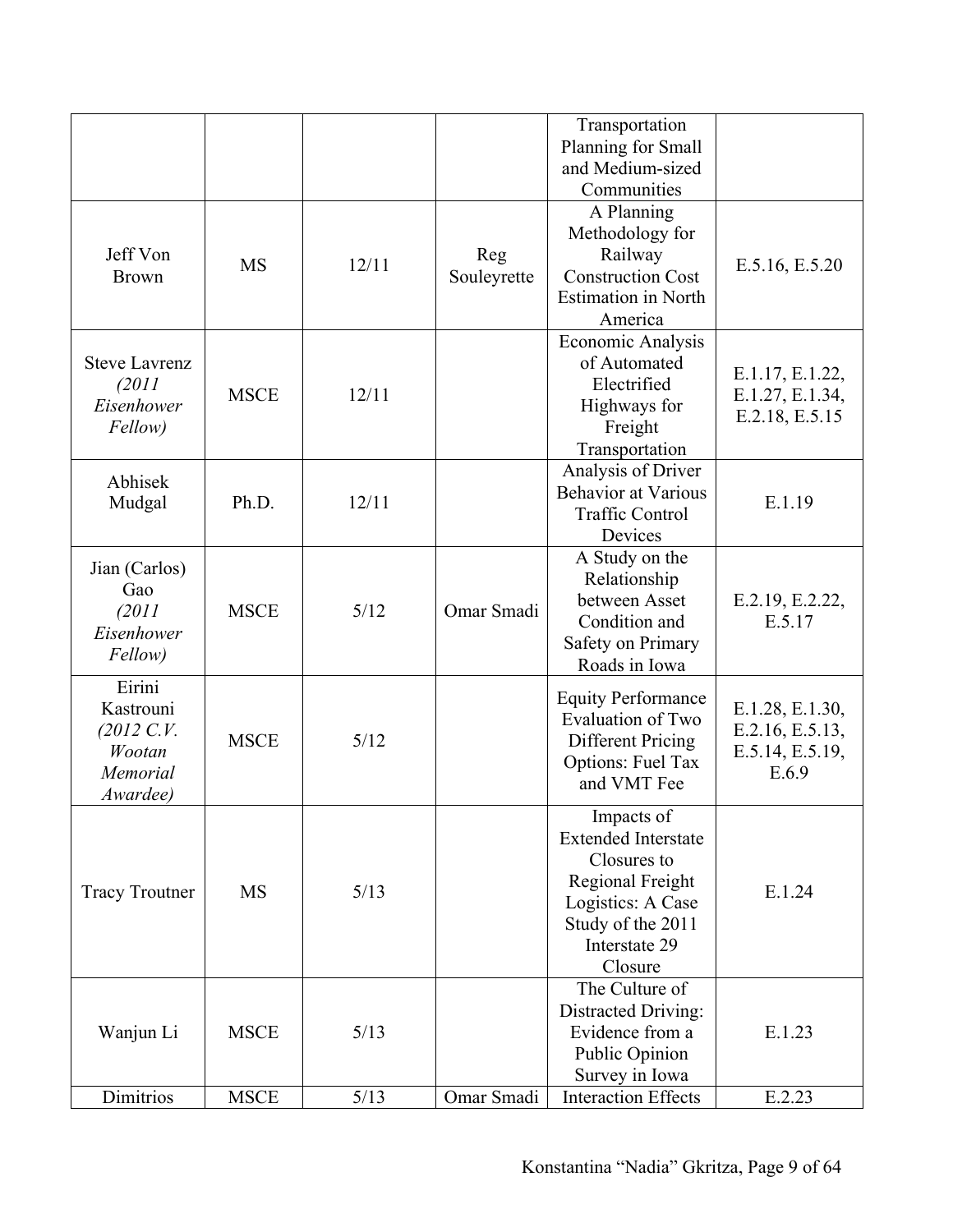| <b>Bilionis</b> |             |      | of Prevailing                                |
|-----------------|-------------|------|----------------------------------------------|
|                 |             |      | <b>Weather Conditions</b>                    |
|                 |             |      | and Crash                                    |
|                 |             |      | Characteristics on                           |
|                 |             |      | Crash Severity: A                            |
|                 |             |      | Case Study on Two                            |
|                 |             |      | Corridors in Iowa                            |
|                 |             |      | A Study of Single                            |
| Donald          |             |      | and Multiple                                 |
| Cerwick         | <b>MSCE</b> | 8/13 | <b>Vehicle Crashes</b><br>E.1.26, E.2.24     |
|                 |             |      | Involving Heavy                              |
|                 |             |      | Trucks in Iowa                               |
|                 |             |      | Analysis of Risky                            |
|                 |             |      | and Aggressive                               |
| Yundi Huang     | <b>MSCE</b> | 5/14 | Driving Behaviors                            |
|                 |             |      | among Adult                                  |
|                 |             |      | Iowans                                       |
|                 |             |      | Identification of                            |
|                 |             |      | Winter Crash Hot                             |
|                 |             |      | E.18, E.1.25,<br>Spots and                   |
| Mohammad        |             |      | Prediction of<br>E.1.26, E.1.29,             |
| Saad Shaheed    | Ph.D.       | 5/14 | Crash-Injury<br>E.1.33, E.2.17,              |
|                 |             |      | <b>Severity Outcomes</b><br>E.2.20, E.2.2.3, |
|                 |             |      | in Iowa Using a<br>E.2.29, E2.30             |
|                 |             |      | Multilevel                                   |
|                 |             |      | Modeling Approach                            |

# **Purdue University**

| <b>NAME</b>                                      | <b>DEGREE</b> | <b>GRADUATIO</b><br><b>NDATE</b> | <b>NAME OF</b><br><b>CO-CHAIR</b> | <b>TITLE</b>                                                                                                                                                                                                                            | <b>RELATED</b><br><b>PUBLICATION</b><br>S |
|--------------------------------------------------|---------------|----------------------------------|-----------------------------------|-----------------------------------------------------------------------------------------------------------------------------------------------------------------------------------------------------------------------------------------|-------------------------------------------|
| Andrea Bailey<br>(2014)<br>Eisenhower<br>Fellow) | <b>MSCE</b>   | May 2015                         |                                   | Low Income,<br>Supermarket<br>Accessibility, and<br>the Transportation<br>Network: A<br>Multimodal<br>Analysis<br><b>Identifying Areas</b><br>of Poor<br>Accessibility and<br>Intervention<br>Strategies in<br>Indianapolis,<br>Indiana | E.2.31, E.2.35,<br>E.5.26                 |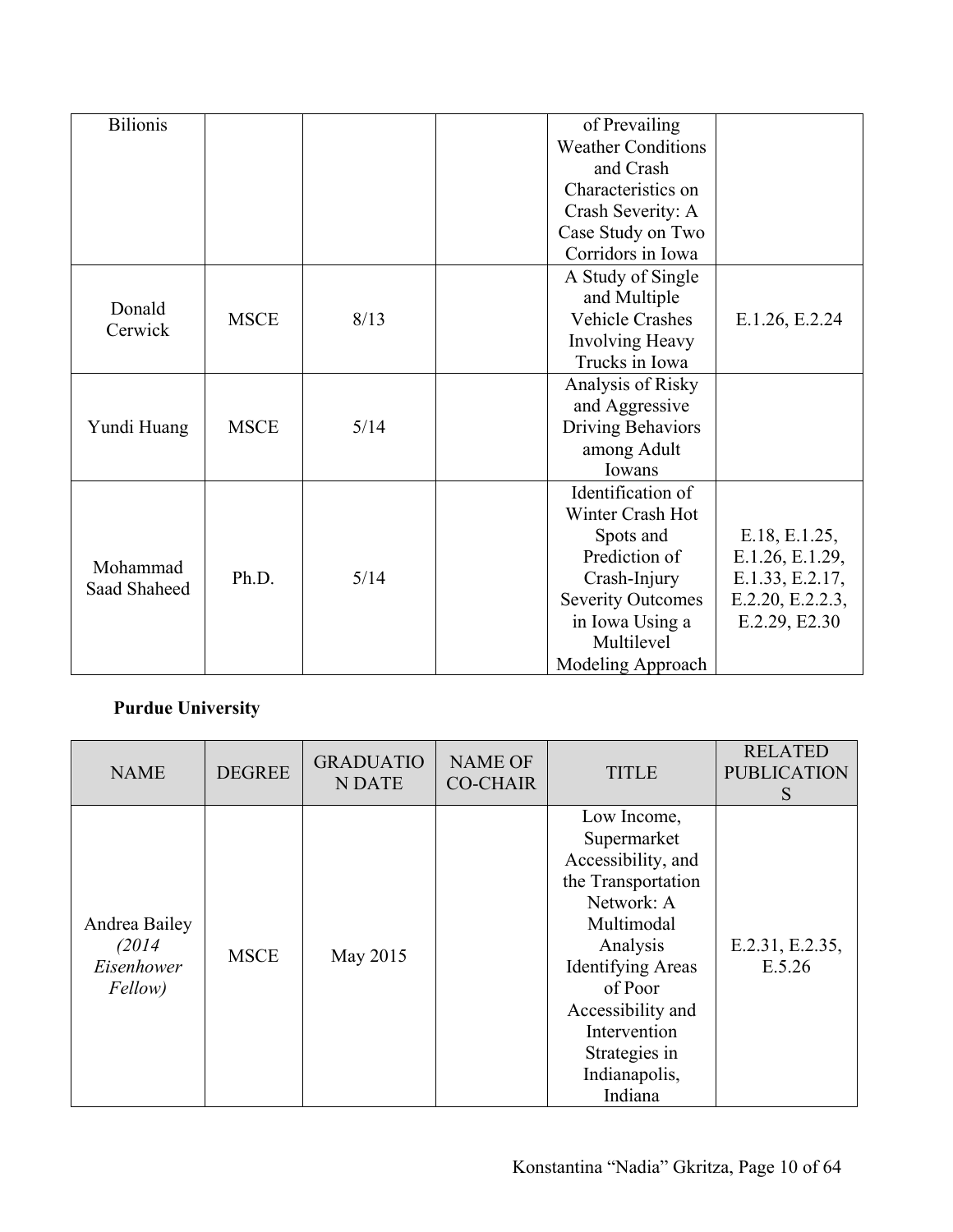| Ruiman Yang                                                                                              | <b>MSCE</b>                                  | May 2016         |             | Economic<br>Development<br><b>Impacts Evaluation</b><br>of Transportation<br>System<br>Management &<br>Operations<br>(TSM&O)<br>Strategies                                                              | E.1.35, E.2.34,<br>E.5.31, E.5.32,<br>E.5.39                                                                                      |
|----------------------------------------------------------------------------------------------------------|----------------------------------------------|------------------|-------------|---------------------------------------------------------------------------------------------------------------------------------------------------------------------------------------------------------|-----------------------------------------------------------------------------------------------------------------------------------|
| V. Dimitra<br>Pyrialakou<br>(Faculty at<br>West Virginia<br>University)                                  | Ph.D.<br>(CE best<br>dissertatio<br>n award) | August 2016      |             | <b>Assessing Public</b><br>Transportation<br>Options for<br>Intercity Travel in<br>U.S. Rural and<br><b>Small Urban Areas:</b><br>A Multimodal,<br>Multiobjective, and<br>People-Oriented<br>Evaluation | E.1.31, E.1.34,<br>E.1.42, E.1.45,<br>E.2.25, E.2.2.6,<br>E.2.27, E.2.32,<br>E.2.33, E.2.36,<br>E.2.37, E.2.41,<br>E.2.43, E.2.45 |
| Lisa Lorena<br>Losada Rojas                                                                              | <b>MSCE</b>                                  | December<br>2017 |             | Assessing the First<br>and Last Mile<br>Problem in Intercity<br>Passenger Rail:<br><b>Effects</b> on Mode<br>Choice and Trip<br>Frequency                                                               | E.1.42, E.2.45,<br>E.5.34, E.5.37,<br>E.5.40, E.5.47,<br>E.5.49, E.5.52                                                           |
| Davis Chacón-<br>Hurtado<br>(Research<br><b>Assistant</b><br>Professor,<br>University of<br>Connecticut) | Ph.D.                                        | August 2018      | Jon Fricker | A Study on the<br>Role of<br>Transportation<br>Accessibility in<br>Regional Economic<br>Resilience                                                                                                      | E.1.35, E.1.37,<br>E.1.39, E.2.34,<br>E.2.40, E.2.46,<br>E.5.25, E.5.31,<br>E.5.32, E.5.58                                        |
| Theodora<br>Konstantinou<br>(2019 C. V.<br>Wootan<br>Memorial<br>Awardee)                                | <b>MSCE</b>                                  | December<br>2018 |             | Market Adoption<br>and Impacts of<br><b>Electric Roadways</b><br>on Criteria<br>Pollutants and<br>Greenhouse Gas<br>Emissions                                                                           | E.5.57                                                                                                                            |
| Christos<br>Gkartzonikas                                                                                 | Ph.D.                                        | May 2020         |             | A Stated Preference<br><b>Study for Assessing</b><br>Public Acceptance<br>towards<br>Autonomous<br>Vehicles                                                                                             | E.1.44, E.2.39,<br>E.5.41, E.5.58,<br>5.61, E.6.11                                                                                |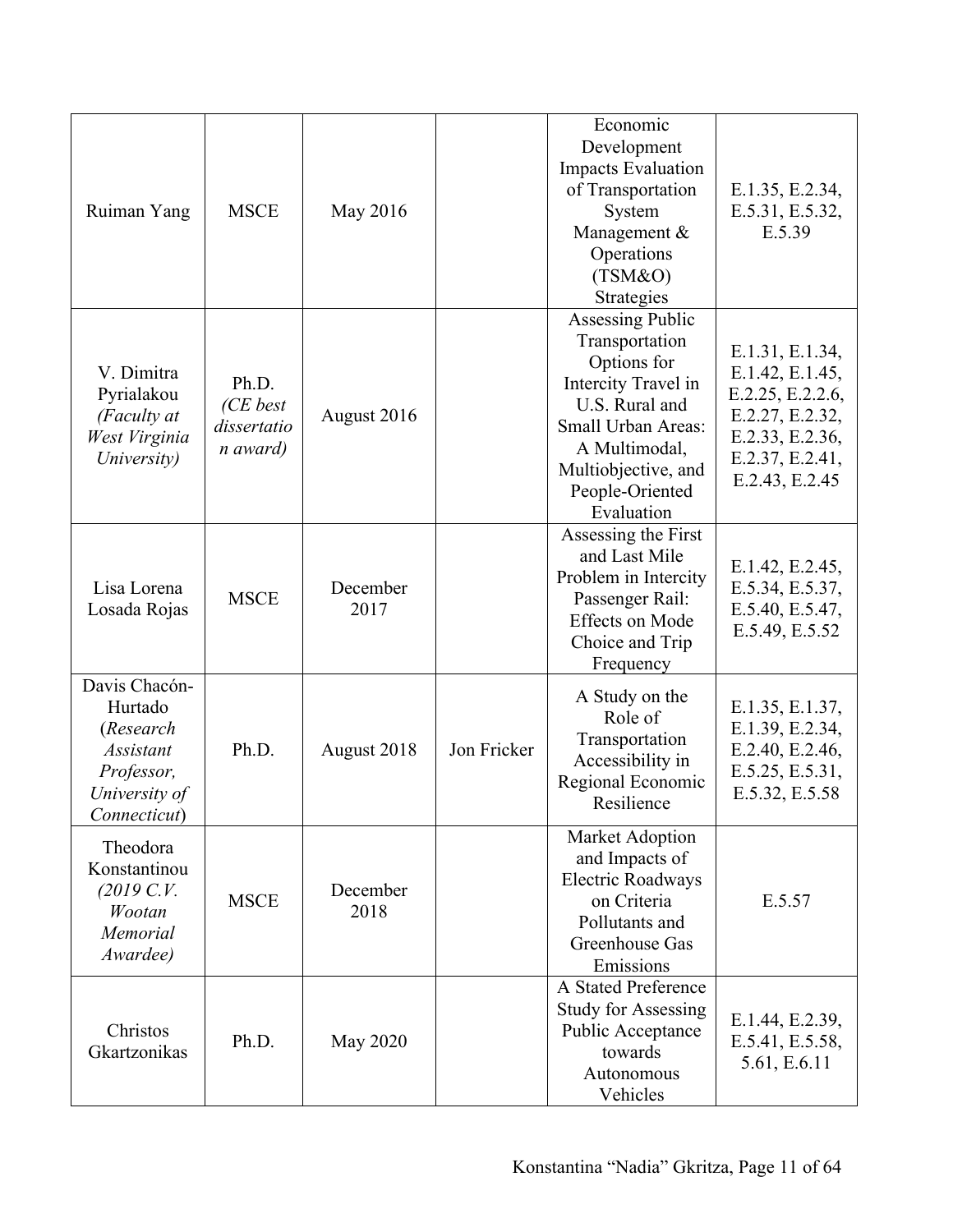| Yue Ke        |             |                 | Oh the Places            | E.1.40, E.1.41, |
|---------------|-------------|-----------------|--------------------------|-----------------|
| (Andrews      |             |                 | You'll Move:             | E.1.47, E.2.38, |
| Fellow;       |             |                 | Urban Mass Transit       | E.2.44, E.2.47, |
| PostDoc at    | Ph.D.       | August 2020     | Investments'             | E.5.38, E.5.44, |
|               |             |                 | <b>Effects on Nearby</b> |                 |
| Argonne       |             |                 |                          | E.5.46, E.5.48, |
| National Lab) |             |                 | <b>Housing Markets</b>   | E.5.51, E.5.56  |
|               |             |                 | <b>Public Perception</b> |                 |
| Sarah Adsit   | <b>MSCE</b> | May 2021        | of Alternative           | E.5.60          |
|               |             |                 | Intersection             |                 |
|               |             |                 | Designs                  |                 |
|               |             |                 | Sustainable pick-up      |                 |
| Raul Elizondo |             |                 | and drop-off             |                 |
| Candanedo     | <b>MSCE</b> | August 2021     | services using           |                 |
|               |             |                 | emerging                 |                 |
|               |             |                 | technologies             |                 |
|               |             |                 | The Role of Transit      |                 |
| Arianna       |             | December        | in the Upward            |                 |
| Rambaram      | <b>MSCE</b> | 2021            | Mobility of Low-         |                 |
|               |             |                 | <b>Income Population</b> |                 |
|               |             |                 | Exploring the            |                 |
|               |             |                 | Relationship             |                 |
|               |             |                 | between                  |                 |
| Lisa Lorena   |             | <b>May 2022</b> | Transportation and       | E.5.55, E.5.56, |
|               | Ph.D.       | (expected)      | Health                   | E.5.58          |
| Losada Rojas  |             |                 | Determinants in          |                 |
|               |             |                 |                          |                 |
|               |             |                 | Rural America: An        |                 |
|               |             |                 | <b>Empirical Study</b>   |                 |
|               |             |                 | Evaluating the           |                 |
|               |             |                 | Potential of Truck       |                 |
|               |             |                 | Electrification and      |                 |
| Theodora      | Ph.D.       | August 2022     | Implementation of        | E.5.52          |
| Konstantinou  |             | (expected)      | Dynamic Wireless         |                 |
|               |             |                 | Charging: User and       |                 |
|               |             |                 | Agency                   |                 |
|               |             |                 | Perspectives             |                 |
| Jonathan      |             |                 | Forecasting Electric     |                 |
|               | <b>MSCE</b> | <b>May 2022</b> | Vehicle Adoption         |                 |
| Sinton        |             |                 | at a Local level         |                 |
| Konstantinos  |             |                 |                          |                 |
| Flaris        | <b>MSCE</b> | May 2023        |                          |                 |
| Saloni        |             |                 |                          |                 |
| Deodhar       | <b>MSCE</b> | May 2023        |                          |                 |
| Ricardo       |             |                 |                          |                 |
| Chahine       | Ph.D.       | May 2024        |                          |                 |
| Ping-chun     |             | December        |                          |                 |
| Chang         | Ph.D.       | 2024            |                          |                 |
|               |             |                 |                          |                 |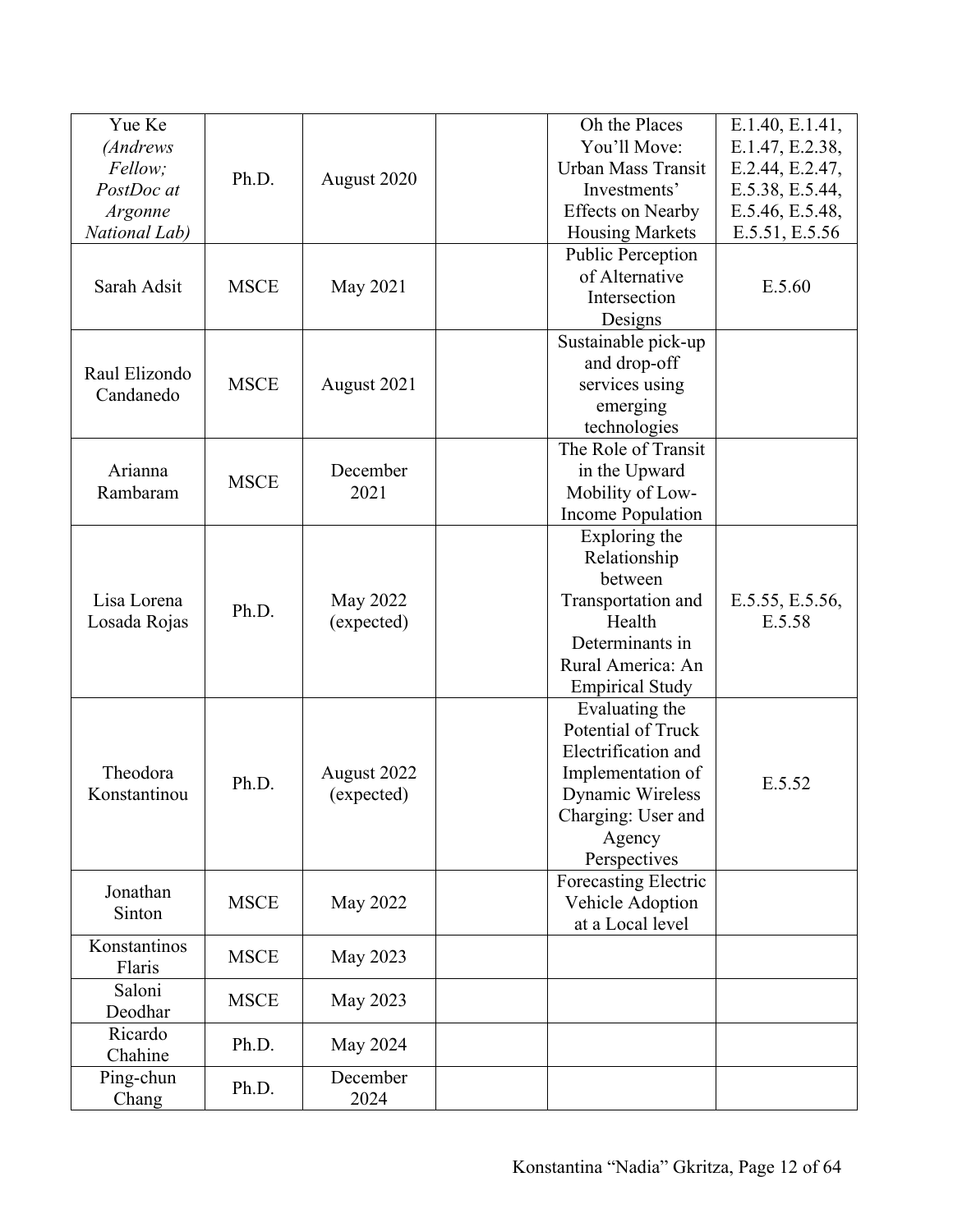# **Ph.D. and M.S. thesis committees served as a member.**

| <b>NAME</b>           | <b>DEGREE</b>                             | <b>GRADUATION</b><br><b>YEAR</b> | <b>NAME OF</b><br><b>CHAIR</b>          | <b>SCHOOL &amp;</b><br><b>AREA</b>        |
|-----------------------|-------------------------------------------|----------------------------------|-----------------------------------------|-------------------------------------------|
| Cari Kinzenbaw        | <b>MSCE</b>                               | 2008                             | Shauna Hallmark                         | <b>CCEE</b><br>Transportation             |
| Mehmet Caputcu        | <b>MSCE</b>                               | 2009                             | Reginald<br>Souleyrette                 | <b>CCEE</b><br>Transportation             |
| Daniel L. Enz         | Ph.D.                                     | 2009                             | Kelly Strong &<br>Jennifer Shane        | <b>CCEE</b> Construction                  |
| Daniel Cook           | <b>MSCE</b>                               | 2010                             | Reginald<br>Souleyrette                 | <b>CCEE</b><br>Transportation             |
| Basak Aldemir-Bektas  | Ph.D.                                     | 2011                             | Reginald<br>Souleyrette &<br>Omar Smadi | <b>CCEE</b><br>Transportation             |
| Huishan Duan          | <b>MSCE</b>                               | 2011                             | Shauna Hallmark                         | <b>CCEE</b><br>Transportation             |
| Danielle Mulholland   | <b>MSCE</b>                               | 2011                             | Shauna Hallmark                         | <b>CCEE</b><br>Transportation             |
| Hillary Isebrands     | Ph.D.                                     | 2011                             | Shauna Hallmark                         | <b>CCEE</b><br>Transportation             |
| Sayanti Mukhopadhyay  | <b>MSCE</b>                               | 2011                             | Jennifer Shane                          | <b>CCEE</b> Construction                  |
| Di Wu                 | Ph.D.                                     | 2012                             | Dionysios<br>Aliprantis                 | <b>ECpE</b> Power<br>Systems              |
| Ghada Gad             | Ph.D.                                     | 2012                             | Jennifer Shane                          | <b>CCEE</b> Construction                  |
| Nicola West           | <b>MSCE</b>                               | 2012                             | Douglas<br>Gransberg                    | <b>CCEE</b> Construction                  |
| Steven LaBedz         | <b>MCP</b>                                | 2012                             | Jiangping Zhou                          | Community and<br><b>Regional Planning</b> |
| Bo Wang               | <b>MSCE</b>                               | 2012                             | Shauna Hallmark                         | <b>CCEE</b><br>Transportation             |
| Aaron Nelson          | <b>MCP</b><br>(minor in<br><b>TRANS</b> ) | 2012                             | Monica Haddad                           | Community and<br><b>Regional Planning</b> |
| Julie A. Rursch       | Ph.D.                                     | 2012                             | Doug Jacobson                           | EcpE Information<br>Assurance             |
| Angela Poole          | <b>MSCE</b>                               | 2012                             | Shauna Hallmark                         | <b>CCEE</b><br>Transportation             |
| Skylar Knickerbrocker | <b>MSCE</b>                               | 2012                             | Shauna Hallmark                         | <b>CCEE</b><br>Transportation             |
| Saifeng Wang          | <b>MCP</b>                                | 2012                             | Jiangping Zhou                          | Community and<br><b>Regional Planning</b> |
| Slobodan Gutesa       | <b>MS</b><br>(minor in<br><b>TRANS</b> )  | 2013                             | Matthew Darr                            | <b>ABE</b>                                |

## **Iowa State University**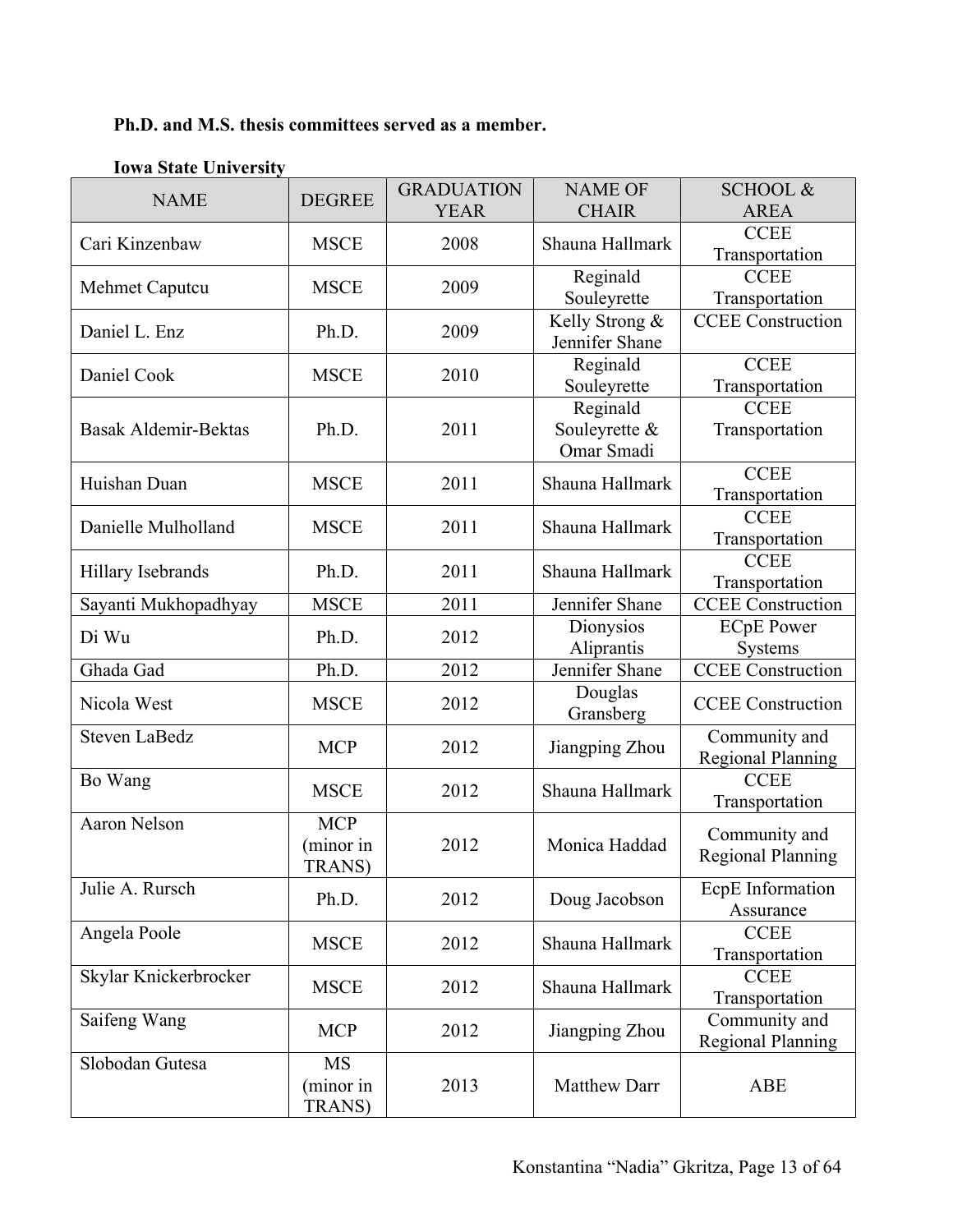# **Purdue University**

|                                |               | <b>GRADUATION</b> | <b>NAME OF</b>       | <b>SCHOOL &amp;</b>      |
|--------------------------------|---------------|-------------------|----------------------|--------------------------|
| <b>NAME</b>                    | <b>DEGREE</b> | <b>YEAR</b>       | <b>CHAIR</b>         | <b>AREA</b>              |
| Wubeshet Woldemariam           | Ph.D.         | 2015              | Samuel Labi          | <b>CE</b> Transportation |
| Irina Benedyk                  | <b>MSCE</b>   | 2015              | Srinivas Peeta       | <b>CE</b> Transportation |
| Peng Jiao                      | <b>MSCE</b>   | 2016              | Samuel Labi          | <b>CE</b> Transportation |
| Arif Mohaimin Sadri            | Ph.D.         | 2016              | Satish Ukkusuri      | <b>CE</b> Transportation |
|                                |               |                   | Jon Fricker &        | <b>CE</b> Transportation |
| Eleni Bardaka                  | Ph.D.         | 2016              | Raymond Florax       |                          |
| Afia Most Sultana              | Ph.D.         | 2017              | <b>Andrew Tarko</b>  | <b>CE</b> Transportation |
| Maggie McNamara                | Ph.D.         | 2017              | Darcy Bullock        | <b>CE</b> Transportation |
| Leila Sadeghi                  | Ph.D.         | 2017              | John Haddock         | <b>CE</b> Materials      |
| Mohamed Hassan                 | Ph.D.         | 2017              | Amr Kandil           | <b>CE</b> Construction   |
| <b>Sharlan Montgomery</b>      | Ph.D.         | 2018              | John Haddock         | <b>CE</b> Materials      |
| Raul A. Pineda                 | <b>MSCE</b>   | 2018              | Andrew Tarko         | <b>CE</b> Transportation |
| Wenbo Zhang                    | Ph.D.         | 2018              | Satish Ukkusuri      | <b>CE</b> Transportation |
| Jian Wang                      | Ph.D.         | 2018              | Srinivas Peeta       | <b>CE</b> Transportation |
| Tho V. Le                      | Ph.D.         | 2018              | Satish Ukkusuri      | <b>CE</b> Transportation |
| Yunchang Zhang                 | <b>MSCE</b>   | 2019              | Jon Fricker          | <b>CE</b> Transportation |
|                                |               |                   |                      | Industrial               |
| Mustafa Lokhandwala            | Ph.D.         | 2019              | Hua Cai              | Engineering              |
| Young Joun Ha                  | <b>MSCE</b>   | 2019              | Sam Labi             | <b>CE</b> Transportation |
| Shubham Agrawal                | Ph.D.         | 2020 (expected)   | Srinivas Peeta       | <b>CE</b> Transportation |
| Cristhian Lizarazo             |               |                   |                      | <b>CE</b> Transportation |
| Jimenez                        | Ph.D.         | 2021 (expected)   | Andrew Tarko         |                          |
| Irina Benedyk                  | Ph.D.         | 2021 (expected    | Srinivas Peeta       | <b>CE</b> Transportation |
| Hanna Kemaw                    | <b>MSCE</b>   | 2021 (expected    | Sam Labi             | <b>CE</b> Transportation |
| Ce Wang                        | <b>MSCE</b>   | 2021 (expected)   | Jie Shan             | <b>CE</b> Geomatics      |
|                                |               |                   |                      | Electrical &             |
| Diala Anwar Eid Haddad         | <b>MSCE</b>   | 2021 (expected)   | Dionysios            | Computer                 |
|                                |               |                   | Aliprantis           | Engineering              |
| Chishala Mwamba                | <b>MSCE</b>   | 2021 (expected)   | Sam Labi             | <b>CE</b> Transportation |
| Amir Davatgari                 | <b>MSCE</b>   | 2021 (expected)   | Sam Labi             | <b>CE</b> Transportation |
| Hao Luo                        | Ph.D.         | 2021 (expected)   | Hua Cai              | <b>EEE</b>               |
|                                |               |                   |                      | Electrical &             |
| <b>Anthony Frank Agostino</b>  | <b>MSEE</b>   | 2022 (expected)   | <b>Steve Pekarek</b> | Computer                 |
|                                |               |                   |                      | Engineering              |
| Utkuhan Genc                   | <b>MSIE</b>   | 2022 (expected)   | Hua Cai              | IE                       |
| Sania E. Seilabi               | Ph.D.         | 2022 (expected)   | Sam Labi             | <b>CE</b> Transportation |
| Prince Adu Gyamfi              | Ph.D.         |                   | Evan Perrault        | <b>Brian Lamb School</b> |
|                                |               | 2022 (expected)   |                      | of Communication         |
| Meg Hunter                     | <b>MSCE</b>   | 2022 (expected)   | Darcy Bullock        | <b>CE</b> Transportation |
| <b>Enrique Daniel Saldivar</b> | Ph.D.         | 2023 (expected)   | Darcy Bullock        |                          |
| Carranza                       |               |                   |                      | <b>CE</b> Transportation |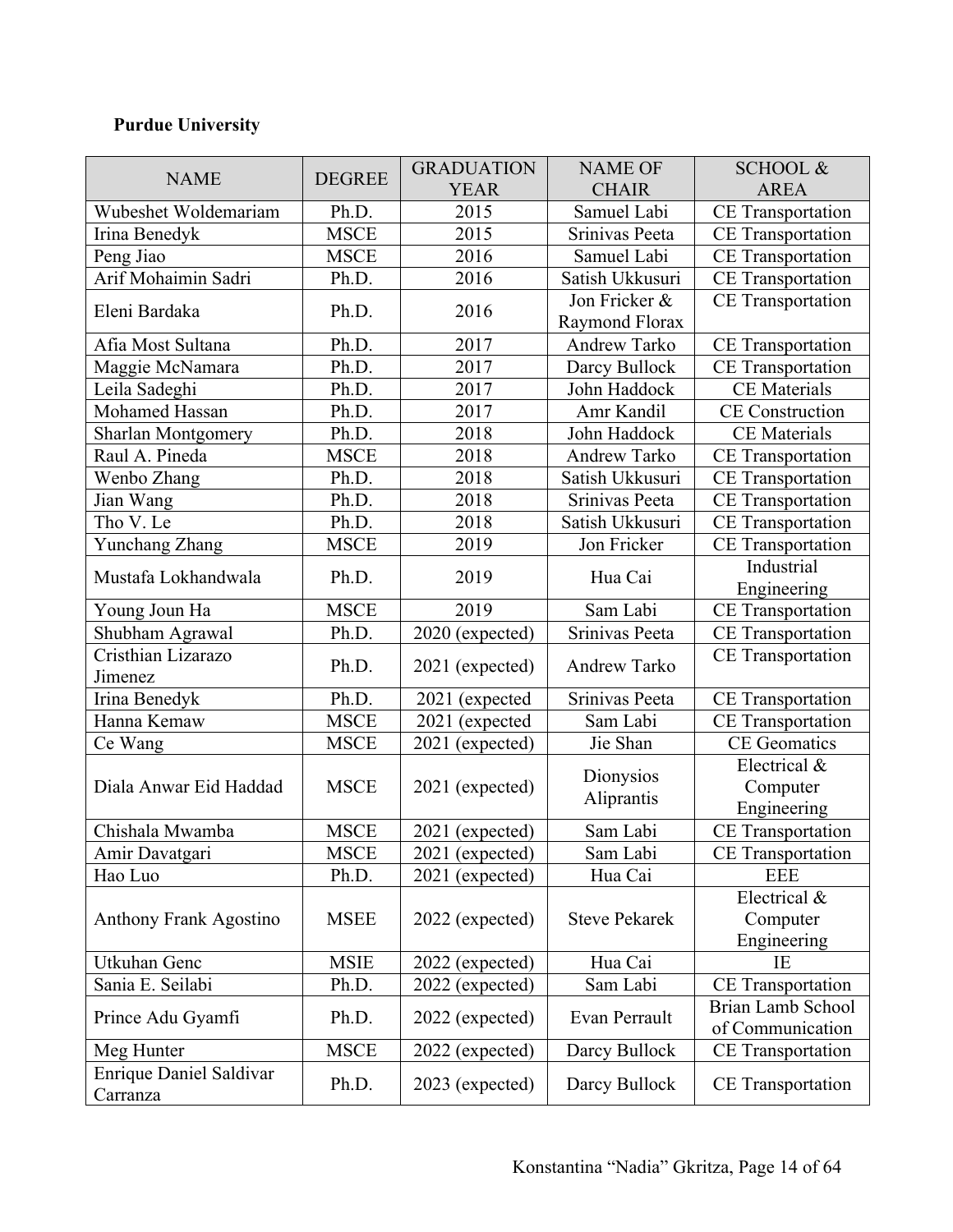| Rahul Suryakant Sakhare | Ph.D. | $2023$ (expected) | Darcy Bullock   | CE Transportation |
|-------------------------|-------|-------------------|-----------------|-------------------|
| Verma Rajat             | Ph.D. | $2023$ (expected) | Satish Ukkusuri | CE Transportation |

## **M.S. non-thesis committees served**

## **Iowa State University**

| <b>NAME</b>      | <b>GRADUATION</b> | <b>NAME OF</b> | <b>SCHOOL &amp;</b>      |
|------------------|-------------------|----------------|--------------------------|
|                  | <b>YEAR</b>       | <b>CHAIR</b>   | <b>AREA</b>              |
| Lee Gourley      | 2012              | Nadia Gkritza  | <b>CE</b> Transportation |
| Justin Pottorff  | 2012              | Nadia Gkritza  | CE Transportation        |
| Ken Deng         | 2012              | Nadia Gkritza  | <b>CE</b> Transportation |
| Xitong Zhu       | 2012              | Nadia Gkritza  | <b>CE</b> Transportation |
| Michael Anderson | 2013              | Nadia Gkritza  | <b>CE</b> Transportation |
| Abigail Green    | 2022              | Nadia Gkritza  | <b>CE</b> Transportation |

## **Purdue University**

| <b>NAME</b>            | <b>GRADUATION</b><br><b>YEAR</b> | <b>NAME OF CHAIR</b> | <b>SCHOOL &amp;</b><br><b>AREA</b> |
|------------------------|----------------------------------|----------------------|------------------------------------|
| Saimah Tahsin          | 2015                             | Nadia Gkritza        | CE                                 |
|                        |                                  |                      | Transportation                     |
| Maryam Parsa           | 2015                             | Srinivas Peeta       | CE                                 |
|                        |                                  |                      | Transportation                     |
| Tariq Usman Saeed      | 2015                             | Samuel Labi          | CE                                 |
|                        |                                  |                      | Transportation                     |
| Zhi Zheng              | 2016                             | Hubo Cai             | <b>CE</b> Construction             |
| Drake Krohn            | 2017                             | Darcy Bullock        | CE                                 |
|                        |                                  |                      | Transportation                     |
| Hanchao Li             | 2017                             | Srinivas Peeta       | CE                                 |
|                        |                                  |                      | Transportation                     |
| Steven Zehr            | 2019                             | Darcy Bullock        | CE                                 |
|                        |                                  |                      | Transportation                     |
| <b>Steven Cardenas</b> | 2019                             | Jon Fricker          | <b>CE</b>                          |
|                        |                                  |                      | Transportation                     |
| Yangjiao Chen          | 2019                             | Samuel Labi          | CE                                 |
|                        |                                  |                      | Transportation                     |
| Yujie Li               | 2019                             | Samuel Labi          | <b>CE</b>                          |
|                        |                                  |                      | Transportation                     |
| Maria Emilia Ponton    | 2020                             | Jon Fricker          | CE                                 |
|                        |                                  |                      | Transportation                     |
| Zimo Zhang             | 2020                             | Nadia Gkritza        | CE                                 |
|                        |                                  |                      | Transportation                     |
| Samantha Bowie         | 2020                             | Dulcy Abraham/       | CE                                 |
|                        |                                  | Nadia Gkritza        | Transportation                     |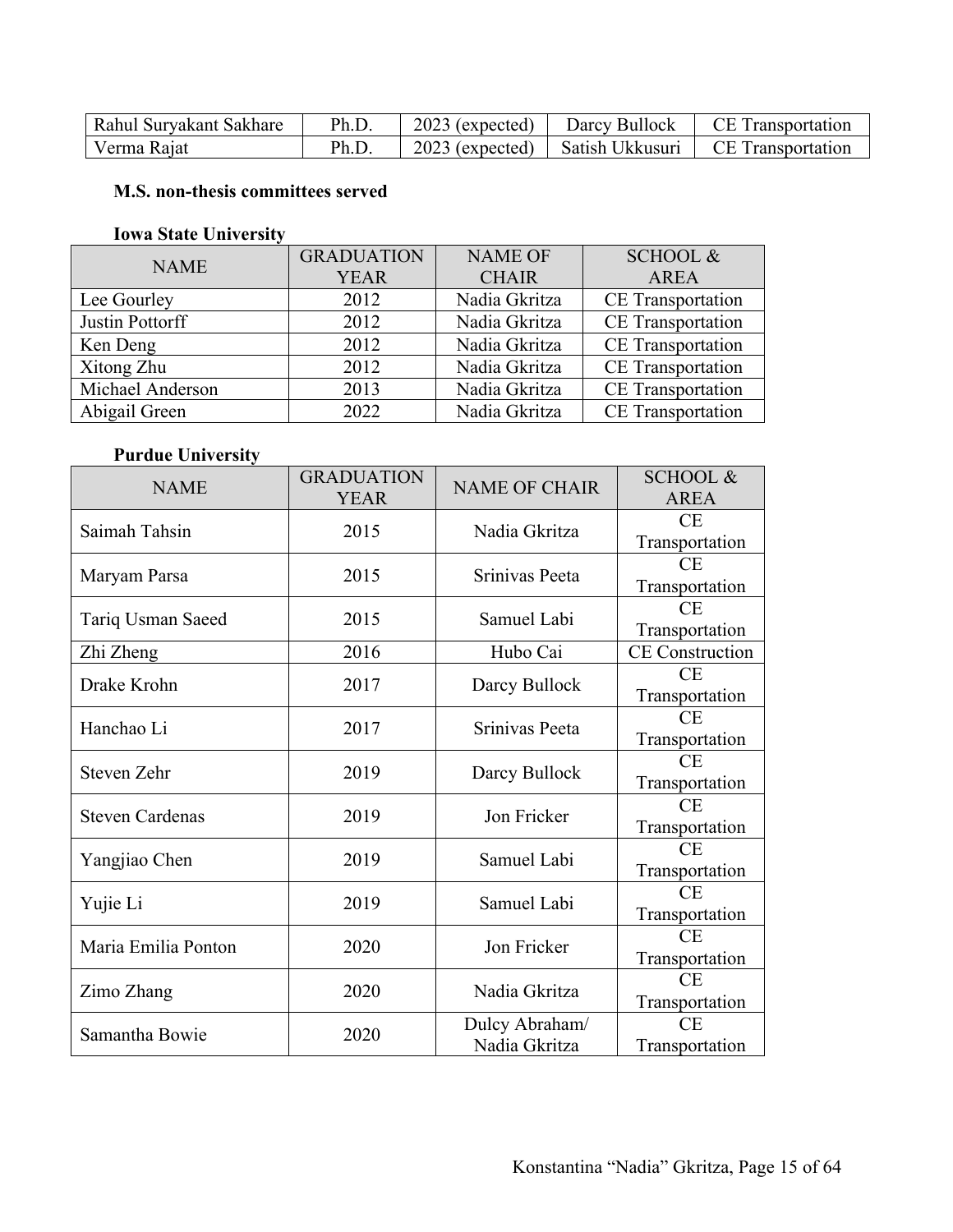#### **External Graduate Advisory Committees**

| <b>NAME</b>                   | <b>DEGREE</b> | <b>GRADUATION</b><br><b>YEAR</b> | <b>NAME OF</b><br><b>CHAIR</b>                                                       | <b>TITLE</b>                                                                                                                          | <b>RELATED</b><br><b>PUBLICATIONS</b> |
|-------------------------------|---------------|----------------------------------|--------------------------------------------------------------------------------------|---------------------------------------------------------------------------------------------------------------------------------------|---------------------------------------|
| Babak<br>Amani<br>Jordehi     | Ph.D.         | 2016                             | Geoffrey<br>Rose and<br>Marilyn<br>Johnson,<br>Monash<br>University,<br>Australia    | Novice riders use<br>of Powered-Two-<br>Wheelers for<br>commuting:<br>insight using the<br>Theory of Planned<br>Behaviour             |                                       |
| Emmanouil<br>Barmpounaki<br>S | Ph.D.         | 2017                             | Ioannis<br>Golias,<br>National<br>Technical<br>University of<br>Athens,<br>Greece    | Investigation of<br>the decision-<br>making process of<br>drivers during<br>overtaking by<br>Powered Two<br>Wheelers                  |                                       |
| Eleni<br>Mantouka             | Ph.D.         | 2021                             | Eleni<br>Vlahogianni,<br>National<br>Technical<br>University of<br>Athens,<br>Greece | Deep<br>Reinforcement<br>Learning for<br><b>Controlling Driver</b><br><b>Behavior</b> and Its<br>Impact on Traffic<br>and Road Safety |                                       |

## **Student Scholarships and Awards related to Student's Research Activities**

*(\*Degree from Iowa State University)*

- 1. Michael Baird\*
	- o 2009 Eisenhower Graduate Fellowship, Federal Highway Administration, \$1,500.
	- o 2009 Student of the Year, Midwest Transportation Consortium, Council of University Transportation Centers, \$500.
- 2. Aikaterini Rentziou\*
	- o ISU Research Excellence Award, 2010, \$500. This award honors students whose research accomplishments are among the top 10% at ISU in overall quality.
	- o Best technical presentation in a poster, Transportation Scholars Conference, 2009, \$500.
	- o One of six travel grants to graduate students to attend the TRB Transportation Finance: Forging a Sustainable Future-NOW! Conference, in New Orleans, LA, May 19–21, 2010, \$1,500.
- 3. Teng Wang\*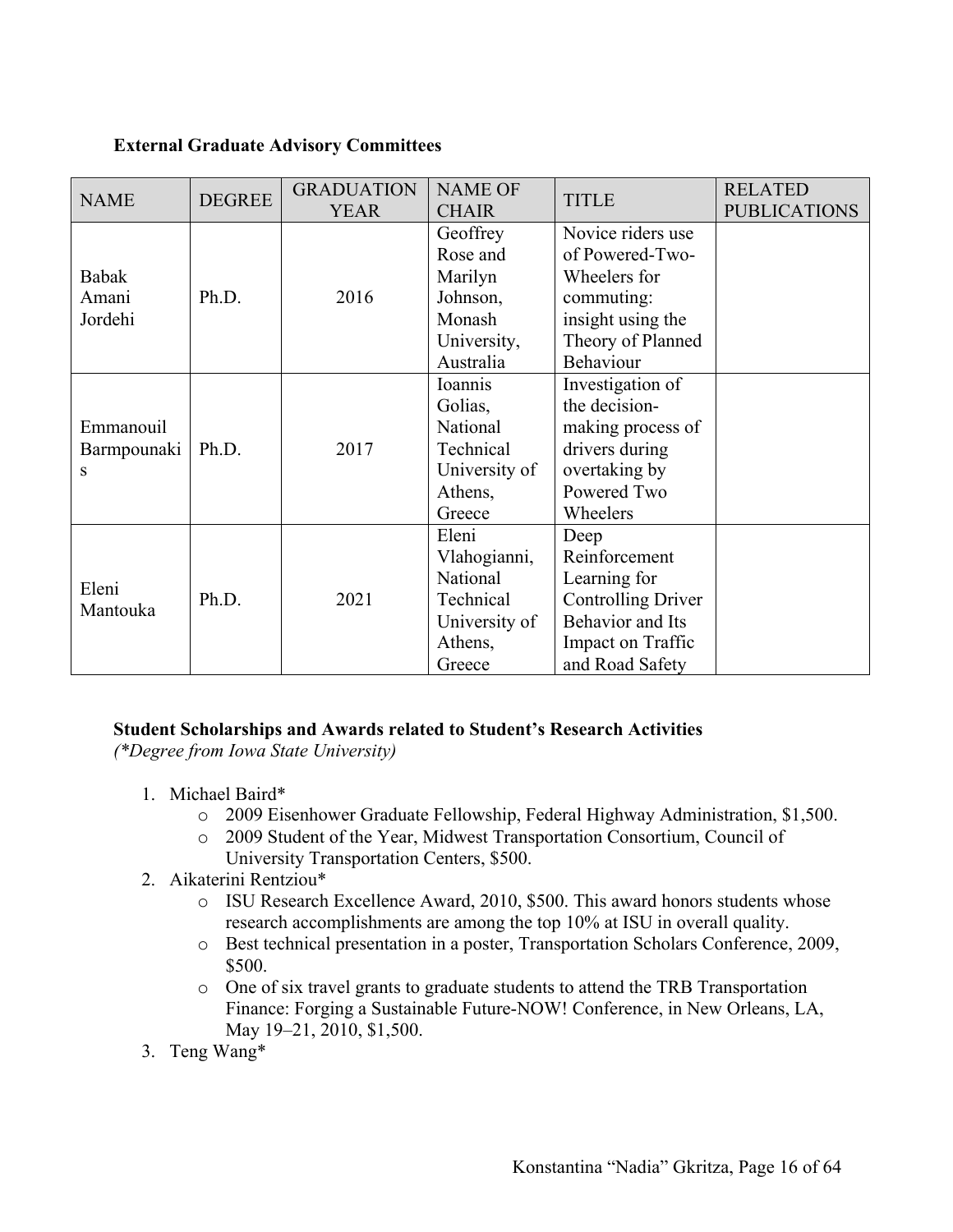- $\circ$  Honorarium to present at the "Tools of the Trade," 12<sup>th</sup> National Conference on Transportation Planning for Small and Medium-Sized Communities, Williamsburg, Virginia, September 22–24, 2010, \$400.
- 4. Steve Lavrenz\*
	- o 2011 Dwight David Eisenhower Graduate Fellowship, United States Department of Transportation, \$5,000.
	- o ISU Research Excellence Award, 2011, \$500. This award honors students whose research accomplishments are among the top 10% at ISU in overall quality.
	- o 2011 Brother Austin Barry National Fellowship, Chi Epsilon, \$3,000.
- 5. Jian (Carlos) Gao\*
	- o 2011 Dwight David Eisenhower Graduate Fellowship, United States Department of Transportation, \$5,000.
- 6. Eirini Kastrouni\*
	- o 2012 C.V. Wootan Memorial Award for Outstanding MS Thesis in Policy and Planning, Council of University Transportation Centers.
	- o ISU Research Excellence Award, 2012, \$500. This award honors students whose research accomplishments are among the top 10% at ISU in overall quality.
	- o 2012 IRF Road Scholar Program, International Road Federation, \$1,000.
	- o 2011 Jan Kibbe Student Scholarship for study in traffic/transportation engineering, Missouri Valley Section of ITE (MOVITE), \$2,000.
	- o Thomas J. Seburn Award for best paper, MOVITE, \$1,500.
	- o Travel grant to present at the 2011 I-TED, 1–3 May, Charleston, West Virginia, CCEE, \$586.
- 7. Dimitrios Bilionis\*
	- o 2012 ITE Midwestern District Annual Meeting, Poster Competition winner, \$500.
	- o ISU Research Excellence Award, 2013, \$500. This award honors students whose research accomplishments are among the top 10% at ISU in overall quality.
- 8. Wanjun Li\*
	- o 2012 Jan Kibbe Student Scholarship for study in traffic/transportation engineering, Missouri Valley Section of ITE (MOVITE), \$1,000.
- 9. Mohammad Saad Shaheed\*
	- o Travel grant to present at the 2013 TRB Annual Meeting, January 13-17, Washington DC, CCEE, \$415
- 10. Yundi Huang\*
	- o 2014 WTS Dana Hook Leadership Legacy Scholarship Winner, Women's Transportation Seminar, \$1,000
	- o Second place in the 2014 Thomas J. Seburn Student Paper Competition, Missouri Valley Section of ITE (MOVITE), \$500.
- 11. V. Dimitra Pyrialakou
	- o First place in the TRB Transportation Forecasting Competition -origin-destination estimation, with assistance from Dimitrios Bilionis, Mohammad S. Shaheed, and Bo Wang.
	- o 2013 Dwight David Eisenhower Graduate Fellowship, United States Department of Transportation, \$5,000.
	- o 2014 ASME Rail Transportation Division (RTD) Graduate Student Conference Scholarship, \$1,100.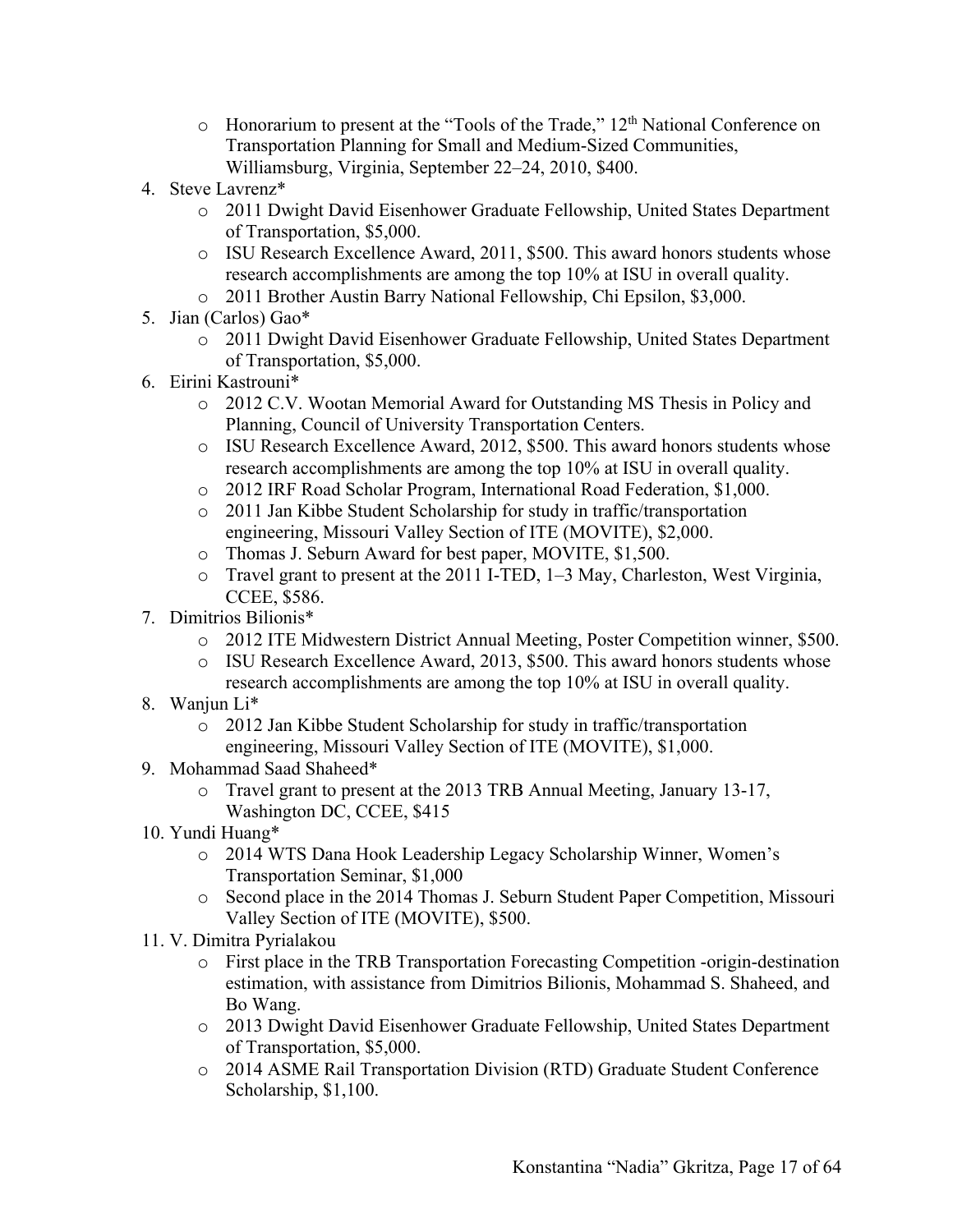- o 2014 American Association of Railroad Superintendents (AARS) Frank J. Richter Scholarship, \$500.
- o 2015 ASME Rail Transportation Division (RTD) Graduate Student Conference Scholarship, \$1,100.
- o 2015 Eldon J. Yoder Memorial Award, Civil Engineering, \$1,500.
- o 2015 WTS Beverley Swaim Staley Leadership Legacy Scholarship, \$2,500.
- o 2016 ASME Rail Transportation Division (RTD) Graduate Student Conference Scholarship, \$1,100.
- o Travel scholarship to present at the 2016 conference on the Economics of Transportation for the Rural Elderly, October 2-5, 2016, in Asheville, NC.
- o 2016 Spring/Summer Best Dissertation, Lyles School of Civil Engineering, \$500.
- 12. Andrea Bailey
	- o 2014 Edward J. Cox Memorial Scholarship, Indiana ITE, \$1,000.
	- o 2014 Dwight David Eisenhower Graduate Fellowship, United States Department of Transportation, \$5,000.
	- o Robert D. Miles Graduate Scholarship, Lyles School of Civil Engineering, \$1,000.
	- o Spring 2015 Civil Engineering Outstanding Graduate Student Award, \$250.
- 13. Eleni Bardaka (Ph.D. committee advisee and GEP team member)
	- o 2014 CE Zimmerman Innovation Award, Lyles School of Civil Engineering, \$1,000.
	- o 2014 WTS Beverley Swaim Staley Leadership Legacy Scholarship, \$2,500.
- 14. Davis Chacón-Hurtado
	- o 2015 IRF Student Essay Competition Winner, \$1,000.
	- o 2017 College of Engineering Outstanding Service Award, \$2,000.
	- o 2017-2018 Eldon J. Yoder Memorial Award, \$1,000.
- 15. Yue Ke
	- o Andrews Fellowship, Purdue University, Lyles School of Civil Engineering, 2016-2018.
- 16. Steven Zehr
	- o 2017 Skillman Undergraduate Transportation Award, Purdue University, ITE Student Chapter.
	- o 2017 Edward J. Cox Memorial Transportation Award. Awarded by the Indiana Section of
		- Institute of Transportation Engineers (ITE), \$5,000.
- 17. Lisa Lorena Losada Rojas
	- o Fall 2017 Women in Engineering Travel Grant, \$800.
	- o 2018-2019 Institute of Transportation Engineers Indiana Section Edward J. Cox Memorial Transportation Scholarship, \$2,500.
	- o 2018 Fall Best Speaker Award, ITE Student Chapter, Purdue University.
	- o 2018 WTS Leadership Legacy Scholarship, \$3,000.
	- o 2020-2021 Eldon J. Yoder Memorial Award, Purdue University, \$1,200.
	- o 2021-2022 Bilsland Dissertation Fellowship, Purdue University.
	- o 2021 MIT Rising Stars, MIT.
	- o 2021 LATinE: Latinx Trailblazers in Engineering, \$500.
- 18. Leila Sadeghi (Ph.D. committee advisee and co-author)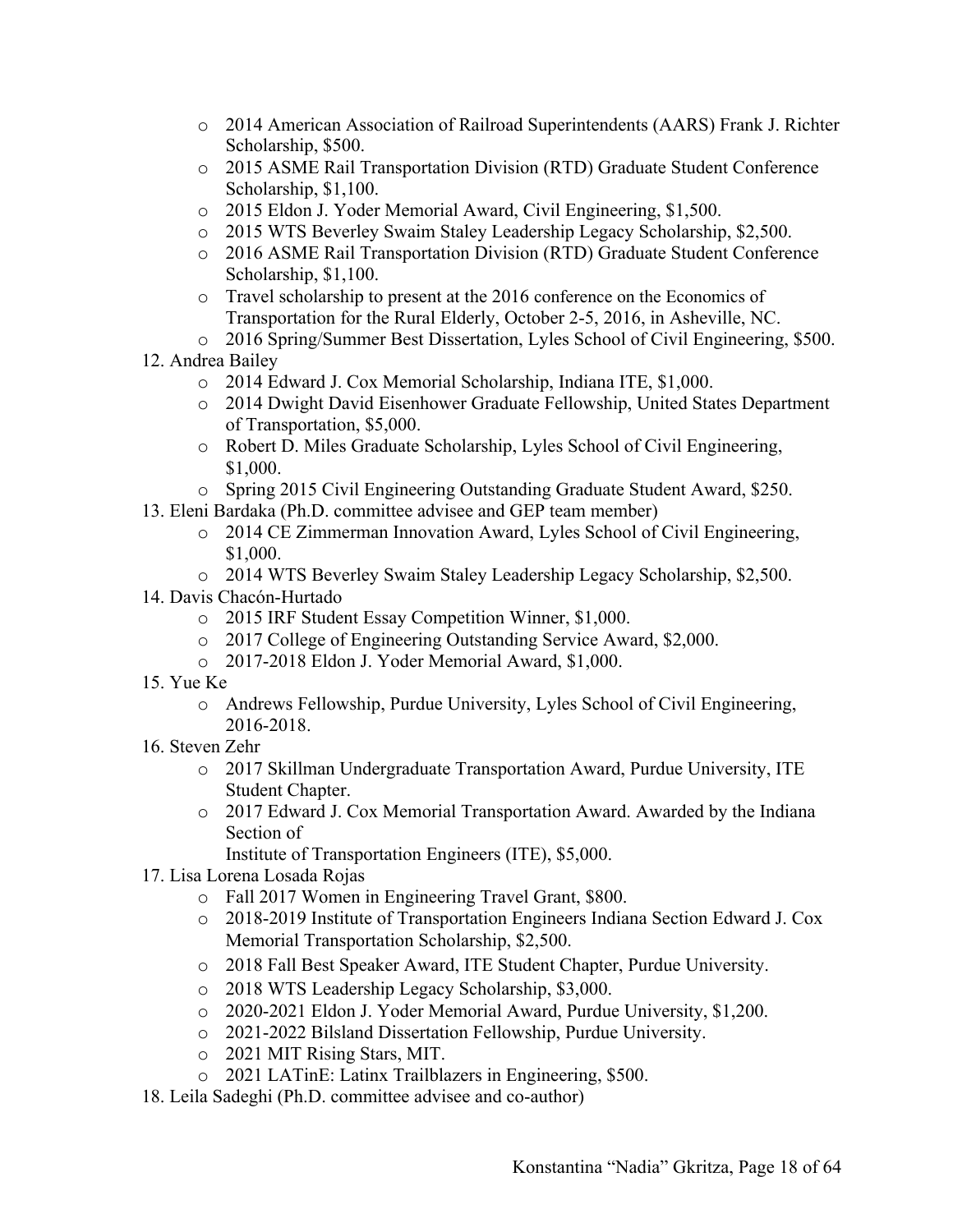- o First Place Graduate Category winner for paper entitled "Using LTPP Monitoring Data to Predict Pothole Formation", Transportation & Development Institute of the American Society of Civil Engineers (T&DI/ASCE) and the Federal Highway Administration (FHWA), \$1,000.
- 19. Sumedh Khair
	- o 2018 Skillman Undergraduate Transportation Award, Purdue University, ITE Student Chapter.
- 20. Sarah Adsit
	- o 2019 James H. and Carol H. Cure Graduate Support Endowment, \$500.
	- o 2020-2021 Institute of Transportation Engineers Indiana Section Edward J. Cox Memorial Transportation Scholarship, \$2,500.
	- o 2020 Dwight David Eisenhower Transportation Fellowship, United States Department of Transportation, \$5,000.
	- o 2021 Spring Best Speaker Award, ITE Student Chapter, Purdue University.
- 21. Theodora Konstantinou
	- o 2019 C.V. Wootan Memorial Award for Outstanding MS Thesis in Policy and Planning, Council of University Transportation Centers.
	- o 2020-2021 Greater Indianapolis Women's Transportation Seminar (WTS) Chapter Helene M. Overly Memorial Scholarship, \$2,500.
	- o 2020 Fall Best Speaker Award, ITE Student Chapter, Purdue University.
	- o 2021-2022 Eldon J. Yoder Memorial Award, Purdue University, \$750.
	- o Best presentation award, Workshop on Doctoral Research in Transportation Analysis, Planning and Policy, TRB Annual Meeting, January 9-13, 2022
	- o
- 22. Arianna Rambaram
	- o 2020 Dwight David Eisenhower Transportation Fellowship, United States Department of Transportation, \$10,000.
- 23. Jonathon Sinton
	- o 2021 Dwight David Eisenhower Transportation Fellowship, United States Department of Transportation, \$5,000.
		- C.6 Mentoring of postdoctoral and visiting scholars
		- Dr. Xiaodong Qian, August 2021-present.
		- C.7 Student Mentoring Activities

#### **Undergraduate Special Projects**

| Semester  | Topic                          | Accomplishments     | Student(s)    |
|-----------|--------------------------------|---------------------|---------------|
| Fall 2008 | <b>Transportation Decision</b> | 2009 Eisenhower     | Michael Baird |
|           | Making: Principles of          | Graduate Fellow.    |               |
|           | Project Evaluation and         | Graduated with MSCE |               |
|           | Programming                    | in Summer 2010.     |               |

#### **Iowa State University**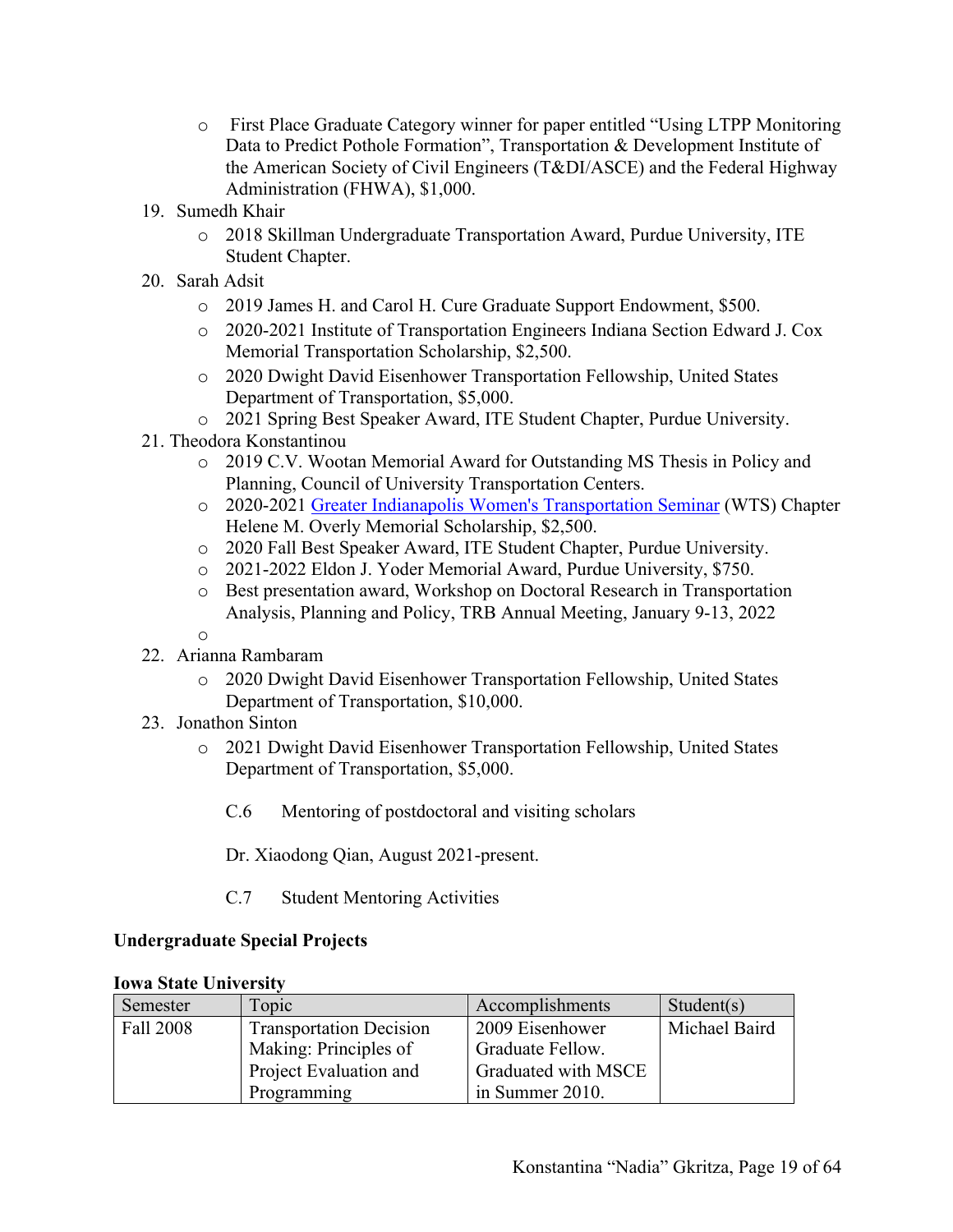| Spring 2009                | Synthesis of the State-of-<br>Practice in Safety<br>Planning/Programming                                                                | Awarded a Pak Liu<br>Fung Scholarship.<br>Went to graduate<br>school.      | Na Ning                                                          |
|----------------------------|-----------------------------------------------------------------------------------------------------------------------------------------|----------------------------------------------------------------------------|------------------------------------------------------------------|
| Spring 2009                | Freight Transportation in<br>the Midwest                                                                                                | Awarded a Pak Liu<br>Fung Scholarship                                      | Kaitlin Hanson                                                   |
| Spring 2009                | <b>Freight and Passenger</b><br>Transportation in Iowa                                                                                  | Cheng Sun went to<br>graduate school.                                      | Chris Meyers,<br>Kevin Olson,<br>Cheng Sun                       |
| Fall 2009 &<br>Spring 2010 | Feasibility of Expanded<br>Passenger Rail<br>Transportation in the State<br>of Iowa                                                     | 2011 Eisenhower<br>Graduate Fellow.<br>Graduated with MSCE<br>in Fall 2011 | <b>Steven Lavrenz</b>                                            |
| Spring 2010                | <b>Effects of Upper</b><br>Mississippi River Flooding<br>on Trans-modal Freight<br>Transport                                            | Undergraduate<br>research assistant in<br>Summer 2010.                     | <b>Emily Libbey</b>                                              |
| Fall 2010                  | Economic and<br>Environmental Impacts of<br><b>Alternative Fuel</b><br>Technology on Freight and<br>Passenger Transportation in<br>Iowa |                                                                            | Aaron Barry,<br>Brian Frank,<br>Na Ning,<br>Tracey<br>Schumacher |

## **Purdue University**

| Semester    | Topic                           | Accomplishments            | Student(s)          |
|-------------|---------------------------------|----------------------------|---------------------|
| Spring 2014 | Synthesis of the Trends and     | 2014 WTS Sharon D.         | <b>Ruoyun Huang</b> |
|             | <b>Impacts of Moving Grains</b> | <b>Banks Memorial</b>      |                     |
|             | and Energy Products on          | Scholarship.               |                     |
|             | Rural Infrastructure            | Went to graduate           |                     |
|             |                                 | school.                    |                     |
| Fall 2014 & | Global Engineering              | Team established a         | Rebekah             |
| Spring 2015 | Program, Purdue Micro-          | locally sourced, locally   | Miller,             |
|             | <b>Hydropower Global Design</b> | fabricated micro-          | Hamzah              |
|             | Team                            | hydropower facility in     | Alahmadi,           |
|             |                                 | the remote village of      | Yousef              |
|             |                                 | Bangang, Cameroon.         | Alkoblan,           |
|             |                                 | Team received the          | Patrick             |
|             |                                 | 2014 Ford College          | Pawletko, Lara      |
|             |                                 | <b>Community Challenge</b> | Barannikova         |
|             |                                 | grant (\$25,000).          |                     |
| Spring 2022 |                                 | Improving public           | Wonsang Cho         |
|             |                                 | perceptions about work     |                     |
|             |                                 | zone safety and            |                     |
|             |                                 | alternative intersection   |                     |
|             |                                 | designs.                   |                     |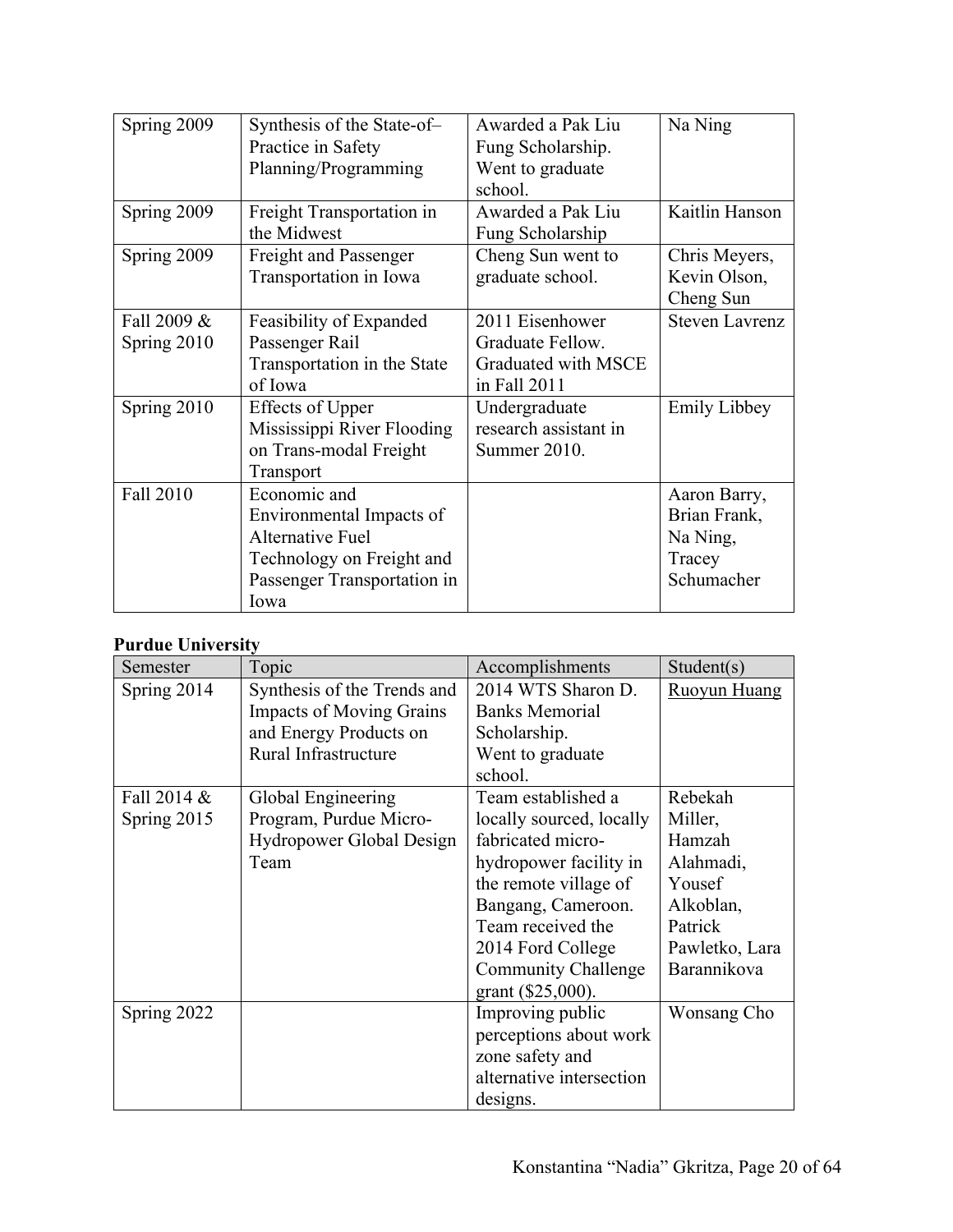| Spring 2022 | Community         | Abhirami  |
|-------------|-------------------|-----------|
|             | engagement about  | Naravanan |
|             | electric vehicles |           |

#### **Advisor of Undergraduate Students, Student Clubs and Other related Advisory Roles**

*Purdue University, Lyles School of Civil Engineering, Undergraduate advisees*

- 1. Kevin Locklear, 2014-2017
- 2. Nathaniel Shellhamer, 2015-2017
- 3. Steven Zehr, 2015-2017
- 4. Lifeng Chen, 2016-2018
- 5. Jennifer Haslwanter, 2016-2018
- 6. Aleksander Venturino, 2017-2019
- 7. Clara Voss, 2017-2019
- 8. Harshit Kapoor, 2017-2019
- 9. Patrick Dunn, 2018-2020
- 10. Rachel Dziewatkoski, 2018-2020
- 11. Sarah Bigelow, 2018-2020
- 12. Samantha Bijonowski, 2018-2020
- 13. Joanna McCormack, 2018-2021
- 14. Elizabeth Ososkie, 2018-2021
- 15. William Burns, 2018-2021
- 16. Jesse Hoffman, 2018-2021
- 17. Abigail Green, 2019-2021
- 18. Eugene Lai, 2020-2022
- 19. Samuel R. Schein, 2020-2022
- 20. Elena Cruz, 2020-2022
- 21. Alexa Morris, 2021-2023
- 22. Andrew Cain, 2021-2023
- 23. MaKenzie Gracelynn Emmons, 2021-2023
- 24. Lauren Sparber, 2021-2023
- 25. James Rinehimer, 2022-2024

*Iowa State University, Civil Construction, and Environmental Engineering, Engineering, Transportation Student Association, Faculty Advisor, 2008–2013.*

TSA won the 2009, 2010 and 2011 Missouri Valley Section Award of the Institute of Transportation Engineers (MOVITE) and the 2011 and 2012 Midwestern ITE (MWITE) Student Chapter of the Year awards.

## *Midwest Transportation Consortium, Region 7 University Transportation Center, US Department of Transportation Educational Coordinator, 2008–2012.*

Dr. Gkritza's responsibilities included overseeing the MTC Scholars program (which attracted high-quality students into transportation-related disciplines), student advising and mentoring, and planning, coordination, and implementation of the Transportation Scholars conference. On average, 15 graduate students were enrolled in the MTC Scholars program each semester.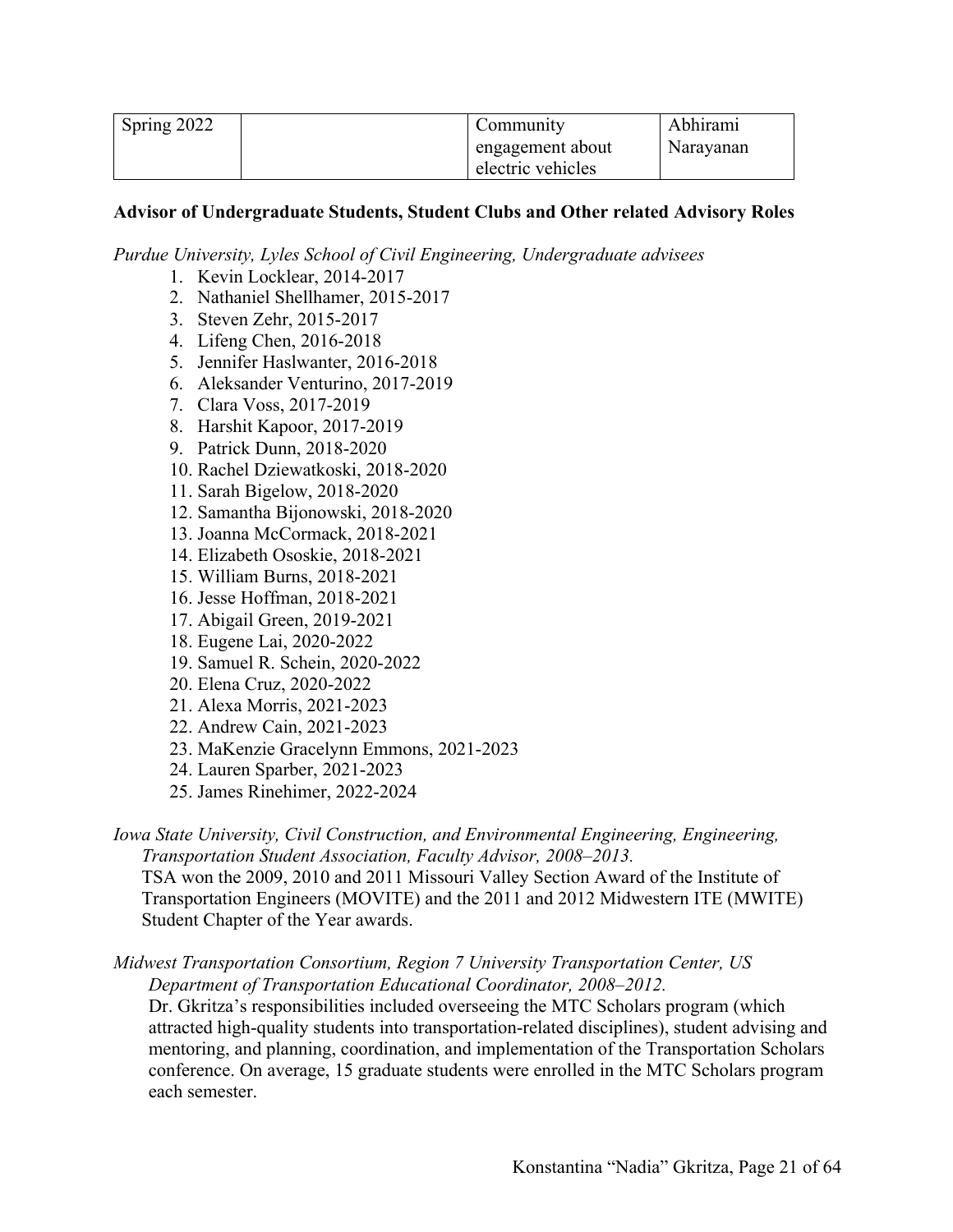## **C. DISCOVERY**

C.1 Grants and contracts.

Number of Funded Sponsored Programs: 45 Total Amount Awarded: ~\$37 million Individual Amount Awarded: ~\$11 million

## *Grant Activity*

1. Agency/Title of Grant: Archer Daniels Midland Company, Conoco Phillips, and Hawkeye Renewables/Harvest, Storage, Transportation Consortium

2. Duration of Funding (mm/dd/yy – mm/dd/yy): 06/01/2008–05/31/2010

3. Total amount of award: \$600,000

4. Your role and amount for which you are directly responsible: co-PI, \$150,000

5. Co-investigators: S. Birell (PI), R. Anex (co-PI), M. Darr (co-PI), Iowa State University

1. Agency/Title of Grant: Iowa Department of Transportation and Iowa Department of Natural Resources/Assessing the Effectiveness of Deer Management Strategies

2. Duration of Funding (mm/dd/yy – mm/dd/yy): 07/01/2008–02/28/2010

3. Total amount of award: \$40,000

4. Your role and amount for which you are directly responsible: PI, \$30,000

5. Co-investigators: Z. Hans (co-PI), Iowa State University

1. Agency/Title of Grant: Iowa Highway Research Board/ Infrastructure Impacts of Iowa's Changing Economy

2. Duration of Funding (mm/dd/yy – mm/dd/yy): 08/15/2008–04/15/2010

3. Total amount of award: \$120,000

4. Your role and amount for which you are directly responsible: PI, \$100,000

5. Co-investigators: S. Smith (co-PI), Iowa State University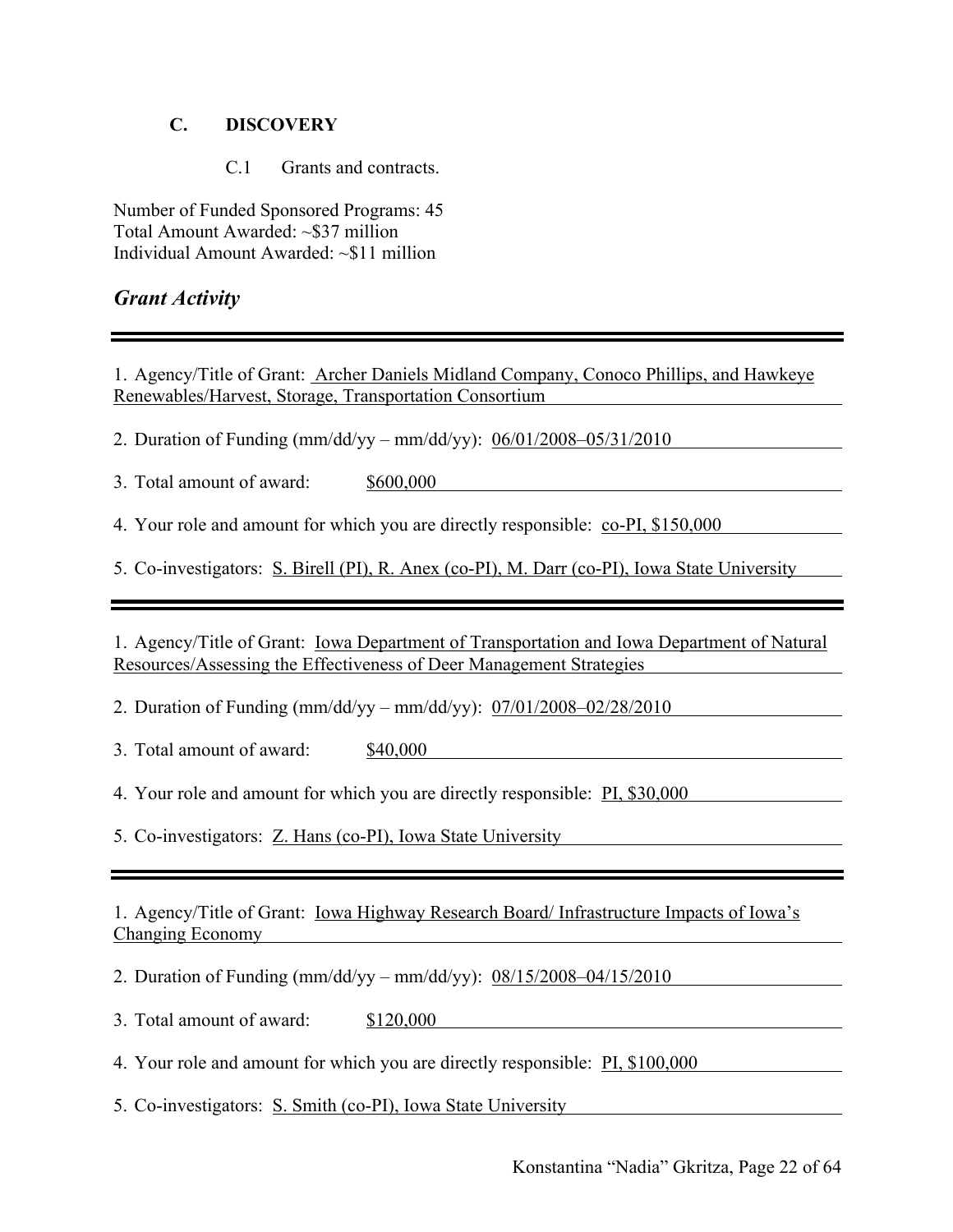1. Agency/Title of Grant: National Science Foundation EFRI-RESIN/21<sup>st</sup> Century National Energy and Transportation Infrastructures for Balancing Environmental Impacts, Costs, and Resiliency (NETSCORE-21)

2. Duration of Funding (mm/dd/yy – mm/dd/yy): 09/15/2008–08/31/2012

3. Total amount of award: \$2,000,000

4. Your role and amount for which you are directly responsible: co-PI, \$340,000

5. Co-investigators: J. McCalley (PI), D. Aliprantis (co-PI), R. Brown (co-PI), A. Somani (co-PI), L. Wang (co-PI), Iowa State University

1. Agency/Title of Grant: Iowa Motor Vehicle Division and Iowa Department of Transportation / Evaluation of Iowa's Driver Improvement Program

2. Duration of Funding (mm/dd/yy – mm/dd/yy): 10/01/2008–12/31/2009

3. Total amount of award: \$60,000

4. Your role and amount for which you are directly responsible: PI, \$42,000

5. Co-investigators: S. Nambisan (co-PI), Iowa State University

1. Agency/Title of Grant: City of Ames and Iowa Department of Transportation / A Transportation Safety Planning Tool for the City of Ames

2. Duration of Funding (mm/dd/yy – mm/dd/yy): 03/01/2009–6/30/2011

3. Total amount of award: \$100,000

4. Your role and amount for which you are directly responsible: PI, \$70,000

5. Co-investigators: R. Souleyrette (co-PI), Iowa State University

1. Agency/Title of Grant: Iowa Department of Transportation / Enhancing Motorcycle Conspicuity Awareness in Iowa

2. Duration of Funding (mm/dd/yy – mm/dd/yy): 07/01/2009–09/30/2010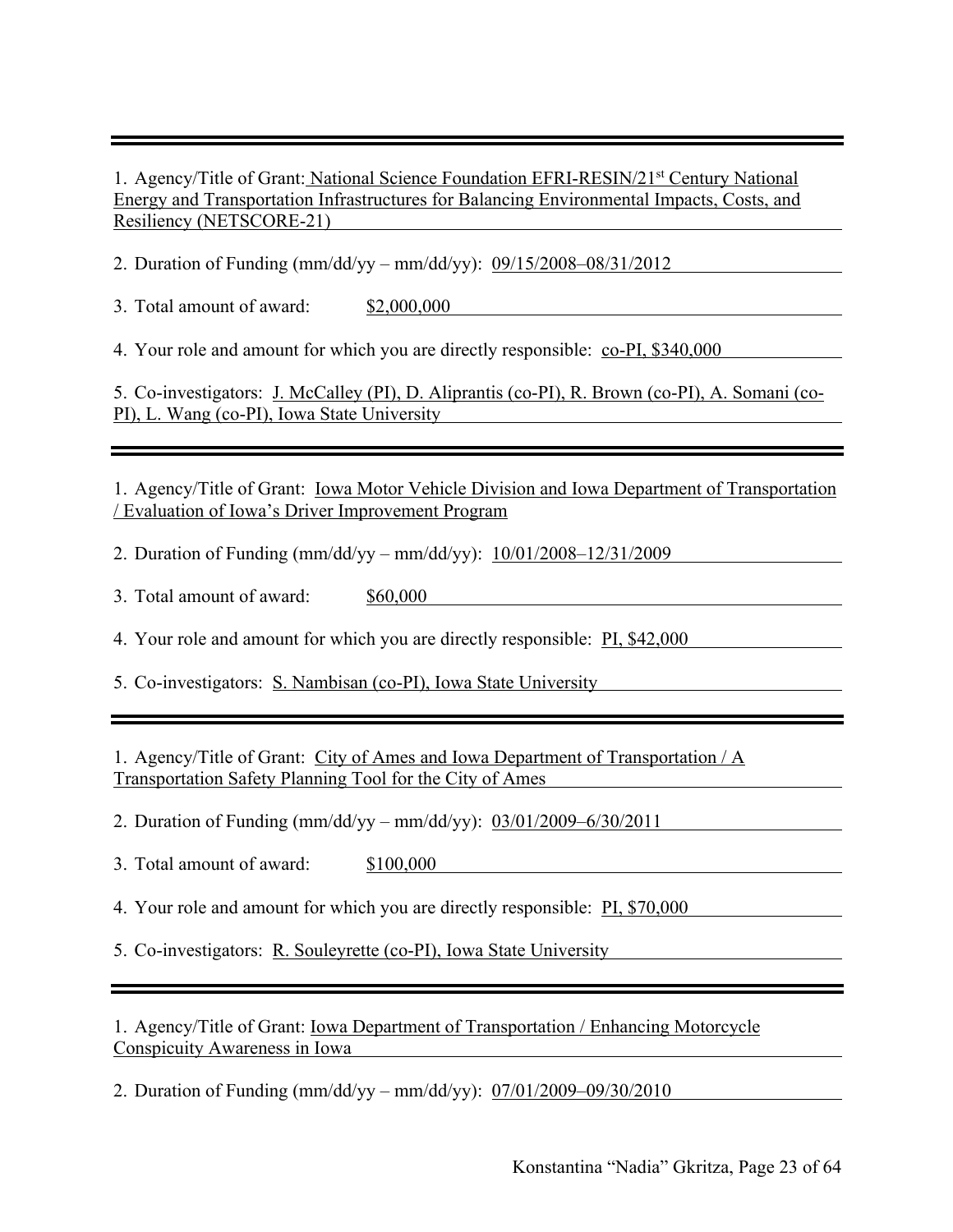3. Total amount of award: \$40,000

4. Your role and amount for which you are directly responsible: PI, \$40,000

5. Co-investigators: NA

1. Agency/Title of Grant: Iowa Department of Transportation / Improving Traffic Safety Culture in Iowa

2. Duration of Funding (mm/dd/yy – mm/dd/yy): 09/01/2009–10/30/2010

3. Total amount of award: \$35,000

4. Your role and amount for which you are directly responsible: PI, \$25,000

5. Co-investigators: Albrecht (co-PI), Iowa State University

1. Agency/Title of Grant: U.S. Department of Transportation/Midwest Transportation Consortium / Asset Management and Safety: A Performance Perspective

2. Duration of Funding (mm/dd/yy – mm/dd/yy): 07/01/2010 - 05/31/2012

3. Total amount of award: \$100,000

4. Your role and amount for which you are directly responsible: co-PI, \$40,000

5. Co-investigators: O. Smadi (PI), N. Hawkins (co-PI), Iowa State University

1. Agency/Title of Grant: Iowa Department of Transportation / Motorcycle Conspicuity – What Factors Have the Greatest Impact

2. Duration of Funding (mm/dd/yy – mm/dd/yy): 05/01/2011 - 05/31/2012

3. Total amount of award: \$49,734

4. Your role and amount for which you are directly responsible: co-PI, \$20,000

5. Co-investigators: D. Marshall (PI), University of Iowa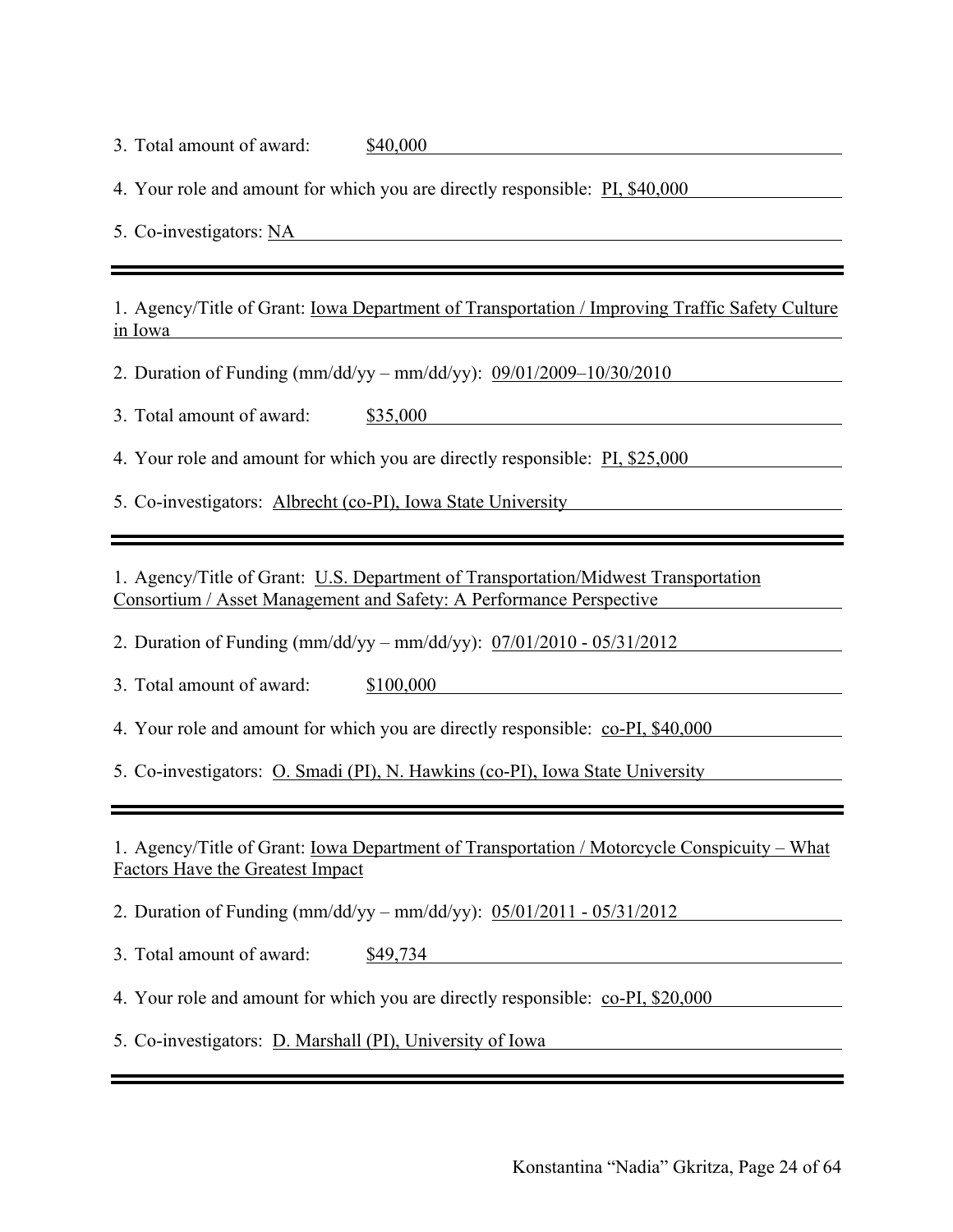1. Agency/Title of Grant: U.S. Department of Transportation/ Midwest Transportation Consortium / A Study of the Factors that Contribute to Motorcycle Conspicuity

2. Duration of Funding (mm/dd/yy – mm/dd/yy): 05/01/2011 - 05/31/2012

3. Total amount of award: \$34,804

4. Your role and amount for which you are directly responsible: co-PI, \$20,000

5. Co-investigators: D. Marshall (PI), University of Iowa

1. Agency/Title of Grant: Iowa Department of Transportation / Improving Traffic Safety Culture in Iowa-Phase II

2. Duration of Funding (mm/dd/yy – mm/dd/yy): 05/19/2011 - 02/28/2013

3. Total amount of award: \$37,956

4. Your role and amount for which you are directly responsible: **PI, \$25,000** 

5. Co-investigators: Albrecht (co-PI), Iowa State University

1. Agency/Title of Grant: U.S. Department of Transportation/ Mid-America Transportation Center, USDOT Region 7 University Transportation Center *- (subcontract from University of Nebraska-Lincoln)*

2. Duration of Funding (mm/dd/yy – mm/dd/yy): 05/16/2012 - 12/31/2013

3. Total amount of award: \$430,000

4. Your role and amount for which you are directly responsible: PI, \$360,000

5. Co-investigators: S. Nambisan (co-PI), Iowa State University

1. Agency/Title of Grant: Iowa Department of Transportation/ Statewide Heavy Truck Safety Assessment

2. Duration of Funding (mm/dd/yy – mm/dd/yy): 07/01/2012 - 06/30/2013

3. Total amount of award: \$40,000

4. Your role and amount for which you are directly responsible: PI, \$30,000

Konstantina "Nadia" Gkritza, Page 25 of 64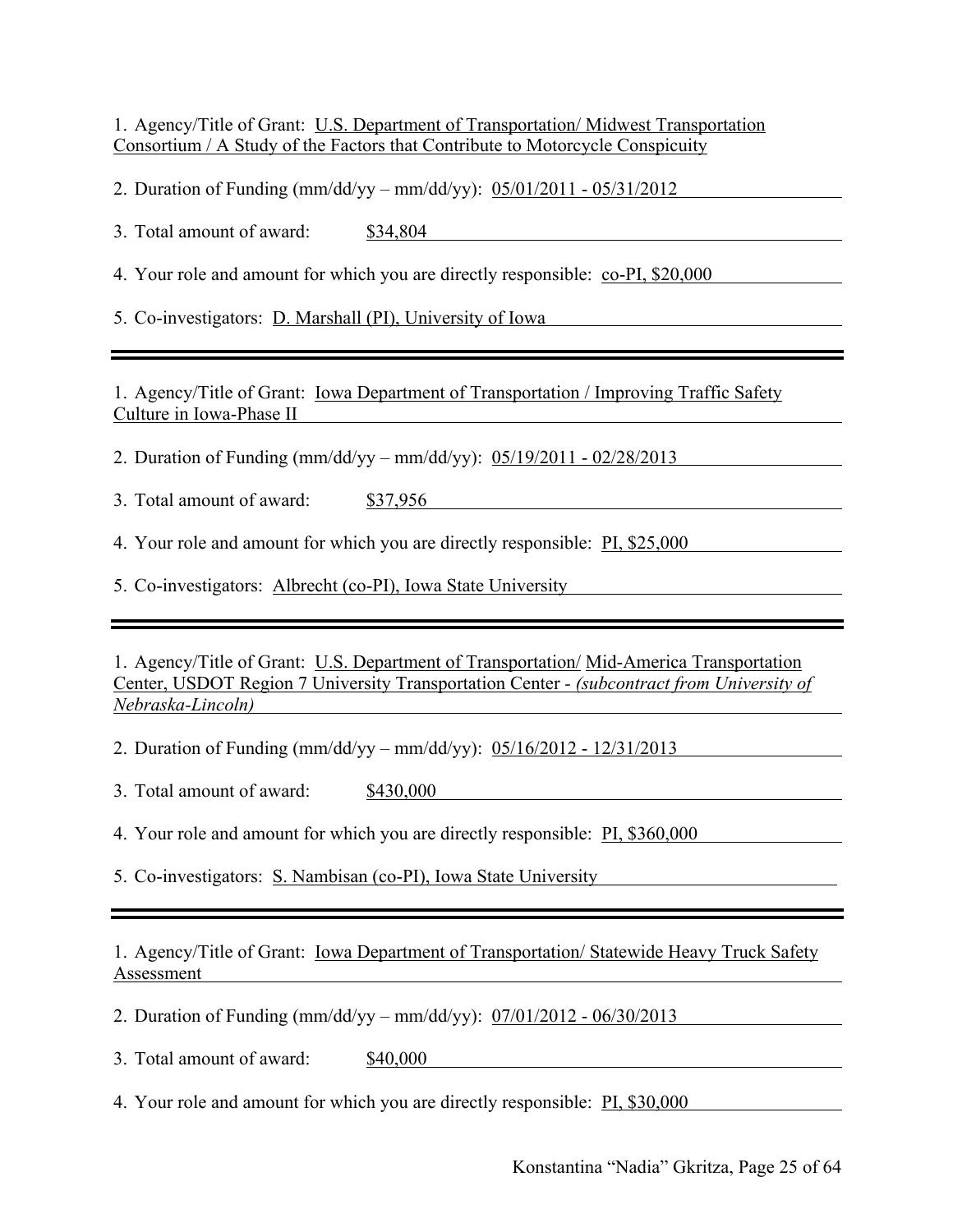5. Co-investigators: Z. Hans (co-PI), Iowa State University

1. Agency/Title of Grant: <u>Iowa Department of Transportation / Study of the Regulatory Issues</u> Affecting Truck Freight Movement in the Midwest

2. Duration of Funding (mm/dd/yy – mm/dd/yy): 02/15/2013 - 02/28/2014

3. Total amount of award: \$39,995

4. Your role and amount for which you are directly responsible: PI, \$28,000

5. Co-investigators: Albrecht (co-PI), Iowa State University

1. Agency/Title of Grant: Indiana Department of Transportation/SPR-3757, Impacts of HB-1481 on Indiana's Highway Revenue Generation, Asset Degradation, Modal Distribution, and Economic Development and Competitiveness

2. Duration of Funding (mm/dd/yy – mm/dd/yy): 06/15/2013 - 10/14/2014

3. Total amount of award: \$350,000

4. Your role and amount for which you are directly responsible: co-PI, \$5,900

5. Co-investigators: Samuel Labi (PI), Kumares Sinha (co-PI), Purdue University

1. Agency/Title of Grant: Purdue Research Foundation/A Comprehensive Assessment of Transit in U.S. Rural and Small Urban Areas: Existing Opportunities and Future Directions

2. Duration of Funding (mm/dd/yy – mm/dd/yy): 8/19/2013 - 8/18/2014

3. Total amount of award: \$24,969

4. Your role and amount for which you are directly responsible: PI, \$24,969

5. Co-investigators: NA

1. Agency/Title of Grant: Federal Aviation Administration/Heated Airport Pavements*- (subcontract from Iowa State University)*

2. Duration of Funding (mm/dd/yy – mm/dd/yy): 9/15/2013 - 6/30/2015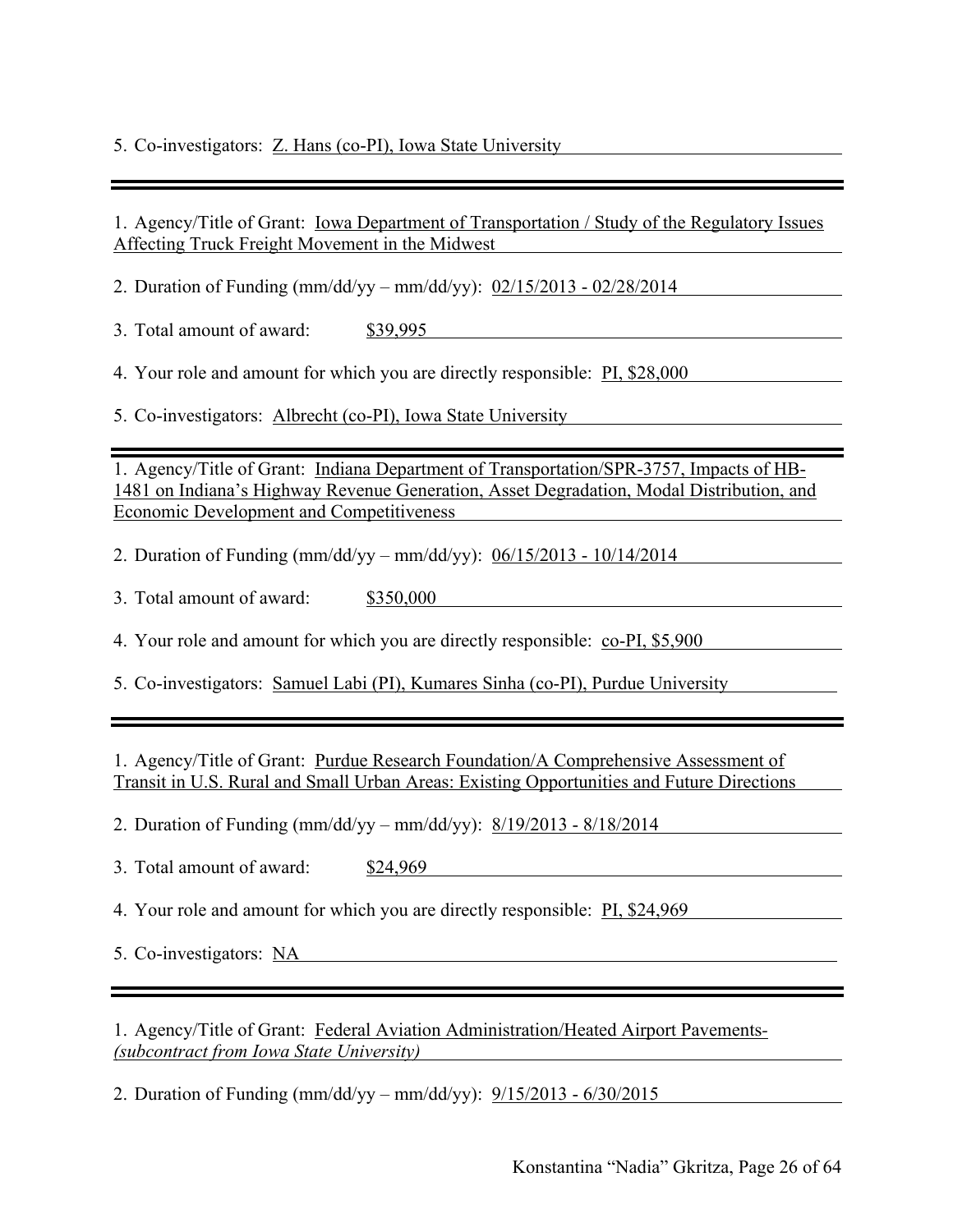| 3. Total amount of award: | \$449,842 |
|---------------------------|-----------|
|---------------------------|-----------|

4. Your role and amount for which you are directly responsible: co-PI, \$19,836

5. Co-investigators: Halil Ceylan (PI), Peter Taylor (co-PI), Iowa State University

1. Agency/Title of Grant: Federal Aviation Administration/Heated Airport Pavements

2. Duration of Funding (mm/dd/yy – mm/dd/yy): 7/21/2014 - 6/20/2016

3. Total amount of award: \$448,268

4. Your role and amount for which you are directly responsible: co-PI, \$10,309

5. Co-investigators: Jason Weiss (PI), Purdue University

1. Agency/Title of Grant: Ford Motor Company Fund/2014 Ford College Community Challenge

2. Duration of Funding (mm/dd/yy – mm/dd/yy): 09/01/2014 - 08/31/2015

3. Total amount of award: \$25,000

4. Your role and amount for which you are directly responsible: Co-PI

5. Co-investigators: Jun Chen (PI), Purdue University

1. Agency/Title of Grant: Indiana Department of Transportation/SPR-3912, Economic Benefits of Corridor Improvements

2. Duration of Funding (mm/dd/yy – mm/dd/yy): 10/01/2014 - 08/31/2017

3. Total amount of award: \$200,000

4. Your role and amount for which you are directly responsible: PI, \$154,006

5. Co-investigators: Jon Fricker (co-PI), Purdue University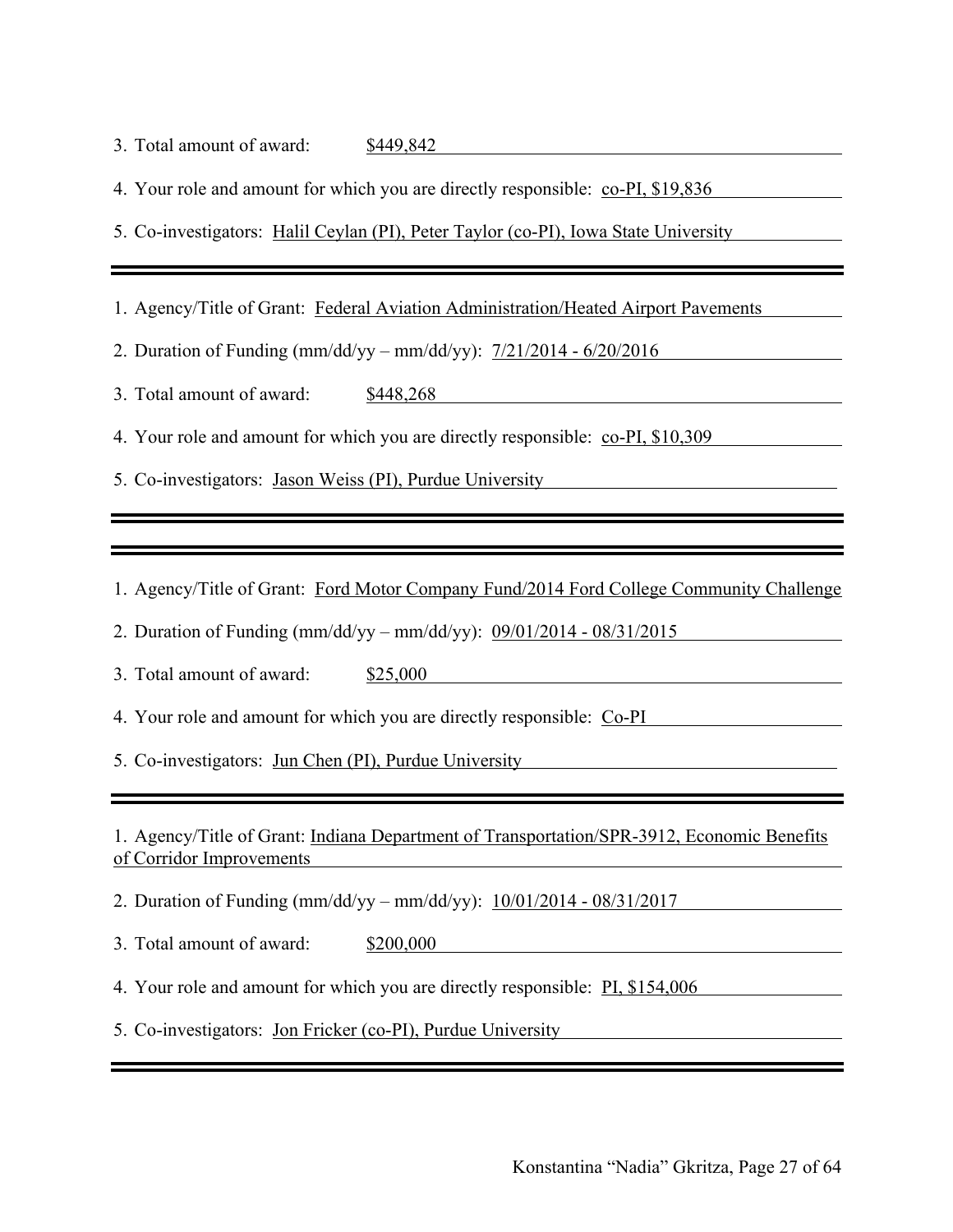1. Agency/Title of Grant: Indiana Department of Transportation/SPR-3901, Synthesis Study: Best Practices for Maximizing Driver Attention to Work Zone Warning Signs (End of Queue Warning Devices)

2. Duration of Funding (mm/dd/yy – mm/dd/yy): 12/01/2014 - 01/31/2016

3. Total amount of award: \$45,000

4. Your role and amount for which you are directly responsible: co-PI, \$5,550

5. Co-investigators: Satish Ukkusuri (PI), Purdue University

1. Agency/Title of Grant: Indiana Department of Transportation/SPR-3912, Economic Benefits of Corridor Improvements (ADDITIONAL FUNDING)

2. Duration of Funding (mm/dd/yy – mm/dd/yy): 01/15/2015 - 08/31/2015

3. Total amount of award: \$125,000

4. Your role and amount for which you are directly responsible: PI, \$104,372

5. Co-investigators: Jon Fricker (co-PI), Purdue University

1. Agency/Title of Grant: Indiana Department of Transportation/SPR-3912, Economic Benefits of Corridor Improvements –Expansion

2. Duration of Funding (mm/dd/yy – mm/dd/yy): 07/01/2016 - 08/31/2017

3. Total amount of award: \$35,500

4. Your role and amount for which you are directly responsible: PI, \$27,000

5. Co-investigators: Jon Fricker (co-PI), Purdue University

1. Agency/Title of Grant: Indiana Department of Transportation/SPR-4044, Evaluating opportunities to enhance the Hoosier State Train ridership through a survey of riders' opinions and an assessment of access to the line

2. Duration of Funding (mm/dd/yy – mm/dd/yy): 08/15/2016 - 02/14/2018

3. Total amount of award: \$159,100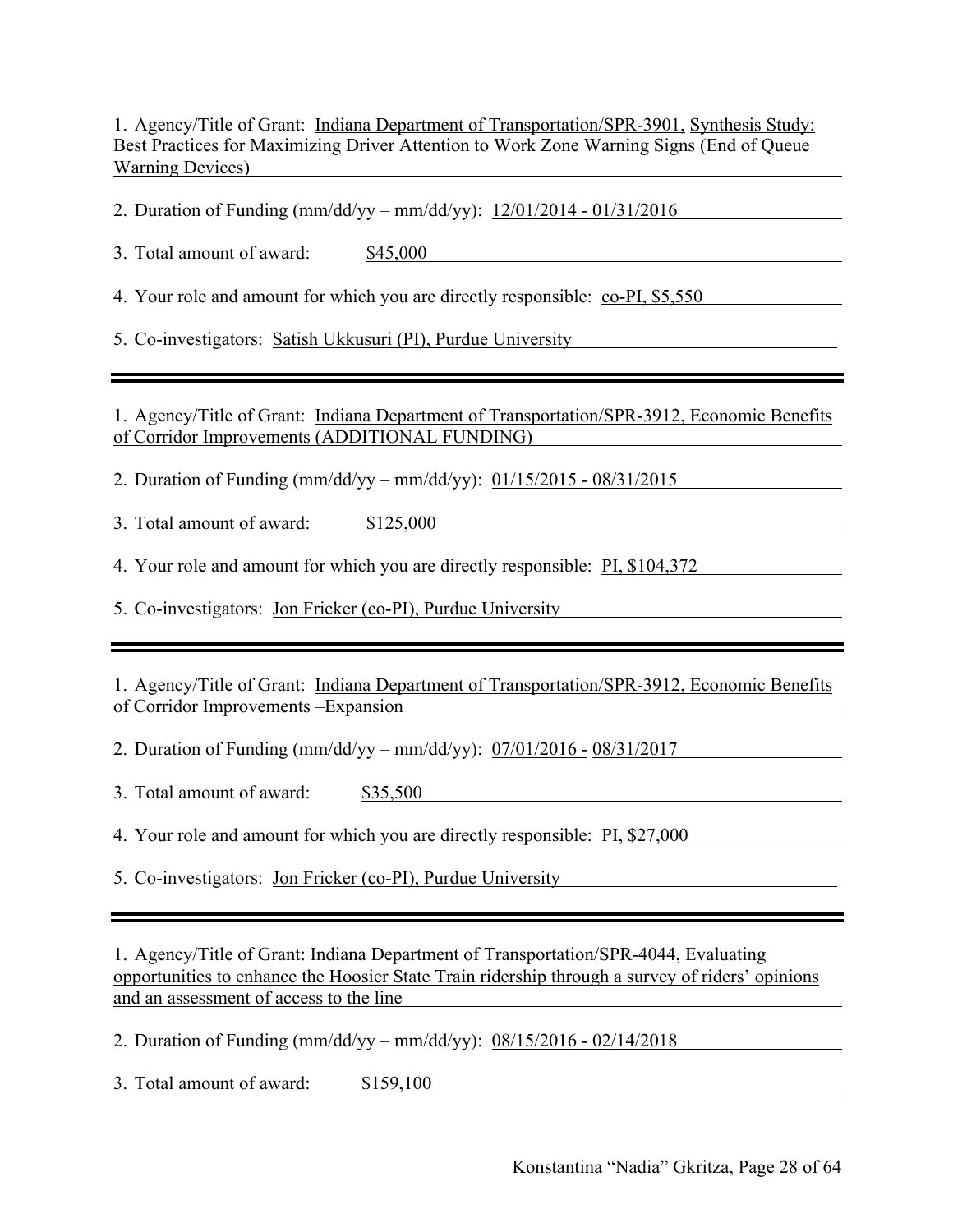4. Your role and amount for which you are directly responsible: PI, \$159,100

5. Co-investigators: NA

1. Agency/Title of Grant: USDOT/CCAT: AVs' impacts on energy demand and GHG emissions

2. Duration of Funding (mm/dd/yy – mm/dd/yy): 03/01/2017 - 09/30/2018

3. Total amount of award: \$63,450

4. Your role and amount for which you are directly responsible: **PI, \$63,450** 

5. Co-investigators: NA

1. Agency/Title of Grant: Defense Manufacturing Assistance Program (DMAP), Jefferson County Workforce Transit and Ride-Sharing Demand Study

2. Duration of Funding (mm/dd/yy – mm/dd/yy): 05/01/2017-5/31/2018

3. Total amount of award: \$25,000

4. Your role and amount for which you are directly responsible: co-PI, \$3,000

5. Co-investigators: Lionel Beaulieu (PI), Jon Fricker (co-PI), Purdue University

1. Agency/Title of Grant: Indiana Department of Transportation/SPR-3912, Economic Impacts of Corridor Improvements and Preservation Projects –Expansion//Phase 3

2. Duration of Funding (mm/dd/yy – mm/dd/yy): 05/15/2017–12/31/2018

3. Total amount of award: \$165,475

4. Your role and amount for which you are directly responsible: PI, \$132,000

5. Co-investigators: Jon Fricker (co-PI), Purdue University

1. Agency/Title of Grant: Indiana Department of Transportation/SPR-4162, Incorporating Economic Resilience Metrics into INDOT's Transportation Decision-Making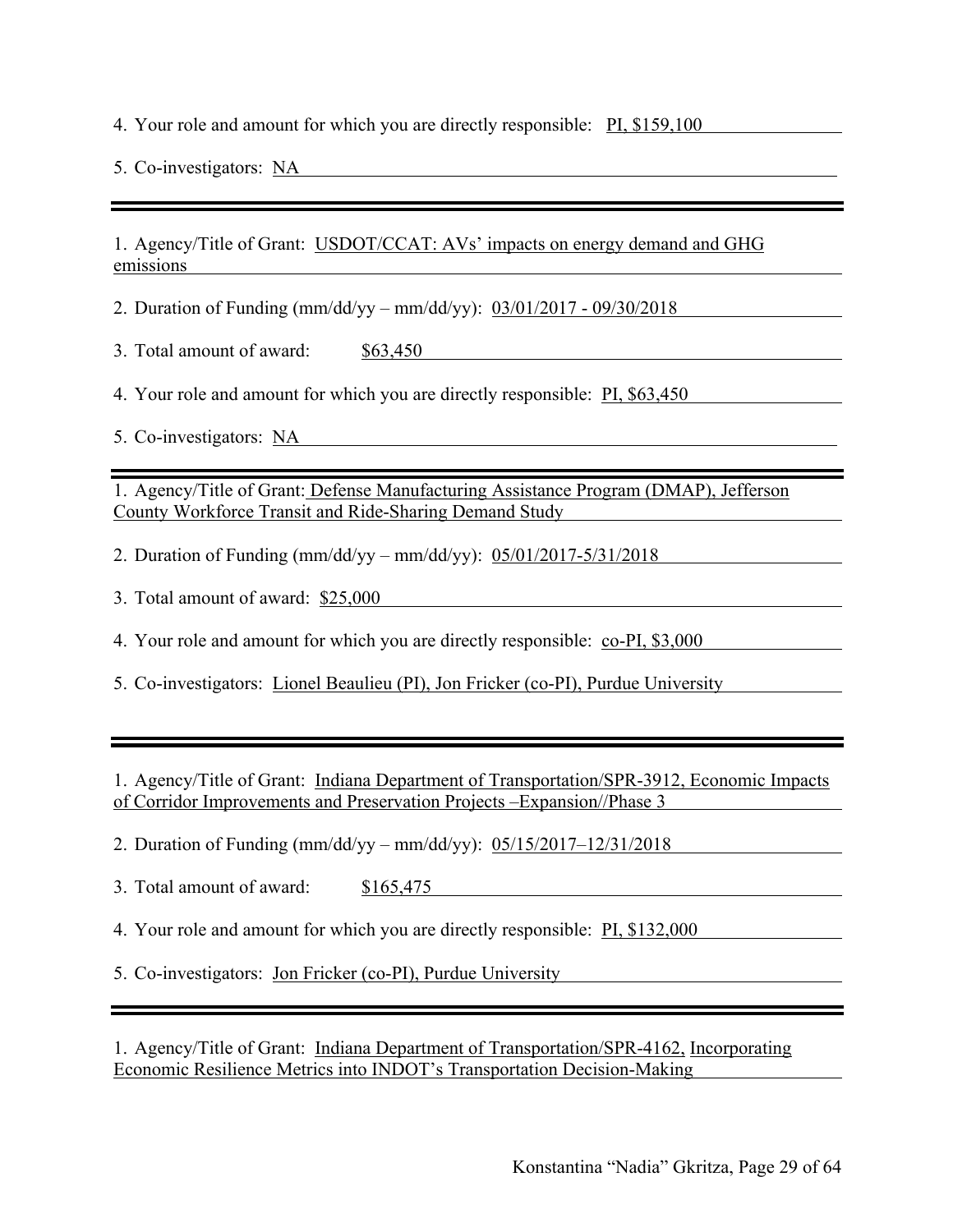2. Duration of Funding (mm/dd/yy – mm/dd/yy): 05/15/2017 - 01/14/2019

3. Total amount of award: \$249,433

4. Your role and amount for which you are directly responsible: PI, \$174,603

5. Co-investigators: Jon Fricker (co-PI), Purdue University

1. Agency/Title of Grant: DOE ARPA-E: Feasibility Analysis of Electric Roadways Through Localized Traffic, Cost, Adoption and Environmental Impact Modeling

2. Duration of Funding (mm/dd/yy – mm/dd/yy): 09/15/2017 - 09/14/2018

3. Total amount of award: \$500,000

4. Your role and amount for which you are directly responsible: co-PI, \$84,700

5. Co-investigators: Regan Zane (PI), Ziqi Song, Utah State University; Jason Quinn, Colorado State University; Andrew Liu (AECOM Ventures)

1. Agency/Title of Grant: USDOT/CCAT: Public Acceptance and Socio-Economic Analysis of Shared Autonomous Vehicles: Implications for Policy and Planning

2. Duration of Funding (mm/dd/yy – mm/dd/yy): 01/01/2018-12/31/2018

3. Total amount of award: \$75,941

4. Your role and amount for which you are directly responsible: PI, \$75,941

5. Co-investigators: NA

1. Agency/Title of Grant: Indiana Department of Transportation/SPR-4314, Feasibility Study and Design of On-Road Electric Vehicle Charging Technologies

2. Duration of Funding (mm/dd/yy – mm/dd/yy): 08/13/2018–05/14/2021

3. Total amount of award: \$314,992

4. Your role and amount for which you are directly responsible: PI, \$125,997

5. Co-investigators: Dionysios Aliprantis (co-PI), Steve Pekarek (co-PI), John Haddock (senior personnel), Purdue University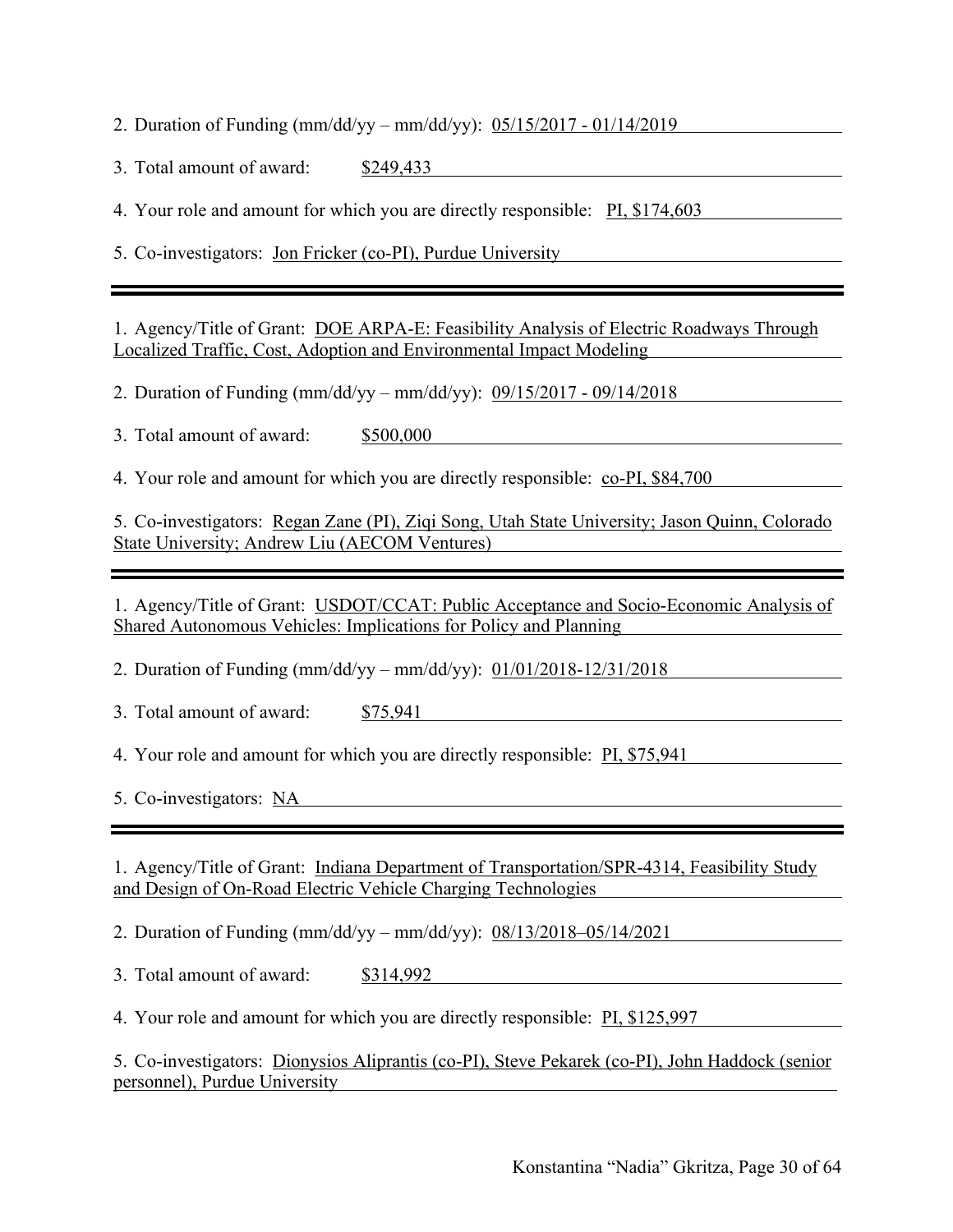1. Agency/Title of Grant: USDOT/CCAT: Ridesharing, Active Travel Behavior, and Personal Health: Implications for Shared Autonomous Vehicles

2. Duration of Funding (mm/dd/yy – mm/dd/yy): 01/01/2019-12/31/2019

3. Total amount of award: \$75,000

4. Your role and amount for which you are directly responsible: PI, \$75,000

5. Co-investigators: NA

1. Agency/Title of Grant: Economic Development Administration/ Economic Resilience and Recovery in the U.S. Great Lakes Region: A Socioeconomic and Transportation Infrastructure **Perspective** 

2. Duration of Funding (mm/dd/yy – mm/dd/yy): 01/01/2019 – 12/31/2020

3. Total amount of award: \$100,000

4. Your role and amount for which you are directly responsible: **PI, 70,000** 

5. Co-investigators: Lionel Beaulieu (co-PI), Indraneel Kumar (co-PI), Purdue University

1. Agency/Title of Grant: Indiana Department of Transportation/SPR-4413, Assessing the Travel Demand and Mobility Impacts of Disruptive Transportation Technologies in Indiana

2. Duration of Funding (mm/dd/yy – mm/dd/yy): 08/01/2019 – 07/31/2021

3. Total amount of award: \$244,101

4. Your role and amount for which you are directly responsible: co-PI, \$122,000

5. Co-investigators: Hua Cai (PI), Purdue University

1. Agency/Title of Grant: Indiana Department of Transportation/SPR-4411, Last Mile Delivery and Route Planning for Freight

2. Duration of Funding (mm/dd/yy – mm/dd/yy): 10/01/2019 – 09/30/2020

3. Total amount of award: \$118,580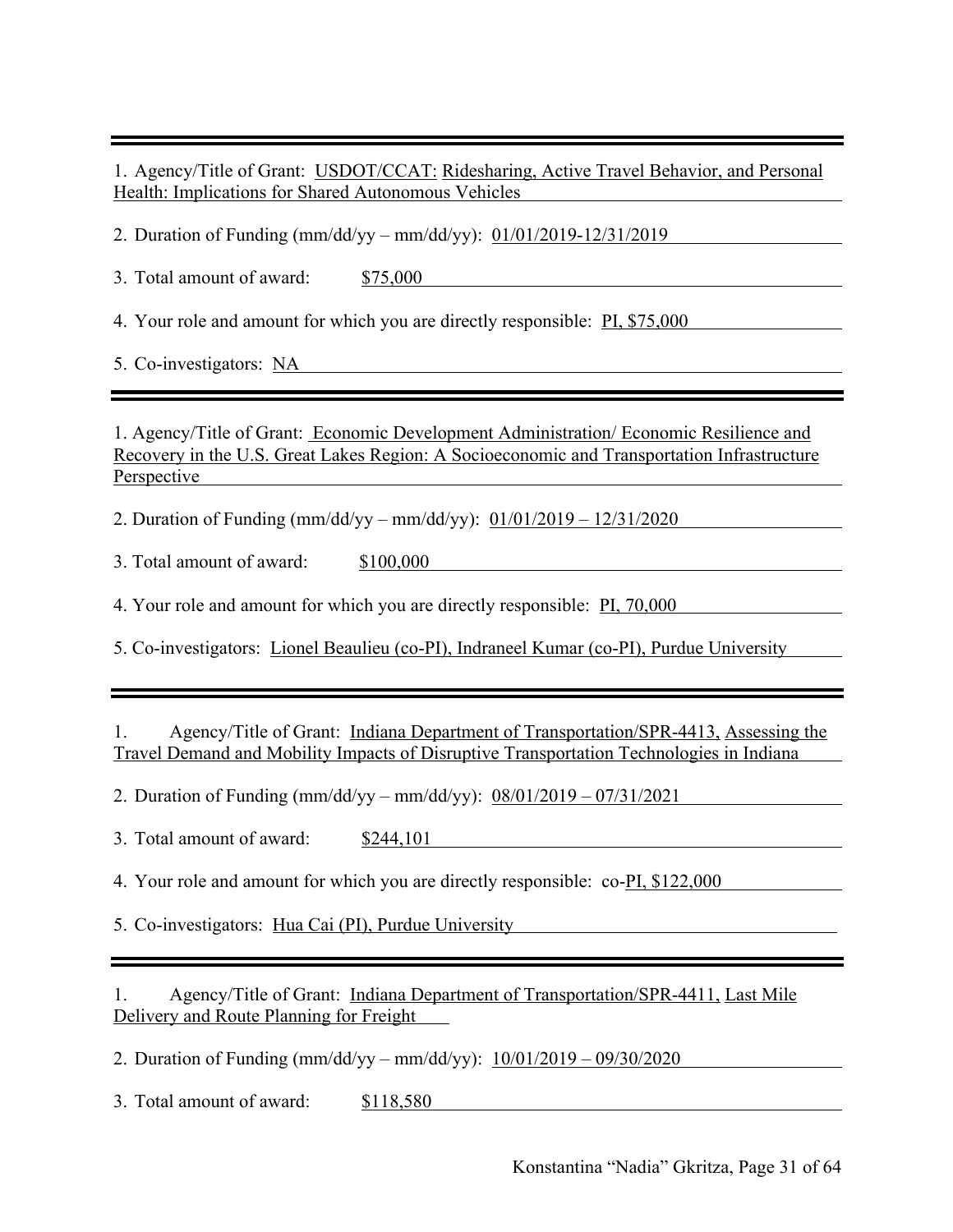4. Your role and amount for which you are directly responsible: co-PI, \$60,000

5. Co-investigators: Anath Iyer (PI), Purdue University

1. Agency/Title of Grant: Indiana Department of Transportation/SPR-4441, Public Acceptance of INDOT Services

2. Duration of Funding (mm/dd/yy – mm/dd/yy): 10/01/2019 – 12/31/2020

3. Total amount of award: \$124,431

4. Your role and amount for which you are directly responsible: PI, \$100,000

5. Co-investigators: Jon Fricker (co-PI), Purdue University

1. Agency/Title of Grant: Purdue College of Engineering/Protect Privacy of Video Streams at Cameras

2. Duration of Funding (mm/dd/yy – mm/dd/yy): 08/01/2019 – 07/31/2020

3. Total amount of award: \$75,000

4. Your role and amount for which you are directly responsible: co-PI

5. Co-investigators: Lu, Barbarash, Duffy, Ebert, \$0, Irfanoglu, Kong, and Swabe, Purdue University

1. Agency/Title of Grant: Ford-Purdue Alliance, Design of Novel Reconfigurable Vehicle Interiors for AVs to Meet the Needs of Older Occupants

2. Duration of Funding (mm/dd/yy – mm/dd/yy): 03/01/2020 – 08/31/2021

3. Total amount of award: \$201,636

4. Your role and amount for which you are directly responsible: PI, 150,000

5. Co-investigators: Stacey Connaughton (co-PI), Purdue University; Ksenia Kozak (PI), Ford

1. Agency/Title of Grant: U.S. DOE: Increasing Affordability, Energy Efficiency, and Ridership of Transit Bus Systems through Large-Scale Electrification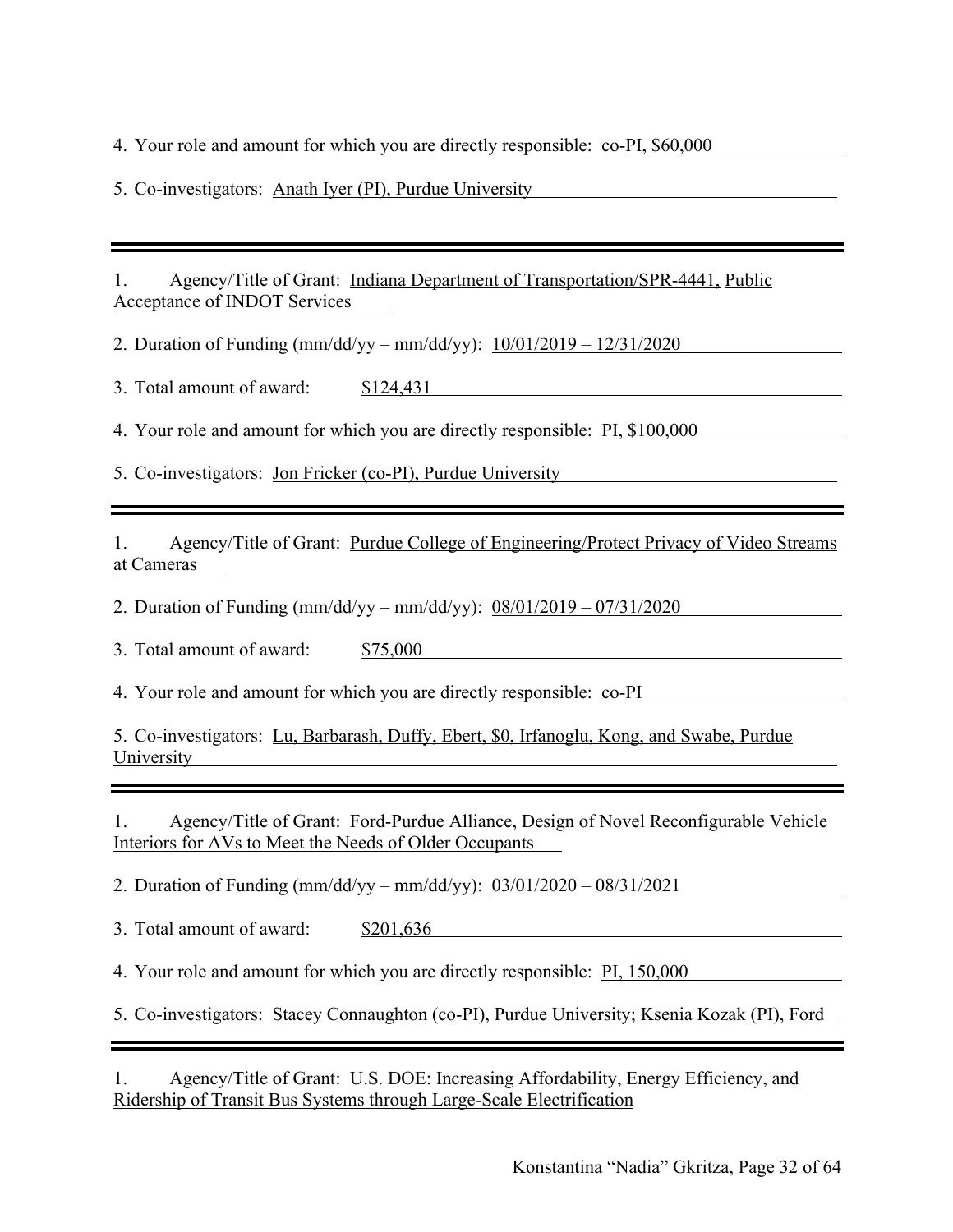2. Duration of Funding (mm/dd/yy – mm/dd/yy): 10/1/2020 – 12/31/2023

3. Total amount of award: \$1,750,000

4. Your role and amount for which you are directly responsible: co-PI, \$260,000

5. Co-investigators: Ziqi Song (PI), Regan Zane, Antje Graul, Utah State University (USU); National Renewable Energy Laboratory (NREL); Argonne National Laboratory (ANL)

1. Agency/Title of Grant: NSF Gen-4 Engineering Research Centers (ERC): Advancing Sustainability through Powered Infrastructure for Roadway Electrification (ASPIRE)

2. Duration of Funding (mm/dd/yy – mm/dd/yy): 09/01/2020 – 08/31/2025

3. Total amount of award: \$26 million

4. Your role and amount for which you are directly responsible: co-PI, \$5,481,769

5. Co-investigators: Regan Zane (PI), Chris Fawson (co-PI), Utah State University; Soheil Nazarian (co-PI), University of Texas at El Paso; Qin Lv (co-PI), University of Colorado-Boulder.

1. Agency/Title of Grant: Indiana Department of Transportation/SPR-4509, Strategic Assessment of Needs and Opportunities for Wider Adoption of Renewable Energy and Electrification in Indiana

2. Duration of Funding (mm/dd/yy – mm/dd/yy): 08/17/2020 – 03/16/2022

3. Total amount of award: \$207,404

4. Your role and amount for which you are directly responsible: PI, \$107,404

5. Co-investigators: Sam Labi (co-PI), Purdue University; Kyubyung Kang & Dan Koo (co-PIs), IUPUI

1. Agency/Title of Grant: Indiana Department of Transportation/SPR-4522, Design of Educational Material & Public Awareness Campaigns for Improving Work Zone Driver Safety

2. Duration of Funding (mm/dd/yy – mm/dd/yy): 11/02/2020-05/01/2022

3. Total amount of award: \$137,960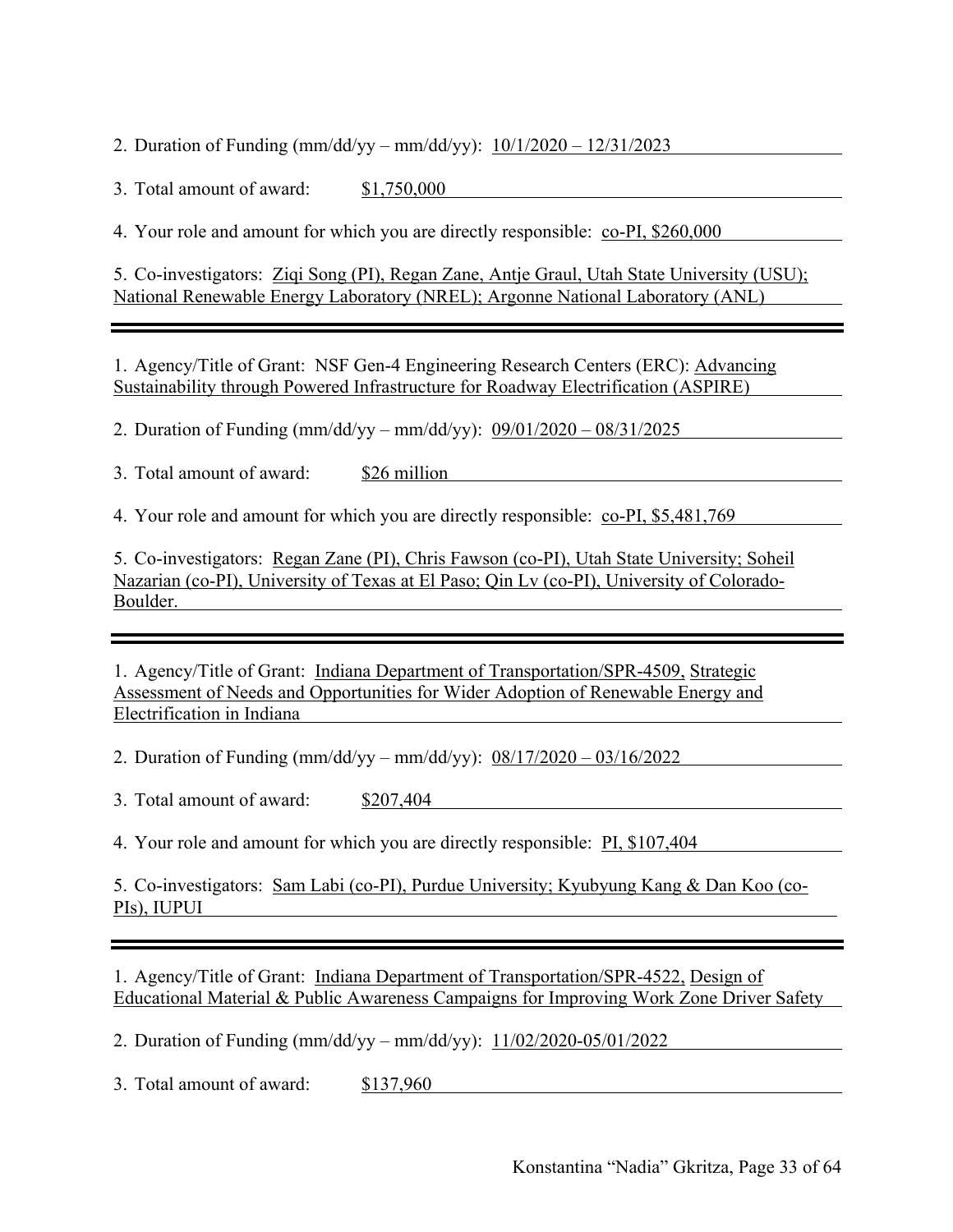4. Your role and amount for which you are directly responsible: PI, \$77,965

5. Co-investigators: Stacey L Connaughton (co-PI), Purdue University

#### 1. Agency/Title of Grant: USDOT/CCAT: The impact of COVID-19 on User Perceptions of Public Transit, Shared Mobility/micro-mobility Services, and Emerging Vehicle Types

2. Duration of Funding (mm/dd/yy – mm/dd/yy): 01/29/2021-01/28/2022

3. Total amount of award: \$100,544

4. Your role and amount for which you are directly responsible: PI, \$100,544

5. Co-investigators: NA

#### C.2 Mentoring of Students and Postdoctoral Researchers

#### **Undergraduate Student Research Projects**

#### **Iowa State University**

| Semester    | Topic                              | Accomplishments          | Student             |
|-------------|------------------------------------|--------------------------|---------------------|
| Fall 2008   | <b>Evaluation of Low-Cost</b>      | Winner of the 2009       | Bo Wang             |
|             | Countermeasures for                | <b>IRF Student Essay</b> |                     |
|             | Pedestrians                        | Competition in the       |                     |
|             |                                    | Road Safety category.    |                     |
|             |                                    | Went to graduate         |                     |
|             |                                    | school.                  |                     |
| Spring 2009 | A Review of Studies on             |                          | David Green         |
|             | Motorcycle Conspicuity             |                          |                     |
| Summer 2010 | Data Collection on Freight         |                          | <b>Emily Libbey</b> |
|             | and Passenger                      |                          |                     |
|             | Transportation in the              |                          |                     |
|             | <b>United States</b>               |                          |                     |
| Fall 2011   | <b>Synthesis of Safety Culture</b> |                          | Luke Schmidt        |
|             | Practices in Iowa                  |                          |                     |
| Spring 2012 | Literature Review on               | 2014 WTS Dana Hook       | Yundi Huang         |
|             | Forecasting Automobile             | Leadership Legacy        |                     |
|             | Demand                             | Scholarship.             |                     |
|             |                                    | Graduated with MSCE      |                     |
|             |                                    | in Spring 2014.          |                     |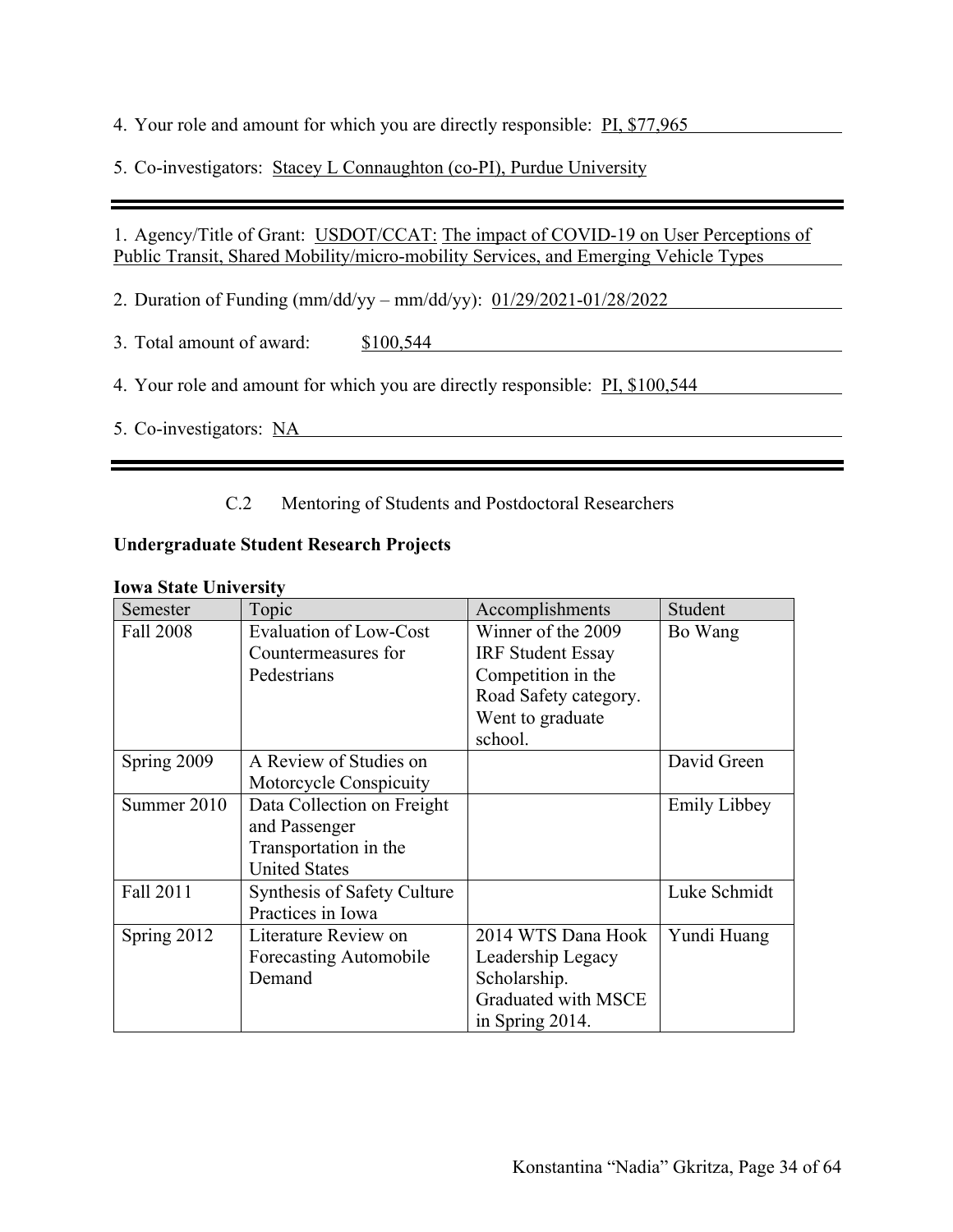# **Purdue University**

| Semester     | Topic                               | Accomplishments            | Student         |
|--------------|-------------------------------------|----------------------------|-----------------|
| Fall 2014    | Transit Database in Indiana         | 2014 WTS                   | Ruoyun Huang    |
|              |                                     | Sharon D. Banks            |                 |
|              |                                     | Memorial                   |                 |
|              |                                     | Scholarship.               |                 |
|              |                                     | Went to graduate           |                 |
|              |                                     | school.                    |                 |
| Spring 2015  | Survey Design of Public             |                            | Harshit Kapoor  |
|              | Perceptions of Passenger Rail       |                            |                 |
|              | in Indiana                          |                            |                 |
|              |                                     |                            |                 |
| Summer $&$   | A Study to the Influence of the     | One of the best            | Lisa Lorena     |
| Fall 2015 *  | <b>Implementation of Mass</b>       | theses in 2016 at          | Losada Rojas    |
|              | Transport Systems on Land           | National                   |                 |
|              | Use                                 | University of<br>Colombia. |                 |
|              |                                     | Started graduate           |                 |
|              |                                     | school in Fall             |                 |
|              |                                     | 2016.                      |                 |
| Summer $&$   | <b>Quantifying Passenger</b>        |                            | Laura Camila    |
| Fall 2016 *  | <b>Transportation Externalities</b> |                            | Niño Corredor   |
| Fall 2016    | <b>Economic Development</b>         |                            | Lifeng Chen     |
|              | Impacts of Traffic System           |                            |                 |
|              | Management and Operations           |                            |                 |
|              | Strategies                          |                            |                 |
| Spring 2017- | <b>Economic Development</b>         |                            | Sumedh Khair    |
| present      | Impacts of Road Diets and           |                            |                 |
|              | <b>Preservation Projects</b>        |                            |                 |
| Fall 2017    | Feasibility of Electric             |                            | Sitara Simmons  |
|              | Roadways                            |                            | (freshman in    |
|              |                                     |                            | Engineering)    |
| Summer &     | First and Last Mile Strategies      | One of the best            | Laura Tatiana   |
| Fall 2018*   | for Bus Rapid Transit Systems       | theses in 2018 at          | Rodriguez       |
|              |                                     | National                   |                 |
|              |                                     | University of              |                 |
|              |                                     | Colombia.                  |                 |
| Spring 2019  | <b>Smart Mobility Applications</b>  |                            | Adrian Hansen   |
| Spring 2019  | Public Policy & Autonomous          |                            | Roshini         |
|              | Vehicles                            |                            | Mudunuru        |
| Spring 2020  | Economic Resilience &               |                            | Danah Al Awadhi |
|              | <b>Transportation Accessibility</b> |                            |                 |
| Summer 2020  | Impacts of COVID-19 on              |                            | Eugene Lai      |
|              | Transportation Systems and          |                            |                 |
|              | <b>Travel Behavior</b>              |                            |                 |
| Fall 2020    | Supporting various ongoing          |                            | Jordin Hajek    |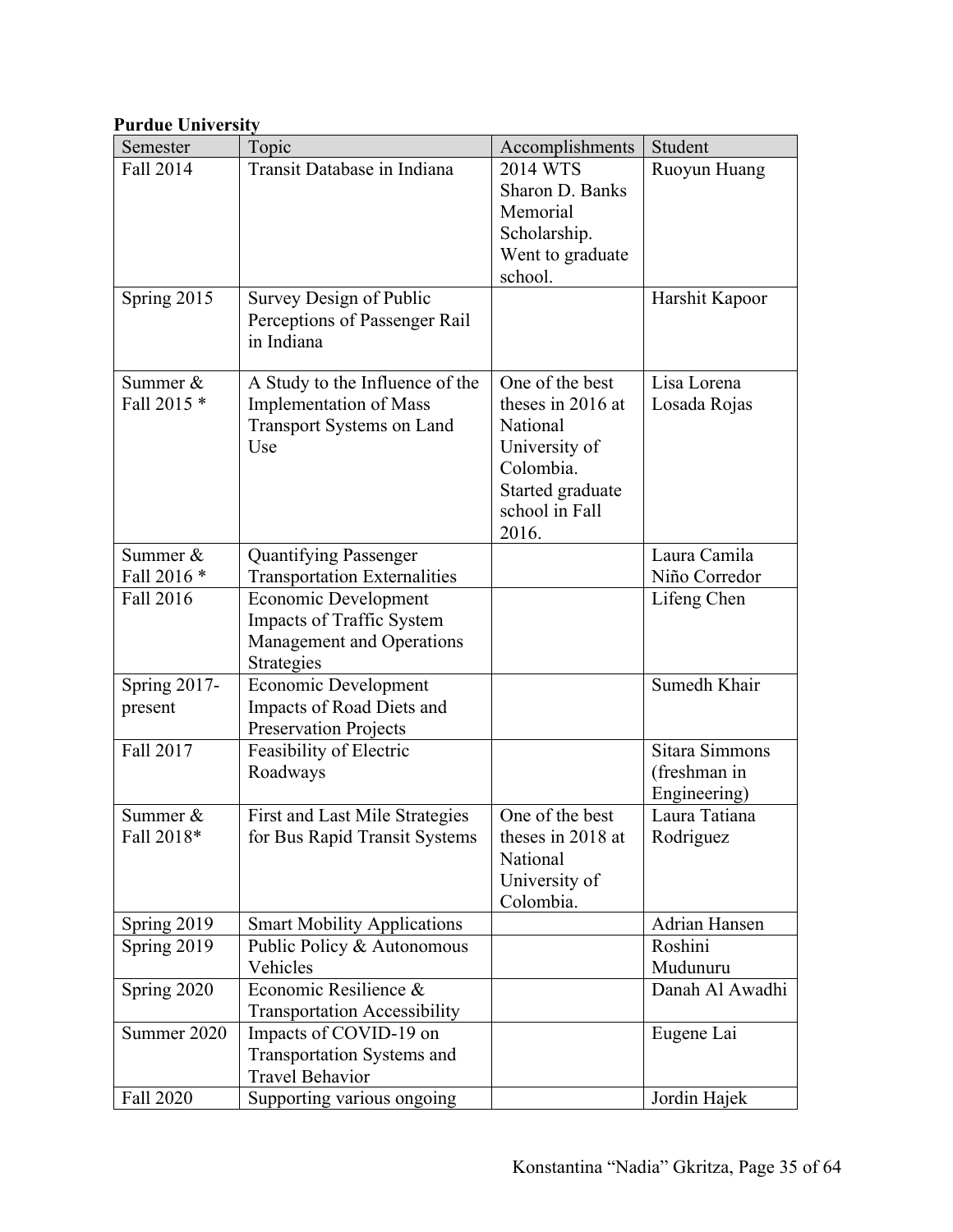|             | <b>STSRG</b> projects: Survey Data    | Elizabeth         |
|-------------|---------------------------------------|-------------------|
|             | Analyses & Reports                    | Rosenzweig        |
|             |                                       | Khaing Thu Zin    |
| Spring 2021 | Supporting various ongoing            | Jordin Hajek      |
|             | <b>STSRG</b> projects: Survey Data    | Elizabeth         |
|             | Analyses & Reports                    | Rosenzweig        |
|             |                                       | Carolina Solis    |
|             |                                       | Anthony Vadell    |
| Spring &    | Charging Infrastructure               | Daisha Cardenas   |
| Summer      | <b>Solutions for Battery Electric</b> | Sanchez           |
| 2021*       | <b>Buses</b>                          |                   |
| Summer 2021 | SURF: Impacts of COVID-19             | Dale Robbennolt   |
|             | on user perceptions of public         |                   |
|             | transit                               |                   |
| Summer 2021 | Research Experience for               | Savannah          |
|             | Undergraduates (REU)                  | Kusnierz          |
|             | program with the ASPIRE               |                   |
|             | <b>Engineering Research Center</b>    |                   |
| Fall 2021   | Supporting various ongoing            | Matthew Cheng     |
|             | STSRG projects: Survey Data           | Elizabeth         |
|             | Analyses & Reports                    | Rosenzweig        |
| Fall 2021 & | Impacts of COVID-19 on                | Adrianna Fragozo  |
| Spring 2022 | travel behavior                       | Alvernia          |
| Spring 2022 | Discovery Park Undergraduate          | Anusha Sharaf     |
|             | Research Internship Program           |                   |
|             | (DURI)                                |                   |
|             |                                       |                   |
|             | Supporting various ongoing            | Ben O'Brien       |
|             | <b>STSRG</b> projects: Survey Data    | Samuel Fang       |
|             | Analyses & Reports                    |                   |
|             | Community engagement and              | Pedro Daniel Soto |
|             | environmental justice analysis        | Rugved Dikay      |

*\* Through the Undergraduate Research Experience Program Purdue-Colombia*

#### **Participation of Dr. Gkritza's Graduate Students in Poster Symposia and other Networking Events at Purdue:**

| Student           | Event & Role                                                                                                  | Date                                 |
|-------------------|---------------------------------------------------------------------------------------------------------------|--------------------------------------|
| D. Chacón-Hurtado | Judge in the annual math competition for middle<br>school students - "MathCounts"                             | March 14th, 2015                     |
| V.D. Pyrialakou   | Poster presentation at the Office of<br>Interdisciplinary Graduate Programs (OIGP)<br><b>Spring Reception</b> | April 1st, 2015                      |
|                   | Poster presentation at the Lyles School of Civil<br><b>Engineering Open House</b>                             | September 18 <sup>th</sup> ,<br>2015 |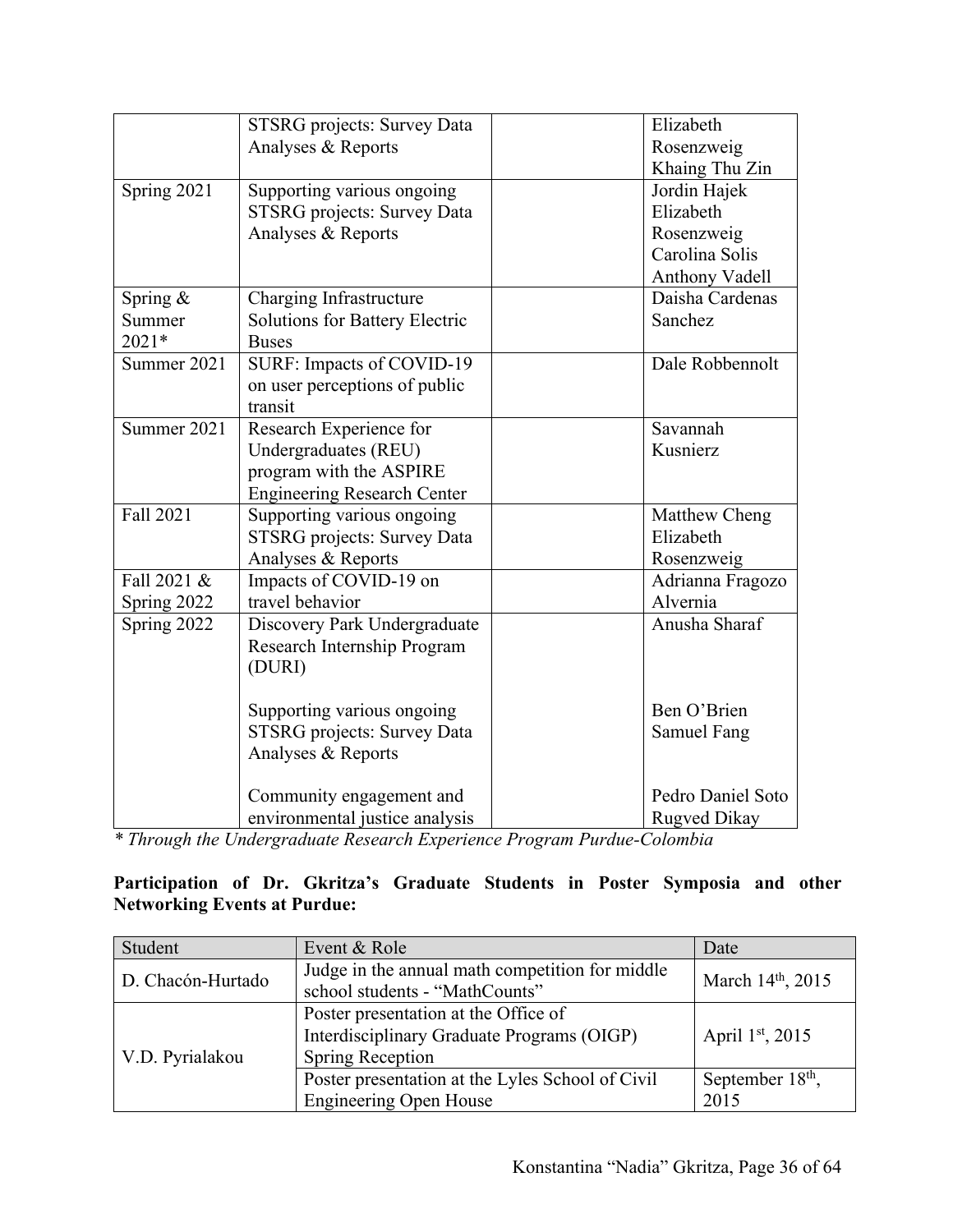|                                                                                             | Poster presentation at the Big Ten+ Graduate<br><b>School Exposition</b>                                                            | October 4-5, 2015.                  |
|---------------------------------------------------------------------------------------------|-------------------------------------------------------------------------------------------------------------------------------------|-------------------------------------|
| <b>STSR Group</b><br>(V.D. Pyrialakou, D.                                                   | Poster presentation at Purdue's Research<br>Roundtable                                                                              | November 10 <sup>th</sup> ,<br>2015 |
| Chacón-Hurtado, C.<br>Gkartzonikas, R.<br>Yang)                                             | Poster presentation at Purdue Road School<br>Transportation Conference and Expo                                                     | March 10-11, 2016                   |
| <b>STSR Group</b><br>(D. Chacón-Hurtado,<br>C. Gkartzonikas, Y.<br>Ke, L. Losadas)          | Poster presentation at Purdue's Research<br>Roundtable                                                                              | November $14th$ ,<br>2016           |
| <b>STSR</b> Group<br>(D. Chacón-Hurtado,<br>C. Gkartzonikas, Y.<br>Ke, L. Losadas<br>Rojas) | Poster presentation at Purdue Road School<br>Transportation Conference and Expo.                                                    | March 6-8, 2017                     |
| <b>STSR Group</b><br>(D. Chacón-Hurtado,<br>C. Gkartzonikas, Y.<br>Ke, T. Konstantinou)     | Poster presentation at Purdue's Research<br>Roundtable.                                                                             | November $2nd$ ,<br>2017            |
| L. Losadas Rojas                                                                            | Poster presentation at Health and Disease:<br>Science, Technology, Culture and Policy Research<br>Poster Session, Purdue University | March 1st, 2018                     |
| Sumedh Khair                                                                                | Poster presentation at the 2018 Purdue<br>Undergraduate Research & Poster Symposium<br>(Poster #3273)                               | April 10 <sup>th</sup> , 2018       |
| Sumedh Khair                                                                                | Oral presentation at the 2018 Purdue Fall<br><b>Undergraduate Research Exposition</b>                                               | November $12th$ ,<br>2018           |
| L. Losadas Rojas,<br>Ariannna Rambaram                                                      | Poster presentation at Health and Disease:<br>Science, Technology, Culture and Policy Research<br>Poster Session, Purdue University | March $5th$ , 2020                  |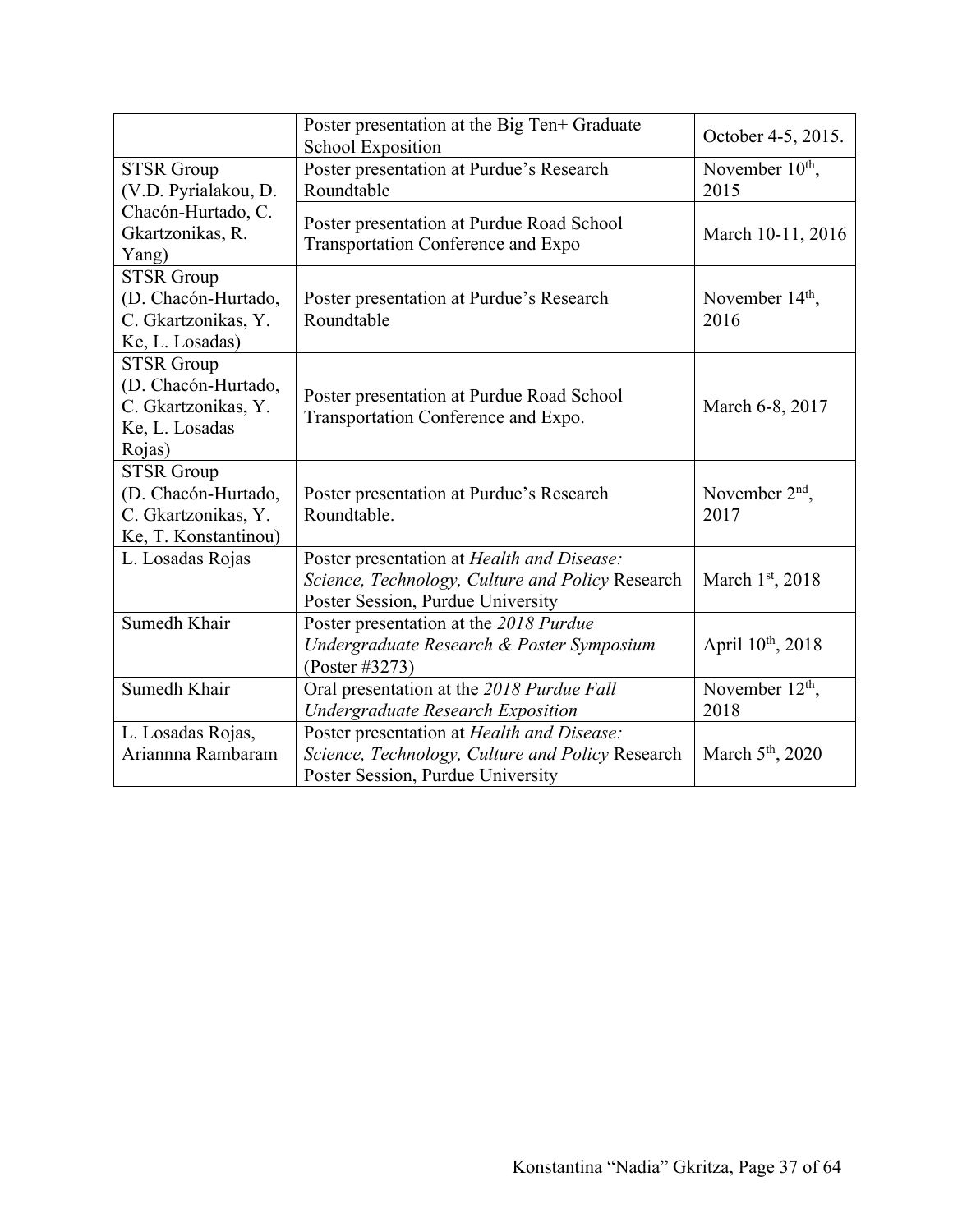## **D. PUBLICATIONS AND PRESENTATIONS**

Among the authors, undergraduate students mentored by Dr. Gkritza are indicated with a superscript 'UG', graduate students indicated by a superscript 'G' and post-doctoral researchers by a superscript 'PD'. The same notation in subscript refers to authors that did not have Dr. Gkritza as their major professor. The asterisk\* designates the primary contributors.

- 1. Gkritza\*, K., I. Golias, and M.G. Karlaftis, "Estimating Elasticities for Public Transport Demand in Athens, Greece: A Time Series Analysis," Journal of the Transportation Research Forum, 43(2), 53–68 (2004). (Tier 2)
- 2. Gkritza\*, K., D. Niemeier, and F.L. Mannering, "Airport Security Screening and Changing Passenger Satisfaction: An Exploratory Assessment," Journal of Air Transport Management, 12(5), 213–219 (2006). (Tier 1)
- 3. Gkritza\*, K., and F.L. Mannering, "Mixed Logit Analysis of Safety Belt Use in Singleand Multi-occupant Vehicles," Accident Analysis and Prevention, 40(2), 443–451 (2008). (Tier 1)
- 4. Gkritza\*, K., S. Labi, F.L. Mannering and K.C. Sinha, "Influence of Highway Construction Projects on Economic Development: An Empirical Assessment," The Annals of Regional Science, 42(3), 545–563 (2008). (Tier 1)
- 5. Gkritza\*, K. and S. Labi, "Estimating Cost Discrepancies in Highway Contracts: A Multi-step Econometric Approach," ASCE Journal of Construction Engineering and Management, 134(12), 953–962 (2008). (Tier 1)
- 6. Gkritza\*, K., "Modeling Motorcycle Helmet Use in Iowa: Evidence From Six Roadside Observational Surveys," Accident Analysis and Prevention, 41(3), 479–484 (2009). (Tier 1)
- 7. Gkritza\*, K., C.R. Kinzenbaw<sup>G</sup>, S. Hallmark, and N. Hawkins, "An Empirical Analysis" of Farm Vehicle Crash Injury Severities on Iowa's Public Road System," Accident Analysis and Prevention, 42(4), 1392–1397 (2010). (Tier 1)
- 8. Gkritza\*, K., M. Baird<sup>G</sup>, and Z. Hans. "Deer-Vehicle Collisions, Deer Density and Land Use in Iowa's Urban Deer Herd Management Zones," Accident Analysis and Prevention, 42(6), 1916–1925 (2010). (Tier 1)
- 9. Anastasopoulos\*G, P.C., B. G. McCullouch, K. Gkritza, F. L. Mannering, and K. C. Sinha, "Cost Savings Analysis of Performance-based Contracts for Highway Maintenance Operations," ASCE Journal of Infrastructure Systems, 16(4), 251–263 (2010). (Tier 1)
- 10. Boeckenstedt\*, R., K. Gkritza, R.R. Souleyrette, and S. Nambisan, "Implications of Bioeconomy-based Fuel Production to the Transportation Infrastructure in Iowa," Transportation Research Record, Journal of the Transportation Research Board, Volume 2191, 84–89 (2010). (Tier 1)
- 11. Gkritza\*, K., M.G. Karlaftis, and F.L. Mannering, "Estimating Multimodal Transit Ridership under a Varying Fare Structure," Transportation Research Part A: Policy and Practice, 45(2), 148–160 (2011). (Tier 1)
- 12. Rentziou\*<sup>G</sup>, A., C. Milioti<sub>UG</sub>, K. Gkritza, and M.G. Karlaftis, "Urban Road Pricing: Modeling Public Acceptability," ASCE Journal of Urban Planning and Development, 137(1), 56–64 (2011). (Tier 1)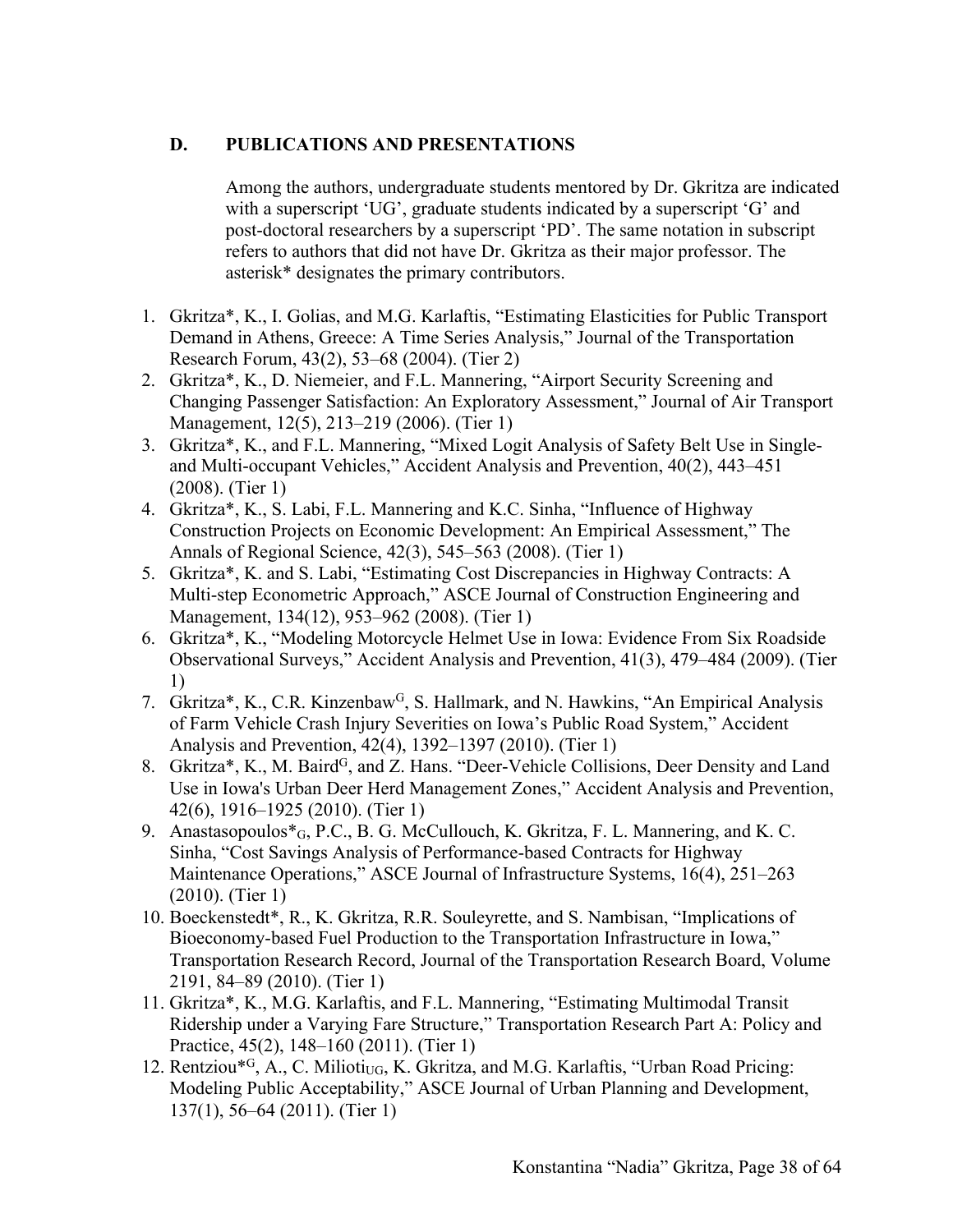- 13. Wu\*G, D., D.C. Aliprantis, and K. Gkritza, "Electric Energy and Power Consumption by Light-duty Plug-in Electric Vehicles," IEEE Transactions on Power Systems, 26(2), 738– 746 (2011). (Tier 1)
- 14. Gkritza\*, K., I. Nlenanya<sup>G</sup>, W. Jiang<sup>G</sup>, R. Sperry, and D. Smith, "Infrastructure Impacts of Iowa's Renewable Energy," Transportation Research Record, Journal of the Transportation Research Board, Volume 2205, 238–246 (2011). (Tier 1)
- 15. Zhang\*G, W., K. Gkritza, N. Keren, and S. Nambisan. "Age and Gender Differences in Conviction and Crash Occurrence Subsequent to Being Directed to Iowa's Driver Improvement Program," Journal of Safety Research, 42(5), 359–365 (2011). (Tier 1)
- 16. Rentziou\*G, A., K. Gkritza, and R. Souleyrette, "VMT, Energy Consumption, and Greenhouse Gas Emissions Forecasting for Passenger Transportation," Transportation Research Part A: Policy and Practice 46(3), 487–500 (2012). (Tier 1)
- 17. Lavrenz\*G, S., and K. Gkritza, "Environmental and Energy Impacts of Automated Electric Highway Systems," Journal of Intelligent Transportation Systems, 17(2), 221– 232 (2013). (Tier 1)
- 18. Shaheed $*$ <sup>G</sup>, M., W. Zhang<sup>G</sup>, K. Gkritza, and Z. Hans, "A Mixed Logit Analysis of Two-Vehicle Crash Severities Involving a Motorcycle," Accident Analysis and Prevention, Special Issue on Emerging Research Methods and their Application to Road Safety, 61, 119–128 (2013). (Tier 1)
- 19. Mudgal\*G, A., S. Hallmark, A. Carriquiry, and K. Gkritza, "Driving Behavior at a Roundabout: A Hierarchical Bayesian Regression Analysis", Transportation Research Part D: Transport and Environment, 26, 20–26 (2014). (Tier 1)
- 20. Gkritza\*. K., R. Souleyrette, M. Baird<sup>G</sup>, and B. Danielson, "An Empirical Bayes Approach for Estimating Urban Deer Vehicle Crashes Using Police and Maintenance Records," ASCE Journal of Transportation Engineering, 140(2): 04013002, (2014). (Tier 1)
- 21. Gopalakrishnan\*, K., and K. Gkritza, "Forecasting Transportation Infrastructure Impacts of Renewable Energy Industry Using Neural Networks," Technological and Economic Development of Economy, 19(Supplement 1), S157–S175 (2014). (Tier 1)
- 22. Li\*G, W., K. Gkritza, and C. Albrecht, "The Culture of Distracted Driving: Evidence from a Public Opinion Survey in Iowa," Transportation Research Part F: Traffic Psychology and Behaviour, 27, 337–347 (2014). (Tier 1)
- 23. Troutner\*G, T.J., K. Gkritza, "Impacts of Extended Interstate Closures to Regional Freight Logistics: Case Study of 2011 Interstate 29 Closure," Transportation Research Record, Journal of the Transportation Research Board, Volume 2410, 113–122 (2014). (Tier 1)
- 24. Shaheed\*G, M., and K. Gkritza. "A Latent Class Analysis of Single-Vehicle Motorcycle Crash Severity Outcomes", Analytic Methods in Accident Research 2, 30–38 (2014). (Tier 1)
- 25. Cerwick $*$ <sup>G</sup>, D., K. Gkritza, M. Shaheed<sup>G</sup>, and Z. Hans, "A Comparison of the Latent Class and Mixed Logit Methods by Crash Data," Analytic Methods in Accident Research, 3–4, 11–27 (2014). (Tier 1)
- 26. Lavrenz<sup>\*G</sup>, S.M., V. D. Pyrialakou<sup>G</sup>, and K. Gkritza, "Modeling Driver Behavior in Dilemma Zones: A Discrete/Continuous Formulation with Selectivity Bias Corrections," Analytic Methods in Accident Research, 3–4, 44–55 (2014). (Tier 1)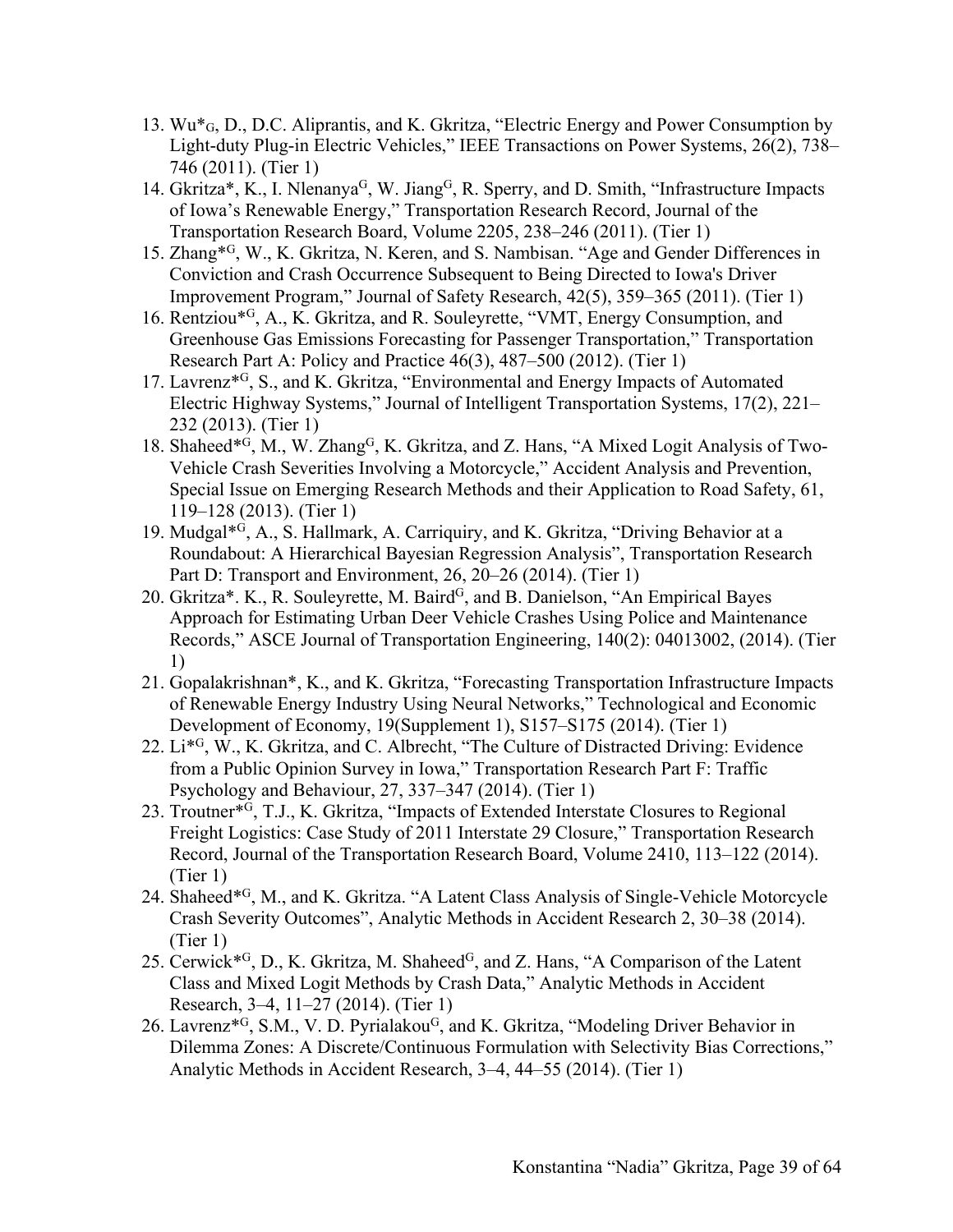- 27. Krishnan $*_{G}$ , V., E. Kastrouni<sup>G</sup>, V. D. Pyrialakou<sup>G</sup>, K. Gkritza, and J.D. McCalley, "An Optimization Model of U.S. Energy and Transportation Systems: Assessing the Impact of High-Speed Rail on Passenger Transportation Investment," Transportation Research Part C: Emerging Technologies, 54, 131–156 (2015). (Tier 1)
- 28. Shaheed\*G, M., D. Marshall, and K. Gkritza, "Simulated Drivers' Experience on Detecting Motorcycles during Daylight," Transportation Research Record, Journal of the Transportation Research Board, Volume 2520, 43–150 (2015). (Tier 1)
- 29. Kastrouni\*G, E., K. Gkritza, S. Hallmark, and W.R. Stephenson, "Fuel Tax Versus. Vehicle-Miles Traveled Fee: Identifying Vulnerable Households via a Three-Stage Least Squares Analysis," Transportation Research Record, Journal of the Transportation Research Board, Volume 2531, 161–169 (2015). (Tier 1)
- 30. Ibanez $*_{G}$ , E., V. Krishnan $_{G}$ , S. Lavrenz<sup>G</sup>, D. Mejia<sub>G</sub>, K. Gkritza, J. McCalley, and A. Somani, "Resilience and Robustness in Long-term Planning of the National Energy and Transportation System," International Journal of Critical Infrastructures, Special Issue on EFRI RESIN Resilient and Sustainable Coupled Critical Infrastructures, Volume 12(1–2) (2016). (Tier 2).
- 31. Pyrialakou\*G, V.D., K. Gkritza, and J. Fricker. "Accessibility, Mobility, and Realized Travel Behavior: Assessing Rural Disadvantage from a Policy Perspective," Journal of Transport Geography, 51, 251–169 (2016). (Tier 1)
- 32. Aldemir Bektas\*<sub>PD</sub>, B., K. Gkritza, and O. Smadi, "Pavement Marking Retroreflectivity and Crash Frequency: Segmentation, Imputation and Line Type Effects" ASCE Journal of Transportation Engineering, 142(8): 04016030, (2016). (Tier 1)
- 33. Shaheed\*G, M., K. Gkritza, A. Carriquiry, and S.L. Hallmark, "Analysis of Occupant Injury Severity in Winter Weather Crashes: A Fully Bayesian Multivariate Approach," Analytic Methods in Accident Research, 11, 33–47 (2016). (Tier 1)
- 34. Pyrialakou\*G, V.D., Heidi A. Diefes-Dux, and K. Gkritza, "Exploring the Use of the TRB Research Needs Statement Database in an Introductory Transportation Course", Transportation Research Record, Journal of the Transportation Research Board, Volume 2614, 10–17 (2017). (Tier 1)
- 35. Chacón-Hurtado<sup>\*G</sup>, D., E. Bardaka<sub>G</sub>, R. Yang<sup>G</sup>, K. Gkritza, and J. Fricker, "Tools for the Wider Economic Impact Assessment of Corridor Improvements: Lesson Learned from the FHWA Implementation Assistance Program in Indiana," ASCE Journal of Transportation Engineering Part A: Systems, 143(5): 05017001, (2017). (Tier 1)
- 36. Saeed $*_{G_1}$ , T.U., Y. Qiao<sub>G</sub>, S. Chen<sub>G</sub>, K. Gkritza, and S. Labi, "Methodology for Probabilistic Modeling of Bridge Component Condition: Accounting for Improvement Action Effectiveness and Incorporating Random Effects", ASCE Journal of Infrastructure Systems, 23(4), (2017). (Tier 1)
- 37. Chacón-Hurtado \*G, D., V.D. Pyrialakou\*G, and K. Gkritza, "Investigating the Spatial Distribution of Manufacturing Employment: An Indiana Case Study", Transportation Research Record, Journal of the Transportation Research Board, Volume 2606, 122–129 (2017). (Tier 1)
- 38. Lavrenz\*G, S., E. Vlahogianni, K. Gkritza, and Y. KeG "Time Series Modeling in Traffic Safety Research," Accident Analysis and Prevention, 117: 368–380 (2018). (Tier 1)
- 39. Chacón-Hurtado\*G, D., K. Gkritza, J. Fricker, and D. Yu, "Exploring the Role of Worker Income and Workplace Characteristics on the Journey to Work," International Journal of Sustainable Transportation, 13(8): 553–566 (2019). (Tier 1).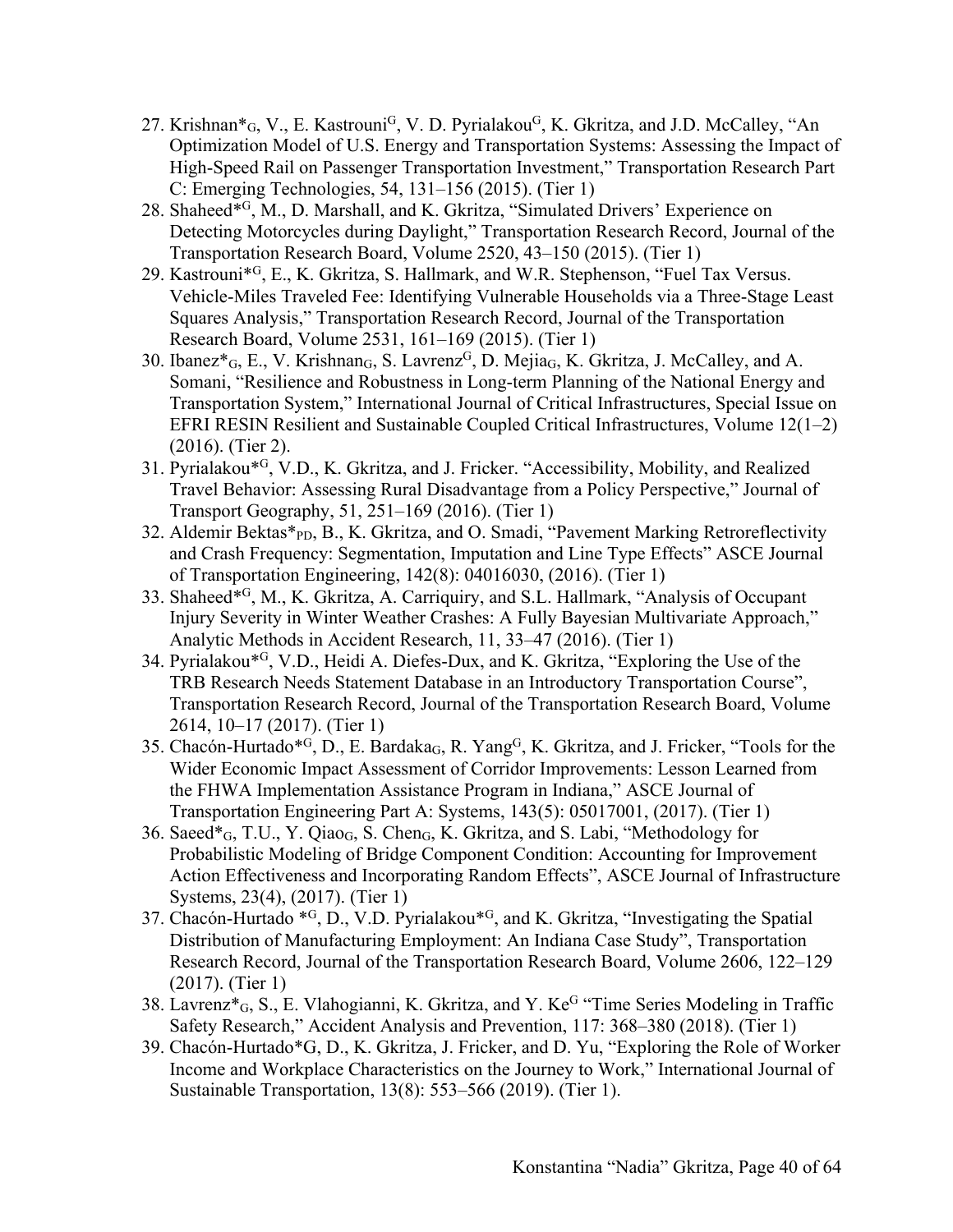- 40.  $Ke^{*G}$ , Y., and K. Gkritza, "Safety Ramifications of a Change in Pedestrian Crosswalk Law: A Case Study of Oregon, USA," International Journal of Transportation Science and Technology https://doi.org/10.1016/j.ijtst.2018.07.004 (2018). (Tier 2).
- 41. Ke\*G, Y., and K. Gkritza, "Income and Spatial Distributional Effects of a Congestion Tax", Transport Policy, 71, 28–35 (2018) (Tier 1).
- 42. Losada Rojas\*<sup>G</sup>, L.L, C. Gkartzonikas<sup>G</sup>, V.D. Pyrialakou, and K. Gkritza, "Exploring Intercity Passengers' Attitudes and Loyalty to Intercity Passenger Rail: Evidence From An On-Board Survey," Transport Policy 73: 71–83 (2019). (Tier 1)
- 43. Montgomery\*G, S., R., K. Gkritza, and J. E. Haddock, "Factors Affecting the Accuracy and Variability of Pavement Surface Evaluations and Ratings", ASCE Journal of Infrastructure Systems 25(2) (2019). (Tier 1)
- 44. Gkartzonikas\*G, C., and K. Gkritza, "What Have We Learned? A Review of Stated Preference and Choice Studies on Autonomous Vehicles," Transportation Research Part C: Emerging Technologies 98: 323–337 (2019). (Tier 1)
- 45. Pyrialakou\*G, V.D., K. Gkritza, and S. S. Liu, "Exploring Stakeholders' Participation in Transportation Planning: A Focus Group on Intercity Passenger Rail", Case Studies on Transport Policy 7, 505–517 (2019) (Tier 1)
- 46. Nahvi\* G, A., V. D. Pyrialakou, P. Anand, S. Sadati G, K. Gkritza, H. Ceylan, K. Cetin, S. Kim, K. Gopalakrishnan, and P. C. Taylor, "Integrated Stochastic Life Cycle Benefit Cost Analysis of Hydronic Heated Apron Pavement System," Journal of Cleaner Production 224: 994–1003 (2019). (Tier 1)
- 47. Chacón–Hurtado\*G, D., I. Kumar, K. Gkritza, and J. Fricker, "Analysis of Spatial Mismatch and Equity Using Commuting and Labor Sheds: Trends in Indiana," Transportation Research Record, Journal of the Transportation Research Board 2673, Issue 10, (2019) (Tier 1)
- 48. Ke\*G, Y., and K. Gkritza, "Light Rail Transit and Housing Markets in Charlotte, North Carolina: Announcement and Operations Effects", Journal of Transport Geography 76: 212–220 (2019). (Tier 1)
- 49. Pyrialakou\*, V.D., C. Gkartzonikas<sup>G</sup>, Gatlin<sub>G</sub>, D, K. Gkritza, "Perceptions of Safety on a Shared Road: Driving, Cycling, or Walking near an Autonomous Vehicle", Journal of Safety Research, Special Issue on Safety, Human Factors and Technology 72: 249–258 (2020). (Tier 1)
- 50. Chacón–Hurtado\*G, D., I. Kumar, K. Gkritza, J. Fricker, L. Beaulieu, "The Role of Transportation Accessibility in Regional Economic Resilience," Journal of Transport Geography 84, (2020). (Tier 1)
- 51. Chacón–Hurtado<sup>\*G</sup>, D., Losada Rojas<sup>G</sup>, L.L., K. Gkritza, J. Fricker, D. Yu, "A Proposed Framework for the Incorporation of Economic Resilience into Transportation Decision Making," ASCE Journal of Management in Engineering, 36(6), (2020). (Tier 1)
- 52. Konstantinou\*G, T., K. Gkritza, "A Multi-criteria Decision-making Approach for a Statewide Deployment of Dynamic Wireless Charging for Electric Vehicles", Advances in Transportation Studies (53) 5–22 (2021). (Tier 1)
- 53. Berrick\*, J.A., K. Gkritza, "Adolescent Noncompliance with Age-specific Versus Universal US Motorcycle Helmet Laws: Systematic Review and Meta-analysis", Journal of Safety Research (76) 166–175 (2021). (Tier 1)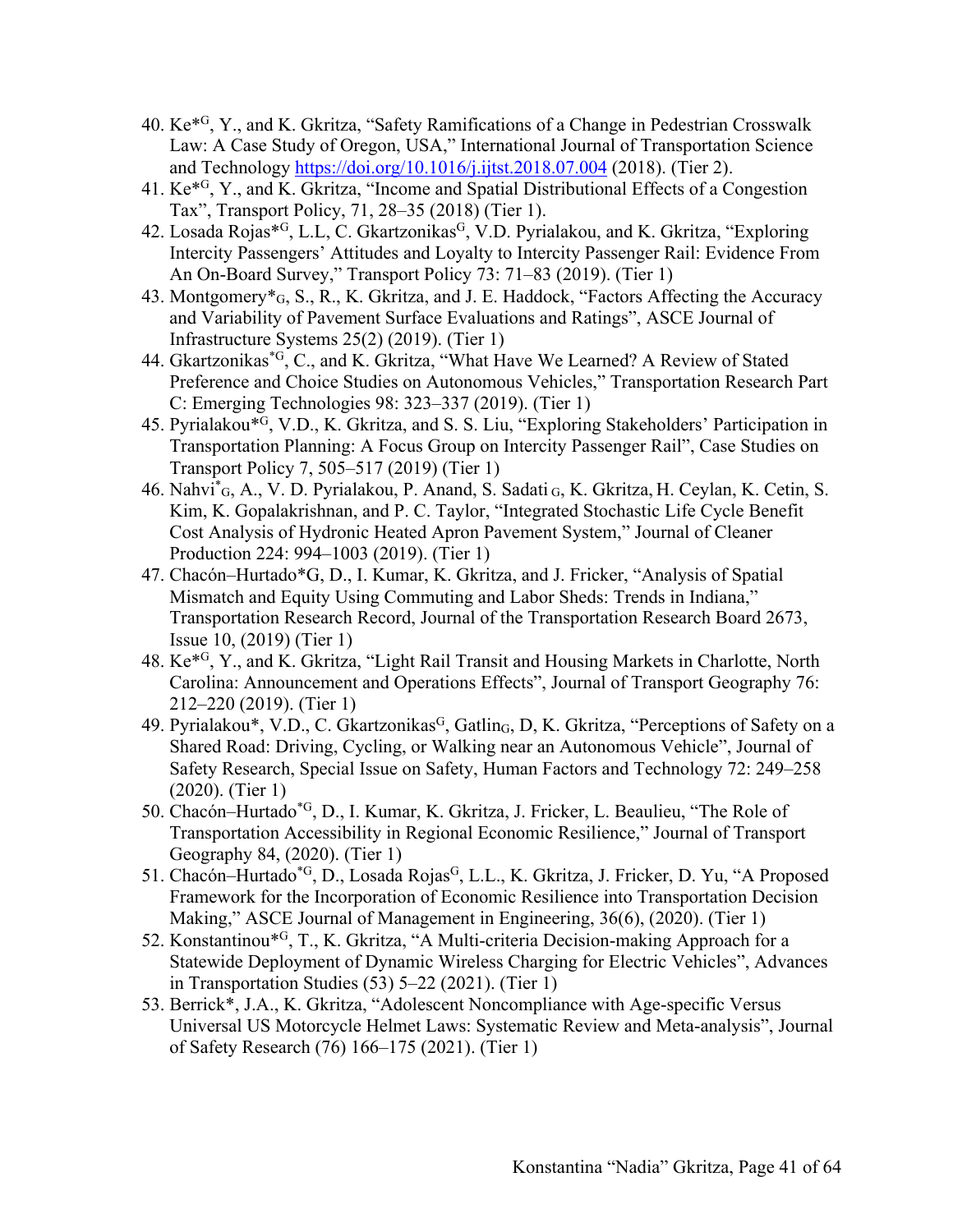- 54. Luo G, H.\*, Z. Zhang<sup>G</sup>, K. Gkritza, and H. Cai, "Are Shared Electric Scooters Competing with Buses: A Case Study in Indianapolis," Transportation Research Part D: Transport and Environment 97 (2021). (Tier 1)
- 55. Losada Rojas\*G and K. Gkritza, "Individual and Location-based Characteristics Associated with AV Adoption in the Chicago Metropolitan Area: Implications for Public Health," Journal of Transport & Health, Special Issue on Health Equity, (22), 101232 (2021). (Tier 1)
- 56. Losada Rojas\*G, Y. Ke, V.D. Pyrialakou, and K. Gkritza, "Access to Healthy Food in Urban and Rural Areas: An Empirical Analysis", Journal of Transport & Health (23), 101245 (2021). (Tier 1)
- 57. Konstantinou\*<sup>G</sup>, T., C. Gkartzonikas<sup>G</sup>, K. Gkritza, "Public Acceptance of Electric Roadways," International Journal of Sustainable Transportation (accepted September 15, 2021). (Tier 1)
- 58. Gkartzonikas<sup>\*G</sup>, C., L.L, Losada Rojas<sup>G</sup>, S. Christ, V.D. Pyrialakou, and K. Gkritza, "Behavioral Intention to Ride in Autonomous Vehicles: Theoretical Constructs and Empirical Results from Three U.S. Cities", Transportation (accepted November 28, 2021). (Tier 1)
- 59. Trinko, D., N. Horesh, R. Zane, Z. Song, A. Kamimeni, T. Konstantinou<sup>G</sup>, K. Gkritza, T. Bradley, J. Quinn, "In-Motion Wireless Power Transfer Applied in High-Density Traffic Corridors: Economic Feasibility," e-Transportation (accepted December 29, 2021). (Tier 1)
- 60. Adsit\*G, S., T. Konstantinou\*G, K. Gkritza, J. Fricker, "Public Acceptance of and Confidence in Navigating Intersections with Alternative Designs: A Bivariate Ordered Probit Analysis," ASCE Journal of Transportation Engineering (in press, accepted March 10, 2022). (Tier 1)

Refereed journal papers under review

- 61. Gkartzonikas\*G, C., Y. Ke, and K. Gkritza, "A Tale of Two Modes: Who Will Use Single User and Shared Autonomous Vehicles," Case Studies in Transport Policy (under review, revised and resubmitted February 14, 2022). (Tier 1)
- 62. Kang, K., D. Chen, D. Koo, C. Peng, K. Gkritza and S. Labi, "Agent-based Simulation Model for Electric Vehicle Long-Distance Trips in the State of Indiana," Transportation Research Record, Journal of the Transportation Research Board (under review, submitted July 31, 2021) (Tier 1)
- 63. Chacón–Hurtado\*G, D., I. Kumar, K. Gkritza, J. Fricker, "Excess Commuting Burden: A Metric to Assess Variations in Journey-to-Work across Income Categories," Case Studies in Transport Policy (under review, submitted July 12, 2021). (Tier 1)
- 64. Haddad<sup>\*</sup><sub>G</sub>, D., T. Konstantinou<sup>G</sup>, D., Aliprantis, K. Gkritza, S. Pekarek, J. Haddock, "Analysis of the Financial Viability of High-Powered Electric Roadways: A Case Study for the State of Indiana," Energy Policy (under review, submitted December 4, 2021) (Tier 1). [pre-print available at: https://papers.ssrn.com/sol3/papers.cfm?abstract\_id= 3984332]
- 65. Konstantinou\*G, T., K. Gkritza, "Are We Getting Close to Truck Electrification? U.S. Truck Fleet Managers' Stated Intentions to Electrify their Fleets," Transportation Research Part A; Policy and Planning (under review, submitted January 31, 2022).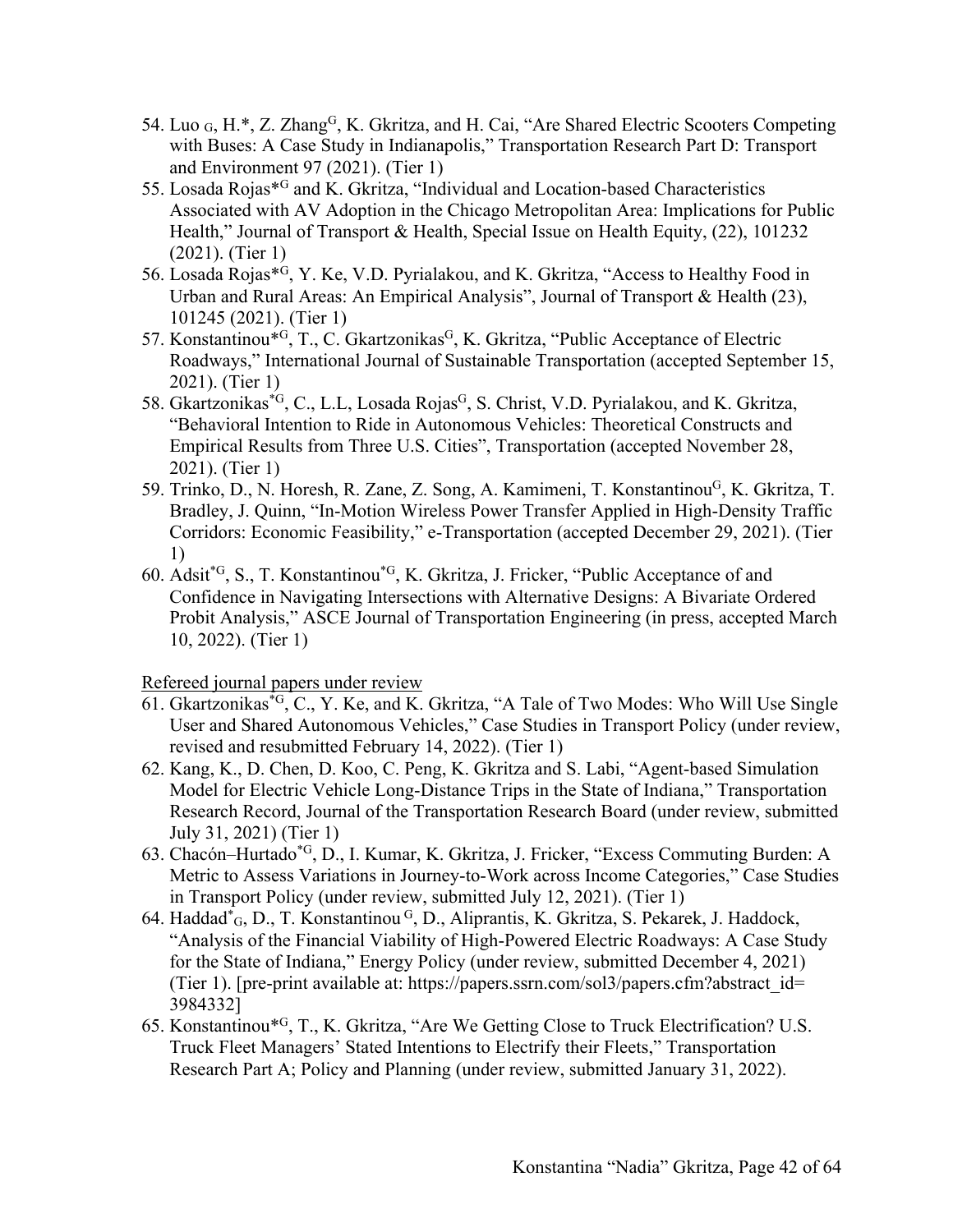- 66. Losada Rojas\*G and K. Gkritza, "Physical Activity in Rural America: Identifying the Role of Car Usage, Self-perceived Health, and Personal Traits," the Journal of Rural Health (under review, submitted February 25, 2022). (Tier 1)
	- D.2 Refereed conference or symposium papers.
- 1. Gkritza\*, K., J. Collura, D. Teodorovic and S. Tignor, "An Analysis of the Characteristics of Emergency Vehicle Operations in the Washington, D.C. Region," In Proceedings of the 83<sup>rd</sup> Transportation Research Board Annual Meeting, January 8–12, Washington D.C. (2004).
- 2. Rodriguez\*, M., K. Gkritza, S. Labi, and K.C. Sinha, "Factors Affecting Bridge Deck Deterioration in Indiana," In Proceedings of the 84th Transportation Research Board Annual Meeting, January 9–13, Washington D.C. (2005).
- 3. Gkritza\*, K., and S. Labi, "Likelihood of Occurrence, Magnitude and Rate of Cost Discrepancies in Highway Contracts," In Proceedings of the 85<sup>th</sup> Transportation Research Board Annual Meeting, January 22–26, Washington D.C. (2006).
- 4. Gkritza\*, K., S. Labi, F.L. Mannering and K.C. Sinha, "Economic Development Effects of Highway Added-Capacity Projects," In Proceedings of the International Transportation Economic Development Conference (I-TED 2006), March 28–30, Little Rock, Arkansas (2006).
- 5. Gkritza\*, K., M. Rodriguez, S. Labi, and Z. Li, "Development of Bridge Preservation Cost Models for Planning, Programming, and Budgeting," In Proceedings of the 86th Transportation Research Board Annual Meeting, January 21–25, Washington D.C. (2007).
- 6. Gkritza\*, K., K.C. Sinha, S. Labi, and F.L. Mannering, "Economic Development and Highway Project Decision-making," In Proceedings of the 10<sup>th</sup> International Conference on Application of Advanced Technologies in Transportation, May 27–31, Athens, Greece (2008).
- 7. Anastasopoulos\*G, P.C., K. Gkritza, B. G. McCullouch, F. L. Mannering, and K. C. Sinha, "Performance-based Contracting for Roadway Maintenance: An Exploratory Empirical Analysis," In Proceedings of the  $10<sup>th</sup>$  International Conference on Application of Advanced Technologies in Transportation, May 27–31, Athens, Greece (2008).
- 8. Ibáñez\*G, E., J.D. McCalley, D. Aliprantis, R. Brown, K. Gkritza, A. Somani, and L. Wang, "National Energy and Transportation Systems: Interdependencies within a Long Term Planning Model," In Proceedings of the IEEE Energy 2030 Conference, November 17–18, Atlanta, Georgia (2008).
- 9. Rentziou<sup>G</sup>, A., C. Milioti<sub>UG</sub>, K. Gkritza, and M.G. Karlaftis, "Urban Road Pricing: Modeling Public Acceptability," In Proceedings of the 89<sup>th</sup> Transportation Research Board Annual Meeting, January 10–14, Washington D.C. (2010).
- 10. McCalley, J.D., E. Ibáñez\*G, K. Gkritza, D. Aliprantis, L. Wang, and A. Somani, "National Long-term Investment Planning for Energy and Transportation Systems," In Proceedings of the IEEE Power Energy Society General Meeting, July 25–29, Minneapolis, Minnesota (2010).
- 11. Wang\*G, T., K. Gkritza, and R.R. Souleyrette, "A Transportation Safety Planning Tool for the City of Ames," In Proceedings of the 12<sup>th</sup> National Tools of the Trade Conference, September 22–24, Williamsburg, Virginia (2010).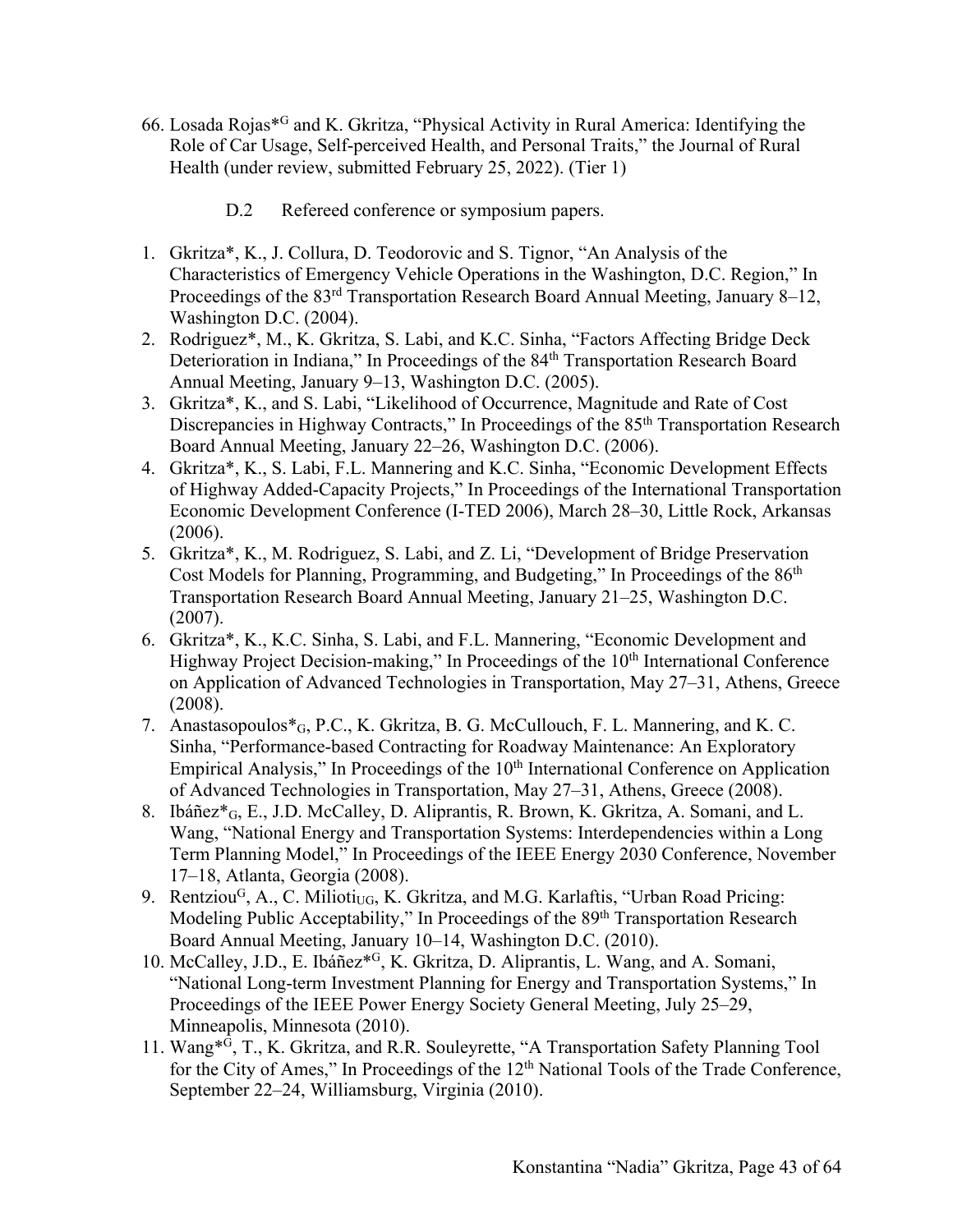- 12. Rentziou\*G, A., and K. Gkritza, "Predicting Passenger Trips for Future Energy and Transportation Infrastructure Investment Planning," In Proceedings of the 5th International Congress on Transportation Research, September 26–28, Volos, Greece (2010).
- 13. Zhang\*G, W., K. Gkritza, N. Keren, and S. Nambisan. "Evaluation of Iowa's Driver Improvement Program," In Proceedings of the 90<sup>th</sup> Transportation Research Board Annual Meeting, January 23–27, Washington D.C. (2011).
- 14. Rentziou\*G, A*.*, K. Gkritza, and R. Souleyrette, "VMT, Energy Consumption, and Greenhouse Gas Emissions Forecasting for Passenger Transportation," In Proceedings of the 90th Transportation Research Board Annual Meeting, January 23–27, Washington D.C. (2011).
- 15. Baird\*G, M*.*, K. Gkritza, R. Souleyrette, and B. Danielson, "Empirical Bayes Model to Assess Deer-Vehicle Crash Safety in Urban Areas in Iowa," In Proceedings of the 90<sup>th</sup> Transportation Research Board Annual Meeting, January 23–27, Washington D.C. (2011).
- 16. Kastrouni\*G, E., K. Gkritza, and M.G. Karlaftis, "Causal Linkages between Public Capital, Private Capital, and Economic Growth," In Proceedings of the International Transportation Economic Development Conference (I-TED 2011), May 1–3, Charleston, West Virginia (2011).
- 17. Zhang<sup>\*G</sup>, W., M. Shaheed <sup>G</sup>, K. Gkritza, and Z. Hans, "Differences in Motorcycle" Conspicuity-related Factors and Motorcycle Crash Severities in Daylight and Dark Conditions," In Proceedings of the 3rd International Conference on Road Safety and Simulation, September 14–16, 2011, Indianapolis, Indiana (2011).
- 18. Lavrenz\*G, S., and K. Gkritza, "Forecasting Coal Movements through Mississippi River Lock No. 27 Using Ordinary Least Squares Regression," In Proceedings of the 91st Transportation Research Board Annual Meeting, January 22–26, Washington D.C. (2012).
- 19. Gao\*G, J., K. Gkritza, O. Smadi, and N. Hawkins, "Safety Performance vs. Asset Performance: An Iowa DOT Case Study," In Proceedings of the 9<sup>th</sup> National Conference on Asset Management, April 16–18, San Diego, California (2012).
- 20. Shaheed\*G, M*.*, D. Marshall, and K. Gkritza, "Factors Affecting Motorcycle Conspicuity – A Driving Simulator-Based Study," In Proceedings of the 92nd Transportation Research Board Annual Meeting, January 13–17, Washington D.C. (2013).
- 21. Wang\*G, T., R. Souleyrette, and K. Gkritza, "Incorporating Safety into Transportation Planning at Smaller Agencies," In Proceedings of the 92nd Transportation Research Board Annual Meeting, January 13–17, Washington D.C. (2013).
- 22. Gao<sup>\*G</sup>, J., B. Aldemir Bektas<sup>PD</sup>, K. Gkritza, O. Smadi, and N. Hawkins, "The Relationship Between Asset Condition and Safety on Primary Roads in Iowa," In Proceedings of the 92<sup>nd</sup> Transportation Research Board Annual Meeting, January 13–17, Washington D.C. (2013).
- 23. Shaheed\*<sup>G</sup>, M., D. Bilionis<sup>G</sup>, and K. Gkritza, "A Latent Class Logit Analysis of Crash Severity Outcomes in Single-Vehicle Motorcycle Crashes in Iowa," In Proceedings of the 4th International Conference on Road Safety and Simulation, October 22–25, Rome, Italy (2013).
- 24. Cerwick\*G, D., K. Gkritza, and Z. Hans, "Study of Single- and Multiple-Vehicle Crashes and Injury Severities Involving Heavy Trucks in Iowa," In Proceedings of the 93rd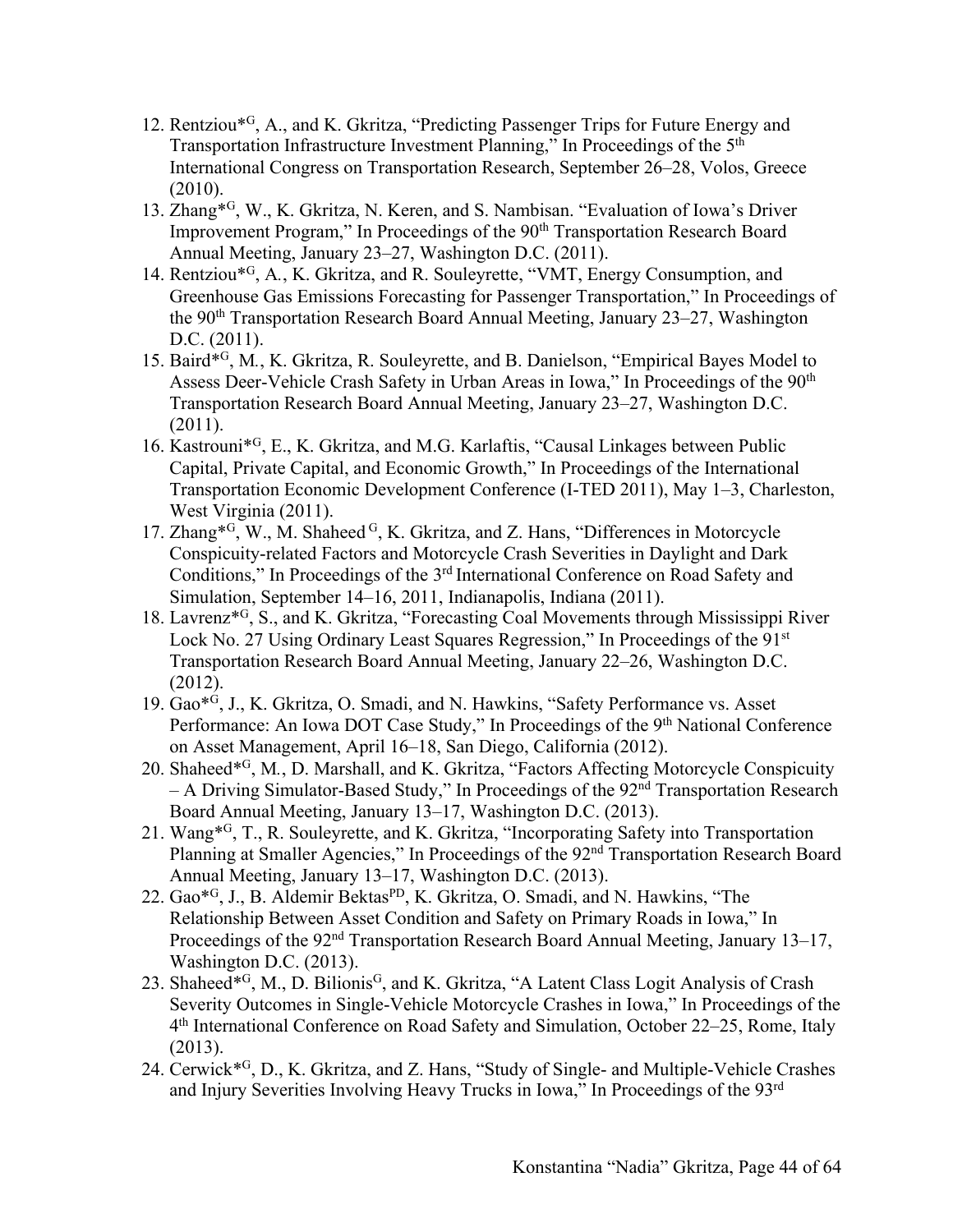Transportation Research Board Annual Meeting, January 12–16, Washington D.C. (2014).

- 25. Pyrialakou<sup>\*G</sup>, V.D., I. Nlenanya<sup>G</sup>, and K. Gkritza, "Passenger Transportation Networks and Urbanization Level: Comparison of Classification Schemes," In Proceedings of the 93rd Transportation Research Board Annual Meeting, January 12–16, Washington D.C. (2014).
- 26. Pyrialakou\*G, V.D.*,* K. Gkritza, and M.G. Karlaftis, "An Econometric Analysis of Automobile Demand by Automobile Type in Greece," In Proceedings of the 55<sup>th</sup> Annual Transportation Research Forum, March 13–15, San Jose, California (2014).
- 27. Pyrialakou\*G, V.D., and K. Gkritza. "A Comprehensive Framework for Assessing Passenger Rail Services: A Case Study of the Hoosier State Line," In Proceedings of the 2014 Joint Rail Conference, April 2–4, Colorado Springs, Colorado (2014).
- 28. Anand\*G, P., H. Ceylan, K. Gkritza, P.C. Taylor, K. Gopalakrishnan, and S. Kim, "Benefit Cost Analysis (BCA) for Airfield Heated Pavement System: A Case Study," In Proceedings of the 2014 FAA Worldwide Airport Technology Transfer Conference, August 5–7, Galloway, New Jersey (2014).
- 29. Shaheed\*G, M., K. Gkritza, S. L. Hallmark, and K. K. Knapp, "An Application of the Empirical Bayes Method for Identifying Winter Weather Crash Hot Spots," In Proceedings of the 94<sup>th</sup> Transportation Research Board Annual Meeting, January 12–16, Washington D.C. (2015).
- 30. Shaheed\*G, M., K. Gkritza, A. Carriquiry, and S. L. Hallmark, "Multilevel Modeling Approach to Predict Occupant Injury Risk in Winter-Weather Crashes," In Proceedings of the 94th Transportation Research Board Annual Meeting, January 12–16, Washington D.C. (2015).
- 31. Bailey\*G, A., K. Gkritza, J. Fricker, and J. Frankenberger, "Low Income, Modal Captivity, and Access to Healthy Food in the Indianapolis Metropolitan Area: Implications for Transportation Policies and Livability," In Proceedings of the 94<sup>th</sup> Transportation Research Board Annual Meeting, January 12–16, Washington D.C. (2015).
- 32. Pyrialakou\*G, V.D., and K. Gkritza. "Passenger Rail in Indiana: From our Past to our Future," In Proceedings of the 2015 Joint Rail Conference, March 23–26, San Jose, California (2015).
- 33. Bardaka<sup>\*</sup><sub>G</sub>, E., V.D. Pyrialakou<sup>G</sup>, and K. Gkritza, "Assessing the Socioeconomic Effects of Rail Development: An Exploration of Displacement and Gentrification," In Proceedings of the 95<sup>th</sup> Transportation Research Board Annual Meeting, January 10–14, Washington D.C. (2016).
- 34. Chacón-Hurtado<sup>\*G</sup>, D., E. Bardaka<sub>G</sub>, R. Yang<sup>G</sup>, K. Gkritza, and J. Fricker, "Wider Economic Impact Assessment of Transportation Projects at the Middle-Stage Planning Level: An Application of the SHRP2 C11 Tools and a Regional Economic Model," In Proceedings of the 95<sup>th</sup> Transportation Research Board Annual Meeting, January 10–14, Washington D.C. (2016).
- 35. Bailey\*G, A., K. Gkritza, J. Frankenberger, and J. Fricker, "Low Income, Supermarket Accessibility, and the Transportation Network: Identifying Areas of Poor Accessibility," In Proceedings of the 95<sup>th</sup> Transportation Research Board Annual Meeting, January 10– 14, Washington D.C. (2016).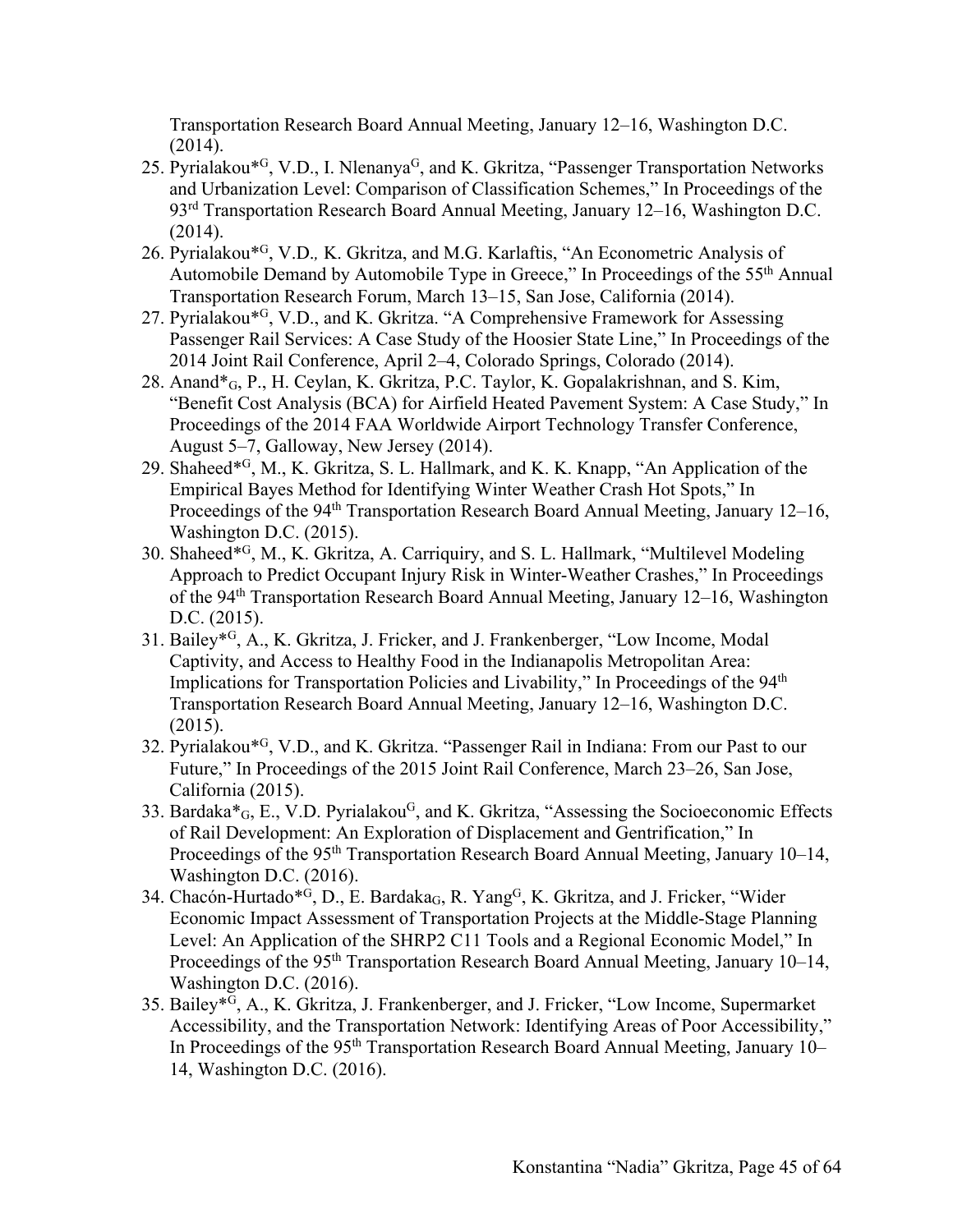- 36. Pyrialakou\*G, V.D., and K. Gkritza. "Exploring the Opinions of Passengers and the General Public on Passenger Rail Transportation: Evidence from the Hoosier State Train," In Proceedings of the 2016 Joint Rail Conference, April 12–15, Columbia, South Carolina (2016).
- 37. Anand<sup>\*</sup><sub>G</sub>, P., H. Ceylan, D. V. Pyrialakou<sup>G</sup>, K. Gkritza, P. C. Taylor, K. Gopalakrishnan and S. Kim, "Economic Assessment of Heated Pavements for the Minneapolis–St. Paul International Airport," In Proceedings of the ASCE/T&DI International Conference on Transportation & Development, June 26–29, Houston, Texas (2016).
- 38. Ke\*G, Y., and K. Gkritza, "Income and Spatial Distributional Effects of a Congestion Tax," In Proceedings of the 58<sup>th</sup> Annual Transportation Research Forum, April 20–21, Chicago, Illinois (2017).
- 39. Gkartzonikas\*G, C., and K. Gkritza, "A Literature Review on Surveys for Autonomous Vehicles," In Proceedings of the 58th Annual Transportation Research Forum, April 20– 21, Chicago, Illinois (2017).
- 40. Chacón-Hurtado\*G, D., K. Gkritza, J. Fricker, and D. Yu, "Exploring the Role of Accessibility on Employment Locations in Indiana: A Bottom-Up Approach," In Proceedings of the 58<sup>th</sup> Annual Transportation Research Forum, April 20–21, Chicago, Illinois (2017).
- 41. Pyrialakou\*G, V.D., Heidi A. Diefes-Dux, and K. Gkritza, "The Use of a Research Needs Statement Database for Project Topic Selection in an Undergraduate Civil Engineering Course", In Proceedings of the 2017 American Society of Engineering Education Annual Conference and Exposition, June 25–28, Columbus, Ohio (2017).
- 42. Toulouki\*G, M. I., E. I. Vlahogianni, and K. Gkritza. "Perceived Socio-economic Impacts of Cooperative Intelligent Transportation Systems: A Case Study of Greece", In Proceedings of the 5th IEEE International Conference on Models and Technologies for Intelligent Transportation Systems, 26–28 June, Napoli, Italy (2017).
- 43. Gatlin \*UG, J.D., V. D. Pyrialakou, Heidi A. Diefes-Dux, K. Gkritza, and D. Martinelli, "Undergraduate Transportation Engineering Student Attitudes towards the TRB's Research Needs Statements Database," In Proceedings of the 97th Transportation Research Board Annual Meeting, January 7–11, Washington D.C. (2018).
- 44. Ke\*G, Y., and K. Gkritza, "Rural Elderly Mobility in Oregon: A Case Study," In Proceedings of the 59<sup>th</sup> Annual Transportation Research Forum, April 10–11, Minneapolis, Minnesota (2018).
- 45. Losada Rojas\*G, L.L, V.D. Pyrialakou, and K. Gkritza, "Assessing the First and Last Mile Problem in Intercity Passenger Rail Service", In Proceedings of the 2018 Joint Rail Conference, April 18–20, Pittsburgh, Pennsylvania (2018).
- 46. Chacón–Hurtado\*G, D., I. Kumar, K. Gkritza, and J. Fricker, "Accessibility to Diversity of Jobs and Resilience to Economic Shocks in Indiana," In Proceedings of I–TED 2018: International Transportation and Economic Development Conference, June 6–8, Washington D.C. (2018).
- 47. Ke\*G, Y., and K. Gkritza, "Transportation Infrastructure and Poverty: A Case Study of Ethiopia", In Proceedings of I–TED 2018: International Transportation and Economic Development Conference, June 6–8, Washington D.C. (2018).
- 48. Gkartzonikas\*G, C., K. Gkritza, and Y. KeG, "Drive or Ride? Impacts of Shared Autonomous Vehicles on Mode Choice Decisions", In Proceedings of the 100<sup>th</sup>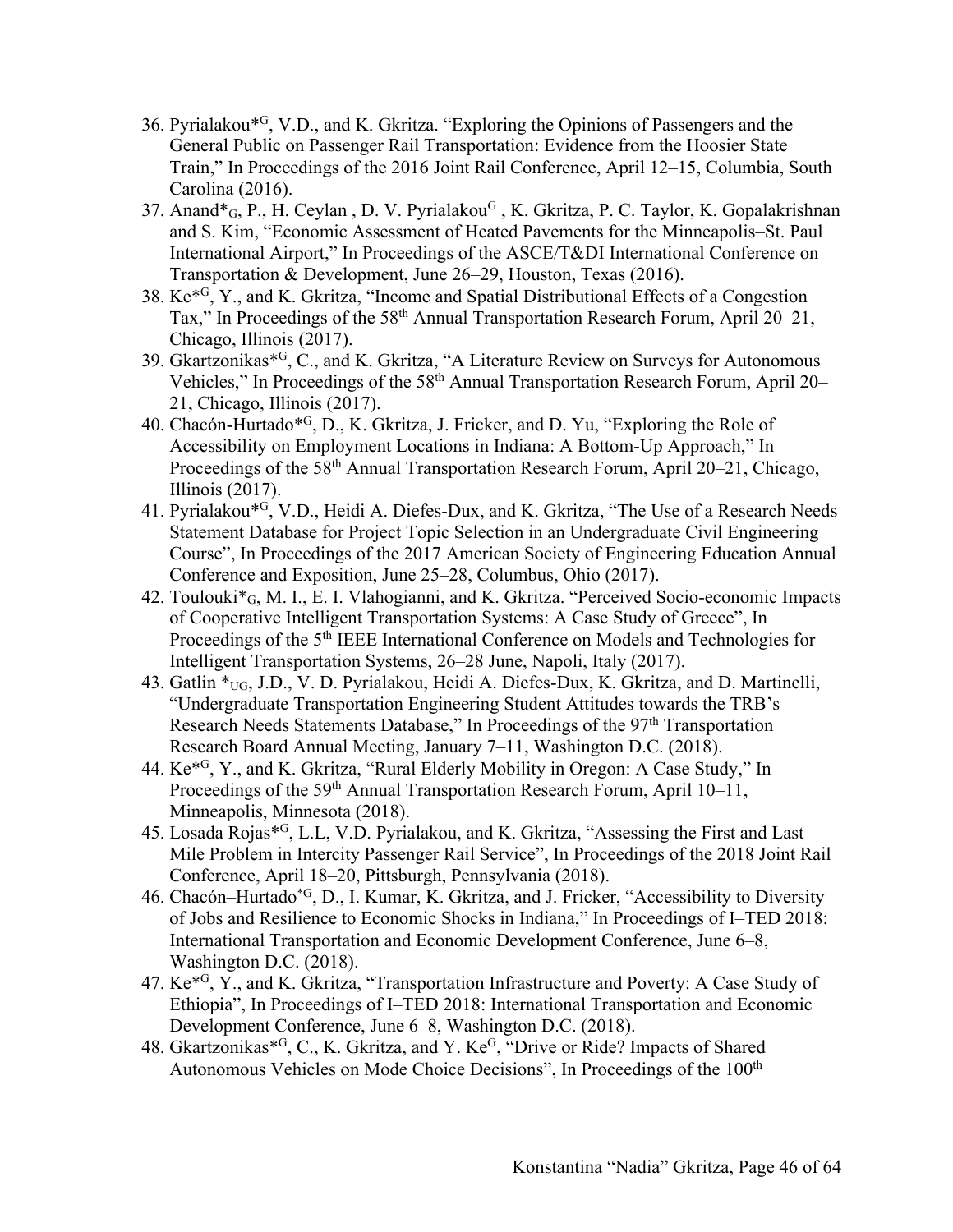Transportation Research Board Annual Meeting, January 21–22 & 25–29, Washington D.C. (2021).

- 49. Luo, Hao\*, Z. Zhang<sup>G</sup>, A. Rambaram<sup>G</sup>, H. Cai and K. Gkritza, "Are Shared Electric Scooters Competing with Buses: A Case Study in Indianapolis," In Proceedings of the 100<sup>th</sup> Transportation Research Board Annual Meeting, January 21–22 & 25–29, Washington D.C. (2021).
	- D.3 Books and chapters in books.
- 1. Gkritza\*, K., J. Collura, D. Teodorovic and S. Tignor, "An Analysis of the Characteristics of Emergency Vehicle Operations," *Transport Science and Technology*, Chapter 25, edited by K. Goulias, Elsevier Ltd., Oxford, U.K. (2007).
- 2. Ibáñez\*G, E., K., Gkritza, J. McCalley, D. Aliprantis, R. Brown, A. Somani, and L. Wang, "Interdependencies between Energy and Transportation Systems for National Long Term Planning," *Sustainable and Resilient Critical Infrastructure Systems,*  Springer-Verlag Inc. (2010).
- 3. Gkritza\*, K., I. Nlenanya<sup>G</sup>, W. Jiang<sup>G</sup>, R. Sperry, and D. Smith, "Bioeconomy and Transportation Infrastructure Impacts," *Green Energy and Technology: Bioenergy and Bioproducts,* Springer-Verlag Inc. (2012).
- 4. Gkritza\*, K., "Chapter 24: Transportation, Energy and the Environment," *Handbook of Transportation,* Routledge (2015*)*.
	- D.4 Other publications.

*Non-refereed journal papers:*

- 1. Gkritza\*, K., T. Theochari, M.G. Karlaftis, and G. Kanellaidis. "An Investigation of Greek Drivers' Opinions Regarding Speed Management Tools and Strategies," Technical Chronicle Science Journal in Greece, 23(3), 41–48 (2003).
- 2. Gkritza\*, K. "Economic Development Effects of Highway Investment in Indiana," Indiana Policy Review, Summer/Fall, 18–20 (2006).
- 3. Gkritza\*, K., and I. Nlenanya<sup>G</sup>. "Calculating the Impact of Biofuel-Based Economy on Rural Roads" Newsbriefs, Transportation Research (TR) News 274, 38 (2011).
- 4. Gkritza\*, K., and M.G. Karlaftis, "Intelligent Transportation Systems Applications for the Environment and Energy Conservation (Part 1)", Editorial in Journal of Intelligent Transportation Systems, 17 (1) (2013).
- 5. Gkritza\*, K., and M.G. Karlaftis, "Intelligent Transportation Systems Applications for the Environment and Energy Conservation (Part 2)", Editorial in Journal of Intelligent Transportation Systems, 17 (2) (2013).
- 6. McCalley\*, J.D., V. Krishnan<sub>G</sub>, K. Gkritza, R. Brown, and D. Mejia-Giraldo<sup>G</sup>, "Investment Strategies for National Energy and Transportation Infrastructures," IEEE Power and Energy Magazine (2014).
- 7. Pyrialakou\*G, V.D., K. Gkritza, and B. Waldorf, "Transport Challenges in Rural Indiana," The Rural Indiana Issues Series, Center for Rural Development, Purdue Extension (2015).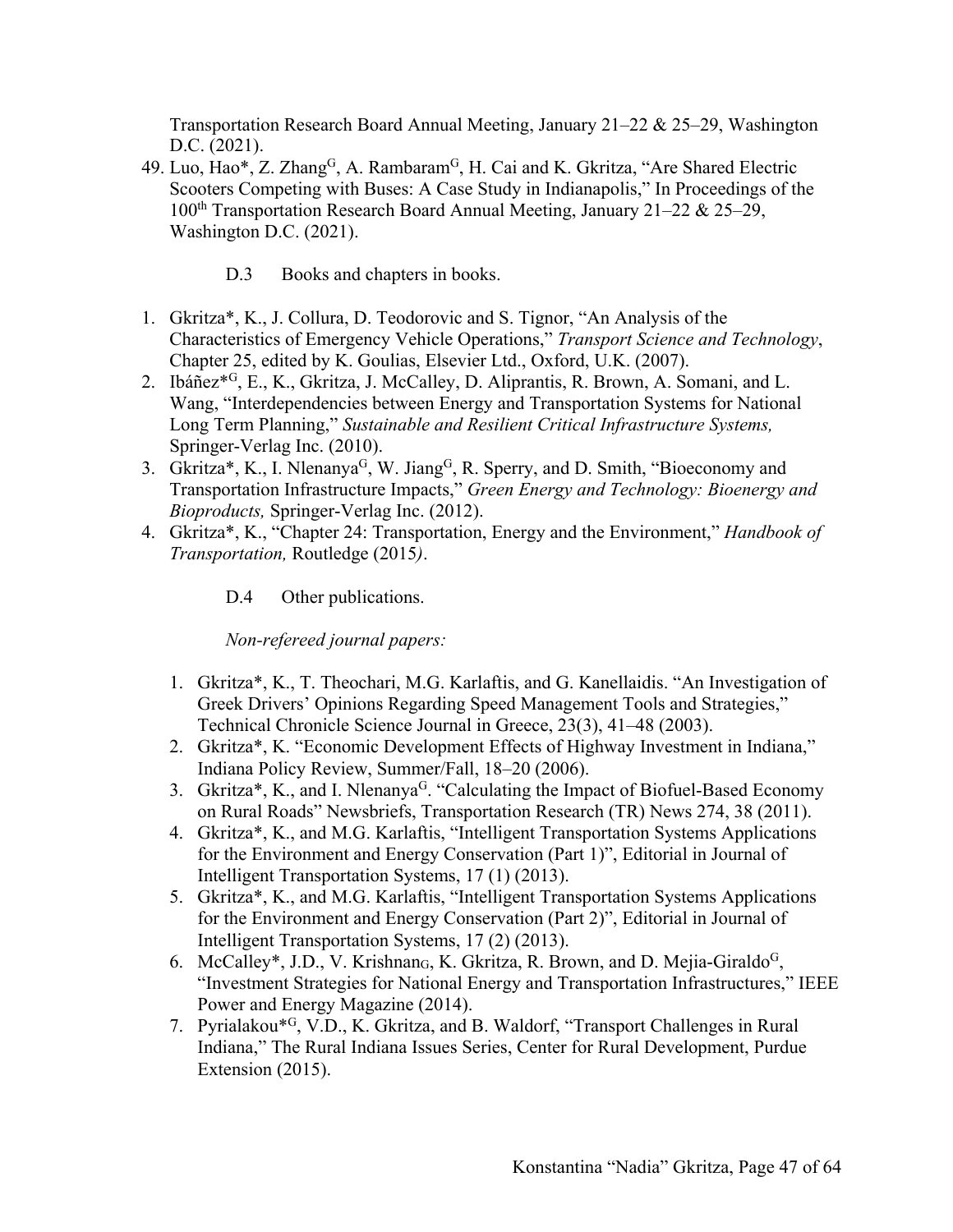8. Gkritza\*, K., and S. R. Vadali, "Special Issue on Transportation and Economic Development', Editorial in Research in Transportation Economics, 61 (2017).

#### *Non-Refereed Conference Proceedings:*

- 1. Gkritza\*, K., and K.C. Sinha, "Impacts of Highway Development: A Literature Review," 4th International Conference on Traffic and Transportation Studies (ICTTS), August 2–4, Dalian, China (2004).
- 2. Sinha, K.C. and K. Gkritza\*, "The Role of Transportation in Economic Development: Can It Be Measured?" 5th International Conference on Traffic and Transportation Studies (ICTTS), August 2–4, Xi'an, China (2006).

## *Technical Reports:*

- 1. Gkritza\*, K., S. Labi, and K.C. Sinha. "Economic Development Effects of INDOT Transportation Projects." Final report (FHWA/IN/JTRP-2006/37) prepared for Indiana Department of Transportation (2006). https://docs.lib.purdue.edu/jtrp/242/
- 2. Gkritza\*, K., W. Zhang<sup>G</sup>, and S. Nambisan. "Evaluation of Iowa's Driver Improvement Program." Final report prepared for the Iowa Motor Vehicle Division and Iowa Department of Transportation, InTrans Project 08-329, (2009).
- 3. Gkritza, K., M. Baird\*G, and Z. Hans. "An Assessment of Traffic Safety in Urban Deer Herd Management Zones in Iowa." Final report prepared for the Iowa Department of Transportation and Iowa Department of Natural Resources, InTrans Project 08-328 (2010).
- 4. Gkritza\*, K., D. Smith, R. Sperry, I. Nlenanya, and W. Jiang<sup>G</sup>. "Iowa's Renewable Energy and Infrastructure Impacts." Final report prepared for the Iowa Highway Research Board (TR-593), InTrans Project 08-334 (2010).
- 5. Gkritza, K., W. Zhang\*G, and Z. Hans. "Enhancing Motorcycle Conspicuity Awareness in Iowa," Final report prepared for the Iowa Department of Transportation, InTrans Project 09-355 (2010).
- 6. Gkritza, K., T. Wang\*G, and R. Souleyrette. "A Transportation Safety Planning Tool for the City of Ames," Final report prepared for the City of Ames, Iowa Department of Transportation, and Midwest Transportation Consortium, InTrans Project 09-360 (2011).
- 7. Gkritza\*, K., and C. Albrecht. "Improving Traffic Safety Culture in Iowa," Final report prepared for the Iowa Department of Transportation, InTrans Project 09-357 (2011).
- 8. Gkritza, K., Marshall, D., and M. Shaheed\*<sup>G</sup>, "Motorcycle Conspicuity What Factors Have the Greatest Impact," Final report prepared for the Iowa Department of Transportation and the Midwest Transportation Consortium, MTC Project 2011-01 (2012).
- 9. Smadi, O., N. Hawkins, K. Gkritza, B. Aldemir-Bektas<sup>PD</sup>, and J Gao<sup>\*G</sup>, "Asset Management and Safety: A Performance Perspective," Final report prepared for the Midwest Transportation Consortium, MTC Project 2009-01 (2012).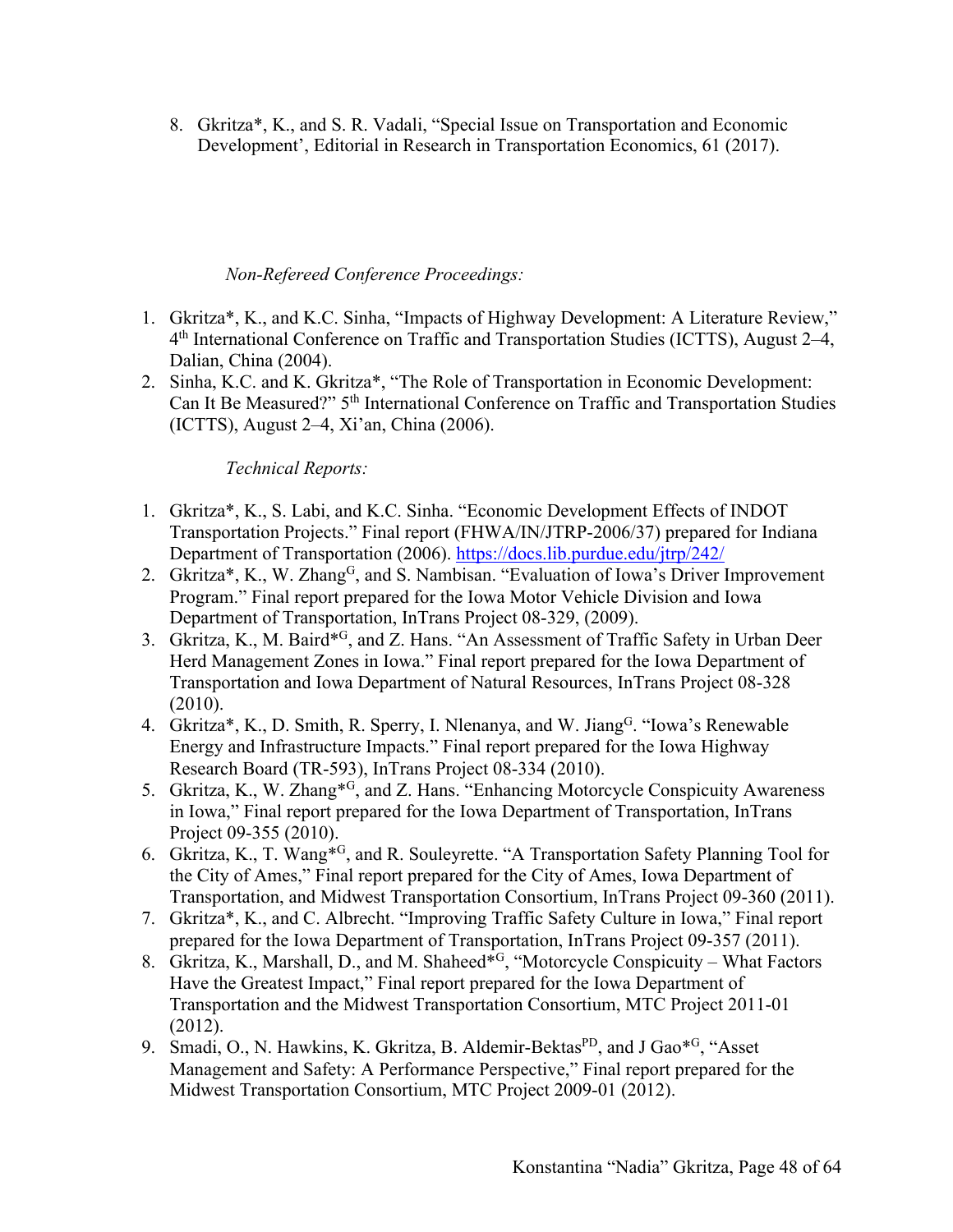- 10. Gkritza, K., C. Albrecht\*, and W. Li<sup>G</sup>. "Improving Traffic Safety Culture in Iowa-Phase II," Final report prepared for the Iowa Department of Transportation, InTrans Project 11- 398 (2013).
- 11. Hans, Z., K. Gkritza, D. Cerwick<sup>G</sup>, Y. Huang<sup>G</sup>, and I. Nlenanya<sup>G</sup>. "Statewide Heavy Truck Crash Assessment," Final report prepared for the Iowa Department of Transportation and the Mid-America Transportation Center, InTrans Project 12-437, WBS: 25 1121 0003 136 (2014).
- 12. Hans, Z., N. Hawkins, K. Gkritza, M. Shaheed<sup>G</sup>, and I. Nlenanya<sup>G</sup>. "Winter Weather Safety-Phase III," Final report prepared for the Iowa Department of Transportation, InTrans Project 11-399 (2014).
- 13. Everett<sub>G</sub>, S., N. Athigakunagorn<sub>G</sub>, A., Moradkhani Roshandeh<sub>G</sub>, W. Woldemariam<sub>G</sub>, V. Varadarajan $_G$ , M. Arman $_G$ , S. Labi, K. Gkritza, and K. Sinha "Impact of HEA-1481 on Indiana's Highway Revenue Generation, Asset Degradation, Modal Distribution, and Economic Development and Competitiveness", Final Report (FHWA/IN/JTRP-2014/14) prepared for Indiana Department of Transportation (2014). https://docs.lib.purdue.edu/jtrp/1568/
- 14. Chacón-Hurtado<sup>G</sup>, D., R. Yang<sup>G</sup>, E. Bardaka<sub>G</sub>, K. Gkritza, and J. Fricker, "SHRP2 Tools for Assessing the Wider Economic Benefits of Transportation (C11)- Implementation Assistance," Final report prepared for Indiana Department of Transportation and U.S. Department of Transportation. (2015).
- 15. Ukkusuri, S. V., Gkritza, K., Qian<sub>G</sub>, X., and Sadri<sub>G</sub>, A. M. (2016). "Best Practices for Maximizing Driver Attention to Work zone Warning signs," Final Report (FHWA/IN/JTRP-2016/15) prepared for Indiana Department of Transportation (2016). https://docs.lib.purdue.edu/jtrp/1620/
- 16. Anand\*G, P., A. Nahvi, H. Ceylan, D. V. Pyrialakou<sup>G</sup>, K. Gkritza, , K. Gopalakrishnan, P. Taylor, and S. Kim, "Energy and Financial Viability of Hydronic Heated Pavement Systems", Final report prepared for the Federal Aviation Administration DOT/FAA/TC-17/47 (2017). http://www.airporttech.tc.faa.gov/Download/Airport-Pavement-Papers-Publications/Airport-Pavement-Detail/ArtMID/3684/ArticleID/154/Energy-and-Financial-Viability-of-Hydronic-Heated-Pavement-Systems
- 17. Losada Rojas\*<sup>G</sup>, L.L, C. Gkartzonikas<sup>G</sup>, K. Gkritza, and V.D. Pyrialakou, "Evaluating Opportunities to Enhance Hoosier State Train's Ridership through a Survey of Riders' Opinions and an Assessment of Access to the Line," Final report (FHWA/IN/JTRP-X) prepared for Indiana Department of Transportation (2017). https://doi.org/10.5703/1288284316574
- 18. Chacón-Hurtado<sup>G</sup>, D., K. Gkritza, J. Fricker, and R. Yang<sup>G</sup>, "Economic Development Impact of Corridor Improvement," Final report (FHWA/IN/JTRP-X) prepared for Indiana Department of Transportation (2018). https://doi.org/10.5703/1288284316644
- 19. Ke, Y., Losada-Rojas, L. L., Chacon-Hurtado, D., Khair, S., Gkritza, K., & Fricker, J. D. (2019). Economic Development Impact of Preservation Projects (Joint Transportation Research Program Publication No. FHWA/IN/JTRP-2019/05). West Lafayette, IN: Purdue University. https://doi.org/10.5703/1288284316882
- 20. Zane, R., K. Gkritza, Z. Song, J. Quinn (2019), Feasibility Analysis of Electric Roadways, Final report prepared for the U.S. Department of Energy, ARPA-E IDEAS program, https://arpa-e.energy.gov/?q=slick-sheet-project/feasibility-analysis-electricroadways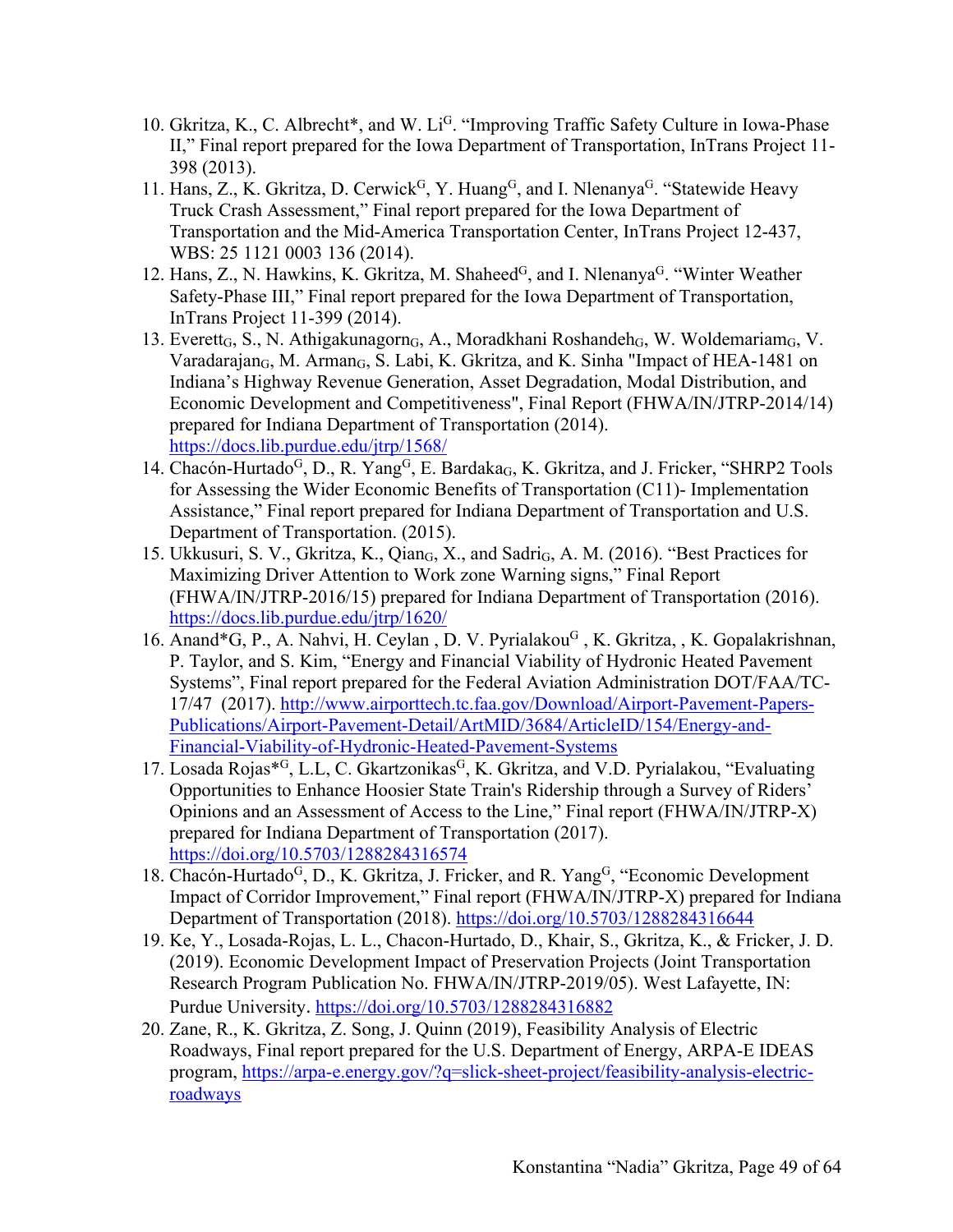- 21. Ke, Y., Losada-Rojas, L. L., Chacon-Hurtado, D., Gkritza, K., & Fricker, J. D. (2020). Incorporating Economic Resilience Metrics into INDOT's Transportation Decisionmaking (Joint Transportation Research Program Report No. FHWA/IN/JTRP-2020/04). West Lafayette, IN: Purdue University. https://doi.org/10.5703/1288284317115
- 22. Adsit, S. E., Konstantinou, T., Gkritza, K., & Fricker, J. D. (2021). *Public acceptance of INDOT's traffic engineering treatments and services* (Joint Transportation Research Program Publication No. FHWA/IN/JTRP-2021/01). West Lafayette, IN: Purdue University. https://doi.org/10.5703/1288284317280
- 23. Iyer, A. V., Gkritza, K., Dunlop, S. R., Thakkar, D. J., Candanedo, R., Jayan, S., Gupta, P., Jain, R., Bhargav, S., Sabnis, A., Chopra, V., & Chen, X. (2021). *Last mile delivery and route planning for freight* (Joint Transportation Research Program Publication No. FHWA/IN/JTRP-2021/13). West Lafayette, IN: Purdue University. https://doi.org/10.5703/1288284317315
- 24. Konstantinou, T., Haddad, D., Prasad, A., Wright, E., Gkritza, K., Aliprantis, D., Pekarek, S., & Haddock, J. E. (2021). *Feasibility study and design of in-road electric vehicle charging technologies* (Joint Transportation Research Program Publication No. FHWA/IN/JTRP-2021/25). West Lafayette, IN: Purdue University. https://doi.org/10.5703/1288284317353
- 25. Losada-Rojas, L. L., A. Cruz-Porter, I. Kumar, L.J. Beaulieu, K. Gkritza (2022), *Economic Resilience and Recovery in the U.S. Great Lakes Region: A Socioeconomic and Transportation Infrastructure Perspective*, U.S. Economic Development Administration.
	- D.5 Contributed conference/symposium presentations.
- 1. Seeboo\*G, A., K. Gkritza, and A. Kandil. "Proposed Framework for Enhancing the Economic Benefit Evaluation of HERS," Highway Economic Requirements System (HERS) Modeling and Data Integration Conference, April 8–9, Irvine, California (2008).
- 2. Baird\* G, M., and K. Gkritza, "A Study on the Effectiveness of Special Deer Hunts in Reducing Deer-Vehicle Crash Rates in Iowa," 2008 Mid-Continent Transportation Research Forum, August 14–15, Madison, Wisconsin (2008).
- 3. Gkritza, K., "Motorcycle Helmet Use in Iowa: Some New Evidence," 2008 Mid-Continent Transportation Research Forum, August 14–15, Madison, Wisconsin (2008).
- 4. Baird<sup>\* G</sup>, M., and K. Gkritza, "Effectiveness of Localized Deer Management in Reducing Deer-Vehicle Crash Rates in Iowa—Some New Evidence," 2009 Mid-Continent Transportation Research Forum, August 20–21, Ames, Iowa (2009).
- 5. Rentziou\* G, C., and K. Gkritza. "Review of Congestion Pricing Established Systems in Europe and Asia: Evaluation of Success," 2009 Mid-Continent Transportation Research Forum, August 20–21, Ames, Iowa (2009).
- 6. Zhang\*G, W., K. Gkritza, and S. Nambisan. "Effectiveness of Driver Improvement Programs," 2009 Mid-Continent Transportation Research Forum, August 20–21, Ames, Iowa (2009).
- 7. Wang\* G, T., K. Gkritza, D. Pregitzer, and R.R. Souleyrette, "A Transportation Safety Planning Framework for the City of Ames," 8th National Conference on Transportation Asset Management: Putting the Asset Management Pieces Together, October 19–22, Portland, Oregon (2009).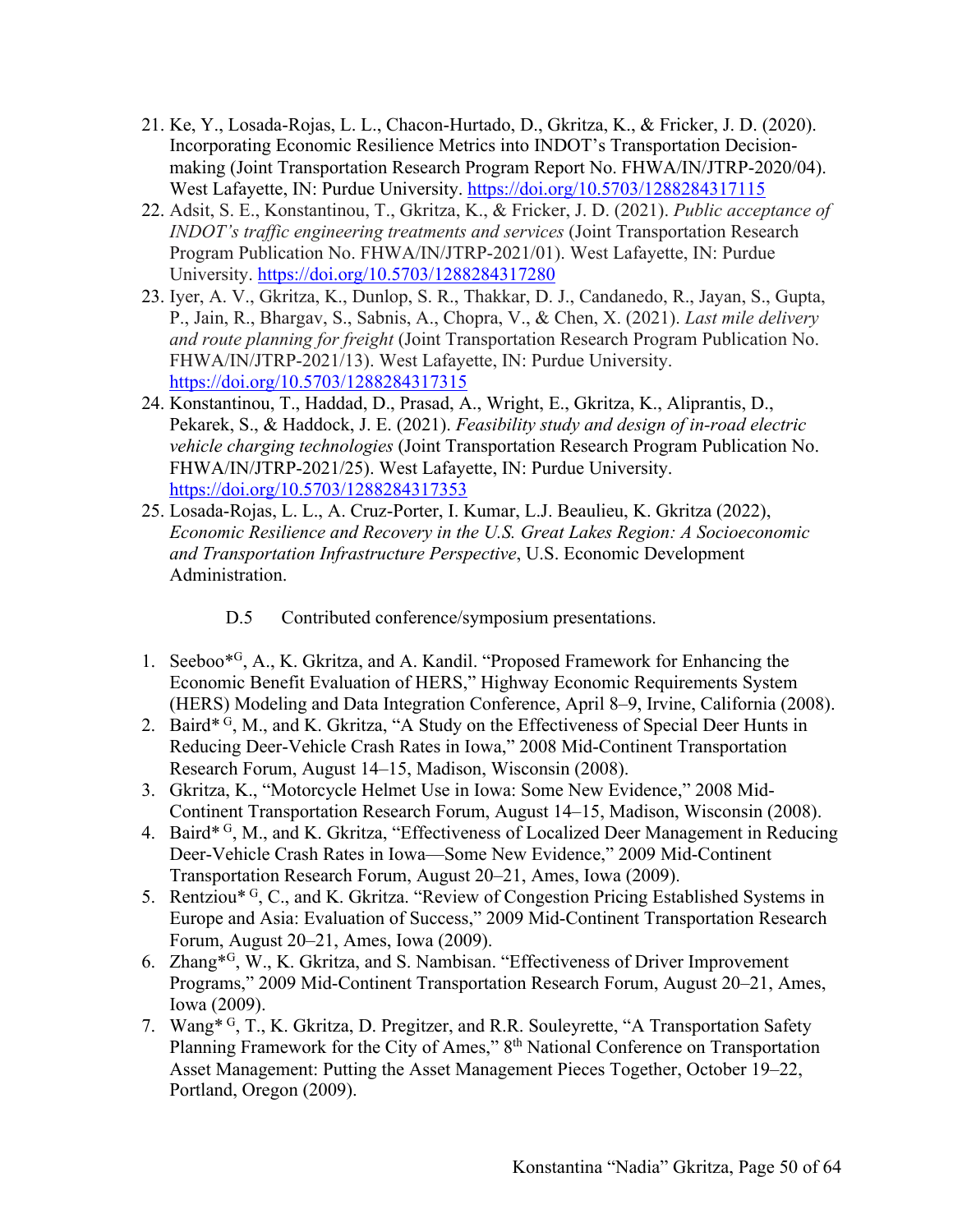- 8. Smadi\*, O., and K. Gkritza. "Asset Management and Risk: A Practical Approach," 8th National Conference on Transportation Asset Management: Putting the Asset Management Pieces Together, October 19–22, Portland, Oregon (2009).
- 9. Zhang<sup>\* G</sup>, W., K. Gkritza, S. Nambisan, and N. Keren. "A Study on the Effectiveness of Iowa's Driver Improvement Program by Gender and Age," 2010 Mid-Continent Transportation Research Forum, August 19–20, Madison, Wisconsin (2010).
- 10. Baird $*$ <sup>G</sup>, M., K. Gkritza, and C. Albrecht. "Evaluation of the Safety Culture in Iowa," 2010 Mid-Continent Transportation Research Forum, August 19–20, Madison, Wisconsin (2010).
- 11. Wang\*G, T*.*, K. Gkritza, and R.R. Souleyrette, "Incorporating Safety into Transportation Planning for the City of Ames," 2010 Mid-Continent Transportation Research Forum, August 19–20, Madison, Wisconsin (2010).
- 12. McCalley\*, J.D., D. Aliprantis, R. Brown, K. Gkritza, A. Somani, and L. Wang. "Sustainability and Resiliency Measures of Long-term Investment Planning for Integrated Energy and Transportation Infrastructures," 4th Annual Transatlantic INFRADAY, November 5, Washington, D.C. (2010).
- 13. Wu<sup>\*</sup><sub>G</sub>, D., E. Kastrouni<sup>G</sup>, K. Gkritza, and D. Aliprantis, "Use of NHTS for Predicting Transportation and Electric Energy Demand in the Future," NHTS Workshop, June 6–7, Washington, D.C. (2011).
- 14. Kastrouni<sup>\* G</sup>, E., S. Lavrenz <sup>G</sup>, J. von Brown <sup>G</sup>, and K. Gkritza, "Multimodal Transportation Operations and Planning Software Review and Evaluation," 2011 Mid-Continent Transportation Research Forum, August 18–19, Ames, Iowa (2011).
- 15. Lavrenz\* G, S., and K. Gkritza, "Tools to Assess Transportation Resiliency with Respect to Investment & Operations," 2011 Mid-Continent Transportation Research Forum, August 18–19, Ames, Iowa (2011).
- 16. Von Brown\* G, J., and K. Gkritza, "Cost-Per-Mile Estimation Methodology for Railroads," 2011 Mid-Continent Transportation Research Forum, August 18–19, Ames, Iowa (2011).
- 17. Gao\* G, J., I. Nlenanya G, B. Aldemir-Bektas <sub>PD</sub>, K. Gkritza, O. Smadi, and N. Hawkins, "A Study on the Relationship between Operational Asset Performance and Safety Performance," 2011 Mid-Continent Transportation Research Forum, August 18–19, Ames, Iowa (2011).
- 18. Albrecht\*, C. and K. Gkritza, "Case Study of a University-Transportation Agency Partnership: Assessing Traffic Safety Culture Initiatives in Iowa," 2011 University Transportation Centers Spotlight Conference on Improving Roadway Safety Programs Through University-Agency Partnerships, November 2–3, Washington, D.C. (2011).
- 19. Kastrouni\*G, E., and K. Gkritza, "Fuel Tax per Gallon vs. VMT Fee: What Social Equity Issues Do They Raise?," 2012 University Transportation Centers Spotlight Conference, on Sustainable Energy and Transportation: Strategies, Research, and Data, November 8– 9, Washington, D.C. (2012).
- 20. Von Brown\*G, J., K. Gkritza, and R. Souleyrette, "A Sketch-planning Tool for Estimating the Cost per Mile of Railroad Construction," 13th World Conference on Transportation Research Society, Rio de Janeiro, Brazil, July 15–18 (2013).
- 21. Pyrialakou\*G, V. D., Bilionis, D.V., Shaheed, M.S., and B. Wang "Transit Origin-Destination Estimation", 92nd TRB Annual Meeting, TRANSportation Data FORecasting Competition (TRANSFOR), January 13 (2013).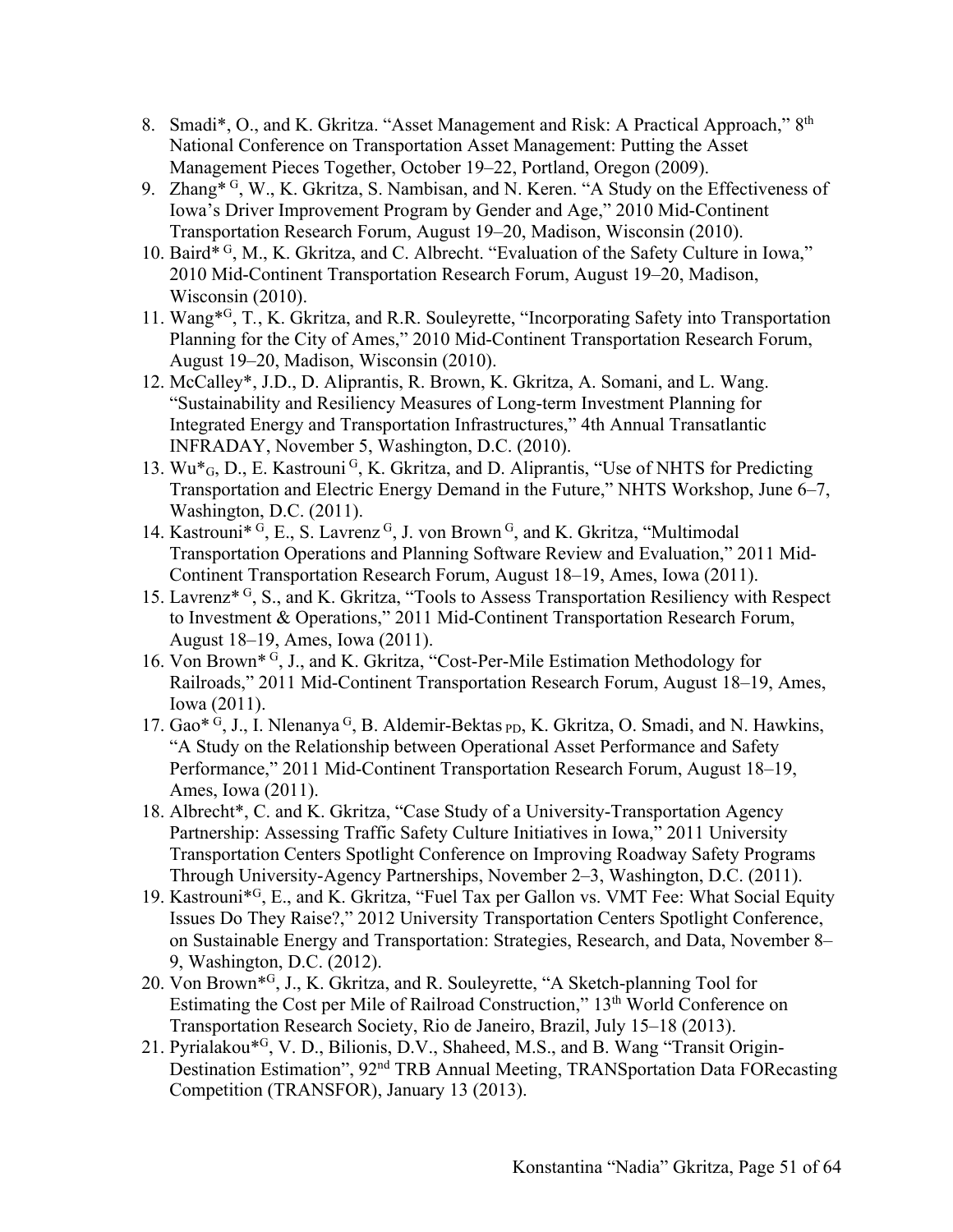- 22. Gkritza\*, K., "Improving Traffic Safety Culture-Public versus Expert Opinions", Session 43, 100th Annual Purdue Road School, West Lafayette, Indiana, March 11–13 (2014).
- 23. Gkritza\*, K., "Impacts of the Renewable-Energy Economy on Rural Roads", Session 52, 100th Annual Purdue Road School, West Lafayette, Indiana, March 11–13 (2014).
- 24. Pyrialakou\*G, V. D., and K. Gkritza, "Assessing Transport Disadvantage in U.S. Small Urban and Rural Communities," 94<sup>th</sup> TRB Annual Meeting, January 11–15, Washington, D.C. (2015).
- 25. Chacón Hurtado\* G, D., K. Gkritza, and J. Fricker, "Transportation and Economic Development: Characterization of Economic Development Impact of Corridor Improvements", Session 169, 101st Annual Purdue Road School, March 10–11, West Lafayette, Indiana (2015).
- 26. Bailey\*G, A., and K. Gkritza, "Low Income, Modal Captivity, and Healthy Food Access", Poster Session, 101<sup>st</sup> Annual Purdue Road School, March 10–11, West Lafayette, Indiana (2015).
- 27. Anand G, P., H. Ceylan, D. V. Pyrialakou G, K. Gkritza, P. C. Taylor, K. Gopalakrishnan and S. Kim, "Feasibility of Alternate Snow Removal Strategies for Small Hub Airports," 2015 Mid-Continent Transportation Research Symposium August 19–20, Ames, Iowa  $(2015).$
- 28. Pyrialakou\*G, V.D., and K. Gkritza, "Public Transportation in U.S. Rural and Small Urban Areas: Towards a Comprehensive Accessibility-Based, People-Oriented Systems Evaluation," North American Meetings of the Regional Science Association International (RSAI) sponsored by the North American Regional Science Council (NARSC), November 11–14, Portland, Oregon (2015).
- 29. Pyrialakou\*G, V. D., Z. Zhang, K., Gkritza, K., and S. Labi, "Assessment of the Efficiency, Effectiveness, and Overall Performance of Rural Transit Systems: A Case Study of Rural Indiana", 95th TRB Annual Meeting, January 10–14, 2016, Washington, D.C.
- 30. Pyrialakou\*G, V.D., and K. Gkritza, "Evidence on the Hoosier State Train's Future," 102nd Annual Purdue Road School, March 8–9, West Lafayette, Indiana (2016).
- 31. Chacón–Hurtado  ${}^{*G}$ , D., R. Yang  ${}^{G}$ , E. Bardaka  ${}_{G}$ , K. Gkritza, and J. Fricker, "Transportation and Economic Development: An Assessment of the SHRP2 C11 Tools and their Synergies with Economic Simulation Models for the Evaluation of the Wider Economic Benefits of Transportation Projects," ASCE/T&DI International Conference on Transportation & Development, June 26–29, Houston, Texas (2016).
- 32. Chacón–Hurtado \*G, D., R. Yang G, E. Bardaka G, K. Gkritza, and J. Fricker, "Assessing the Induced Wider Economic Benefits of Transportation Projects at the Middle–Stage Planning," 2016 Tools of the Trade Conference, September 12–14, Charleston, South Carolina (2016).
- 33. Pyrialakou\*G, V. D., and K. Gkritza, "Travel Costs and Healthy Food Accessibility: A Case Study of Indianapolis," 63rd Annual North American Meetings of the Regional Science Association International (RSAI) sponsored by the North American Regional Science Council (NARSC), November 9–12, Minneapolis, MN (2016).
- 34. Losada Rojas\*G, L, K. Gkritza, and W., Castro, "A Study to the Influence of the Implementation of Mass Transport System on Land Use. A Case Study of Washington D.C; Atlanta, GA; Boston, Ma; Medellin y Bogotá, Colombia," Latin–American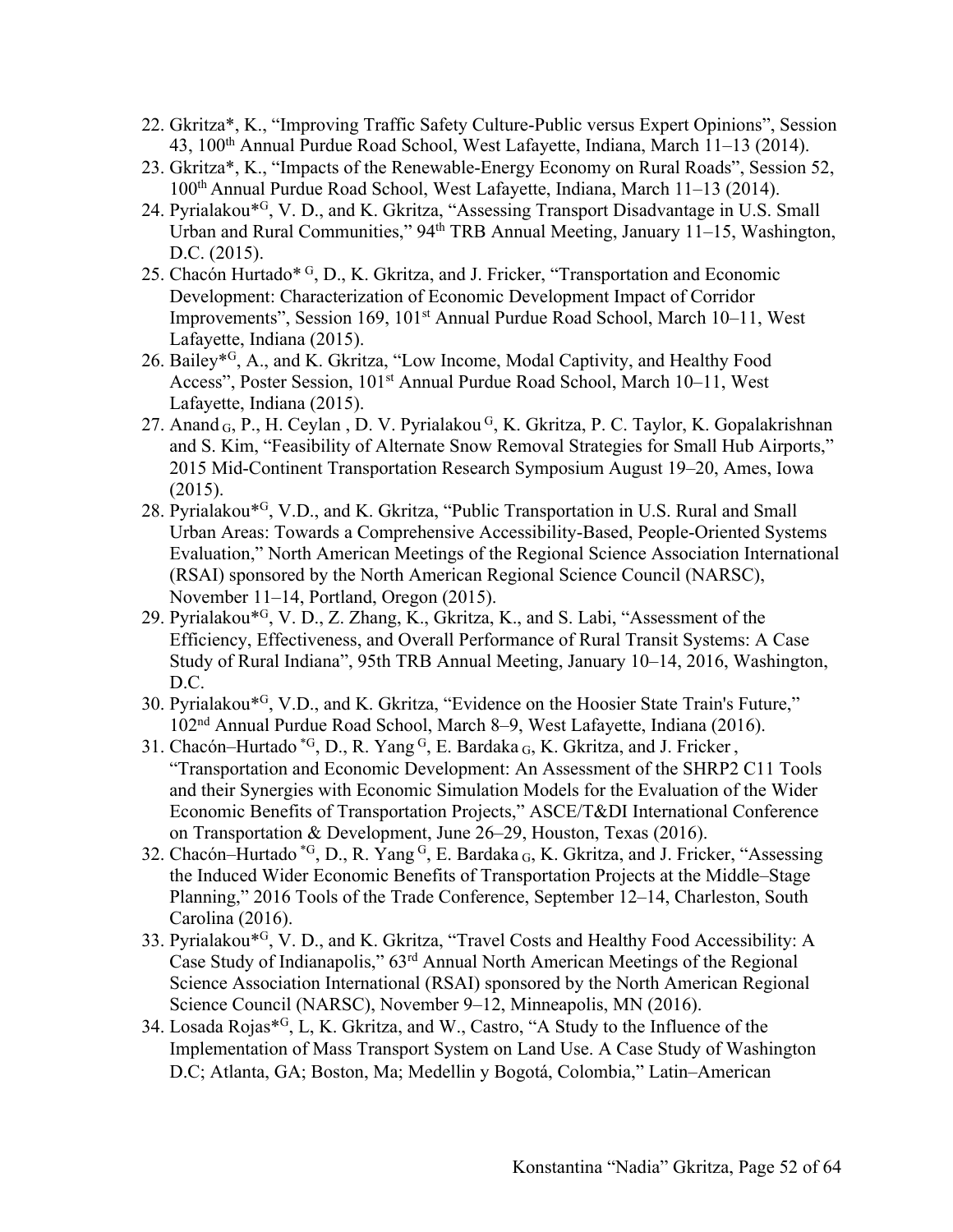Congress of Public Transportation (CLATPU). November 11–17, Montevideo, Uruguay (2016).

- 35. Pyrialakou\*G, V.D., K. Gkritza, S. S. Liu, "Exploring Stakeholders' Participation in Transportation Planning: A Focus Group on Intercity Passenger Rail", 96<sup>th</sup> Transportation Research Board Annual Meeting, January 8–12, Washington D.C. (2017).
- 36. Saeed\*G, T.U., Y. QiaoG, S. ChenG, K. Gkritza, S. Labi, "Probabilistic Estimation of Bridge Component Condition: Accounting for Sojourn Durations, Repair Action Effectiveness and Heterogeneity", 96<sup>th</sup> Transportation Research Board Annual Meeting, January 8–12, Washington D.C. (2017).
- 37. Losada Rojas\*<sup>G</sup>, L.L, C. Gkartzonikas<sup>G</sup>, K. Gkritza, and V.D. Pyrialakou, "Evaluating Opportunities to Enhance Hoosier State Train's Ridership," 103<sup>th</sup> Annual Purdue Road School & Expo, March 7–8, West Lafayette, Indiana (2017).
- 38. Ke\*G, Y., and K. Gkritza, "Safety Ramifications of a Change in Pedestrian Crosswalk Law: A Case Study of Oregon, USA," ITE Great Lakes 2017 Annual Meeting, April 19– 20, Ann Arbor, Michigan (2017).
- 39. Chacón–Hurtado G, D., R. Yang G, E. Bardaka G, K. Gkritza, and J. Fricker, "Evaluating the Economic Development Impacts of Arterial Signal Coordination Strategies", ITE Great Lakes 2017 Annual Meeting, April 19–20, Ann Arbor, Michigan (2017).
- 40. Losada Rojas\*<sup>G</sup>, L.L, C. Gkartzonikas<sup>G</sup>, K. Gkritza, and V.D. Pyrialakou, "Evaluating Opportunities to Enhance Hoosier State Train's ridership," ITE Great Lakes 2017 Annual Meeting, April 19–20, Ann Arbor, Michigan (2017).
- 41. Gkartzonikas\*G, C., and K. Gkritza, "Modeling the Behavioral Intention to Ride Autonomous Vehicles: the Case of Chicago", ITE Great Lakes 2017 Annual Meeting, April 19–20, Ann Arbor, Michigan (2017).
- 42. Ke\*G, Y., K. Gkritza, "Safety Ramifications of a Change in Pedestrian Crosswalk Law: A Case Study of Oregon, USA," 2017 International Conference on Road Safety and Simulation, October 17–19, The Hague, Netherlands (2017).
- 43. Chacón–Hurtado <sup>G</sup>, D., K. Gkritza, and J. Fricker, "Exploring the Effects of an Economic Recession on Accessibility to Jobs in Indiana," North American Meetings of the Regional Science Association International (RSAI) sponsored by the North American Regional Science Council (NARSC), November 8–11, Vancouver, British Columbia (2017).
- 44. Ke\*G, Y., and K. Gkritza, "The Announcement of Light Rail Transit`s Signaling Effect on Nearby Property Values in Charlotte, NC," North American Meetings of the Regional Science Association International (RSAI) sponsored by the North American Regional Science Council (NARSC), November 8–11, Vancouver, British Columbia (2017).
- 45. Losada Rojas\*G, L.L, K. Gkritza, and V.D. Pyrialakou, "Assessing the First and Last Mile Problem in Intercity Passenger Rail Service," North American Meetings of the Regional Science Association International (RSAI) sponsored by the North American Regional Science Council (NARSC), November 8–11, Vancouver, British Columbia (2017).
- 46. Ke\*G, Y., and K. Gkritza, "Conspicuous consumption: Geospatial Trends in Vehicle Type Choice and Travel Behavior," Applying Census Data for Transportation: 50 Years of Transportation Planning Data Progress, November 14–16, Kansas City, Missouri (2017).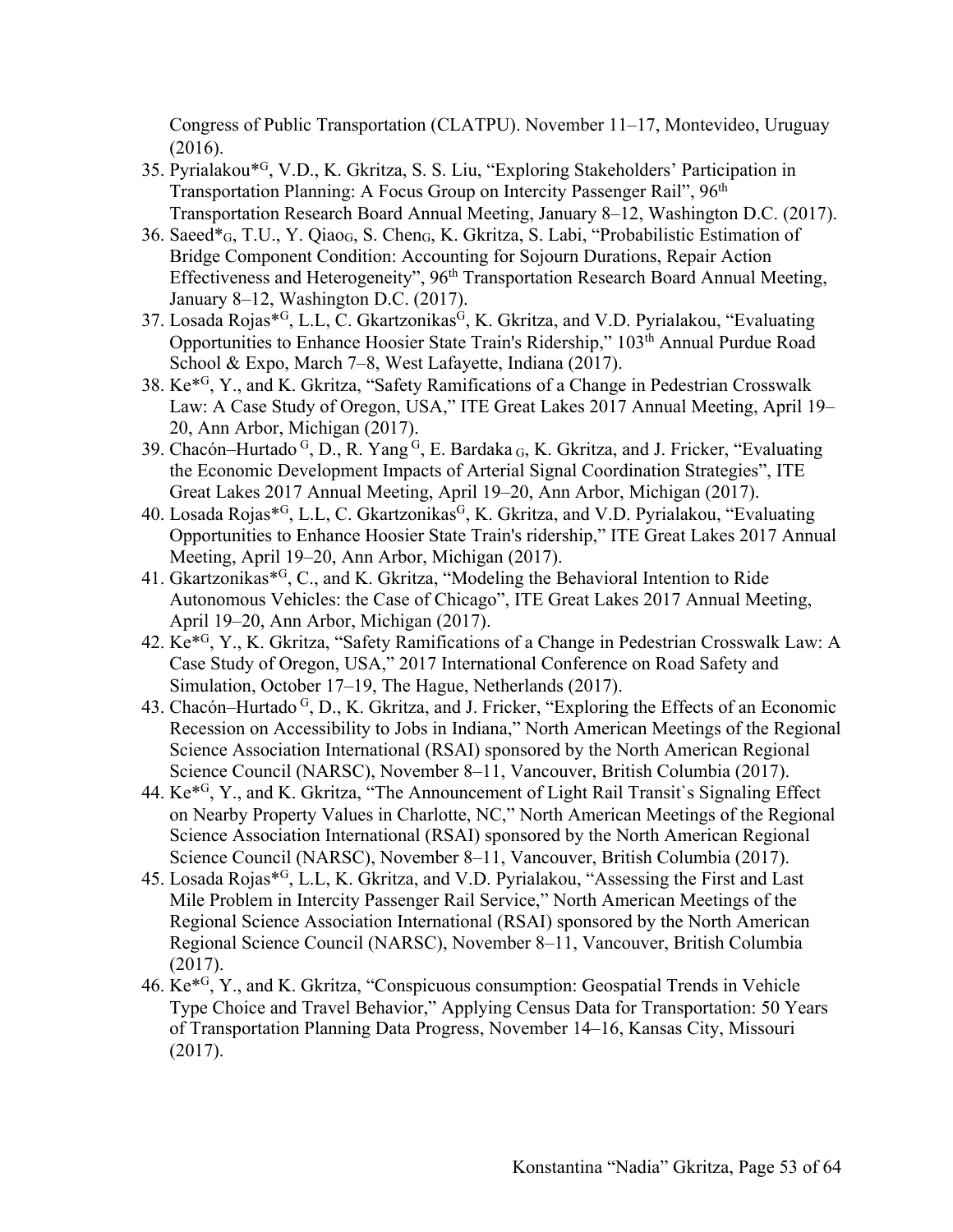- 47. Losada Rojas\*G, L.L, V.D. Pyrialakou, and K. Gkritza, "A Multimodal Analysis to Identify Rural and Urban Areas of Low Accessibility to Healthy Food in Indiana," 97th Transportation Research Board Annual Meeting, January 7–11, Washington D.C. (2018).
- 48. Ke\*G, Y., and K. Gkritza, "Geospatial Trends in Light Rail Transit's Effects on Nearby House Prices in Charlotte, North Carolina", 97<sup>th</sup> Transportation Research Board Annual Meeting, January 7–11, Washington D.C. (2018).
- 49. Losada Rojas\*<sup>G</sup>, L.L, V.D. Pyrialakou, C. Gkartzonikas<sup>G</sup>, and K. Gkritza, "Access to Intercity Passenger Rail: Effects on Mode Choice and Trip Frequency," 97<sup>th</sup> Transportation Research Board Annual Meeting, January 7–11, Washington D.C. (2018).
- 50. Sadeghi \*G, L., K. Gkritza, and J. E. Haddock, "Using LTTP Monitoring Data to Predict Pothole Formation," 97<sup>th</sup> Transportation Research Board Annual Meeting, January 7–11, Washington D.C. (2018). (*First Place Winner in LTTP contest*).
- 51. Ke\*G, Y, Chacón–Hurtado G, D., K. Gkritza, J. Fricker, "Evaluating Economic Development Impacts of Preservation Projects," 104<sup>th</sup> Annual Purdue Road School & Expo, March 6–7, West Lafayette, Indiana (2018).
- 52. Losada Rojas<sup>\*G</sup>, L.L., C. Gkartzonikas<sup>G</sup>, K. Gkritza, and V. D. Pyrialakou, "Riding the Hoosier State Train: Changes in Riders' Opinions over Time and Best Practices", 104th Annual Purdue Road School & Expo, March 6–7, West Lafayette, Indiana (2018).
- 53. Losada Rojas\*G, L.L., and K. Gkritza, "Influence of Shared Mobility in Health-Related Outcomes: A Look into the Current Literature", 5<sup>th</sup> Annual Summer Conference on Livable Communities, June 21−22, Kalamazoo, Michigan (2018).
- 54. Gkartzonikas<sup>\*G</sup>, C., and K. Gkritza, "Assessing the Behavioral Intention to Ride in Autonomous and Shared Autonomous Vehicles and Market Segmentation Analysis", 15<sup>th</sup> International Conference on Travel Behavior Research (IATBR), July 15–20, Santa Barbara, California.
- 55. Chacón–Hurtado\*G, D., K. Gkritza, and J. Fricker, "Evaluating the Economic Development Impacts of Arterial Signal Coordination Strategies," presented at the TRB 16<sup>th</sup> National "Tools of The Trade" Conference on Transportation Planning for Small and Medium-Sized Communities, August 22–24, Kansas City, Missouri (2018).
- 56. Ke\*G, Y., and K. Gkritza, "A Meta-analysis of Light Rail Transit`s Effects on Nearby Single-family Residential Land Values in the United States," North American Meetings of the Regional Science Association International (RSAI) sponsored by the North American Regional Science Council (NARSC), November 7–10, San Antonio, Texas (2018).
- 57. Losada Rojas\*G, L.L., and K. Gkritza, "The Nexus between Rural Health and Transportation: Current Trends and Future Directions," North American Meetings of the Regional Science Association International (RSAI) sponsored by the North American Regional Science Council (NARSC), November 7–10, San Antonio, Texas (2018).
- 58. Ke\*G, Y, Chacón–Hurtado G, D., K. Gkritza, J. Fricker, "Evaluating the Economic Development Impacts of Preservation Projects in Indiana," 105<sup>th</sup> Annual Purdue Road School & Expo, March 5–6, West Lafayette, Indiana (2019).
- 59. Clawson, R., K. Gkritza, "CATV Policy & Innovation: Discussion of Real World Implications," 105<sup>th</sup> Annual Purdue Road School & Expo, March 5–6, West Lafayette, Indiana (2019).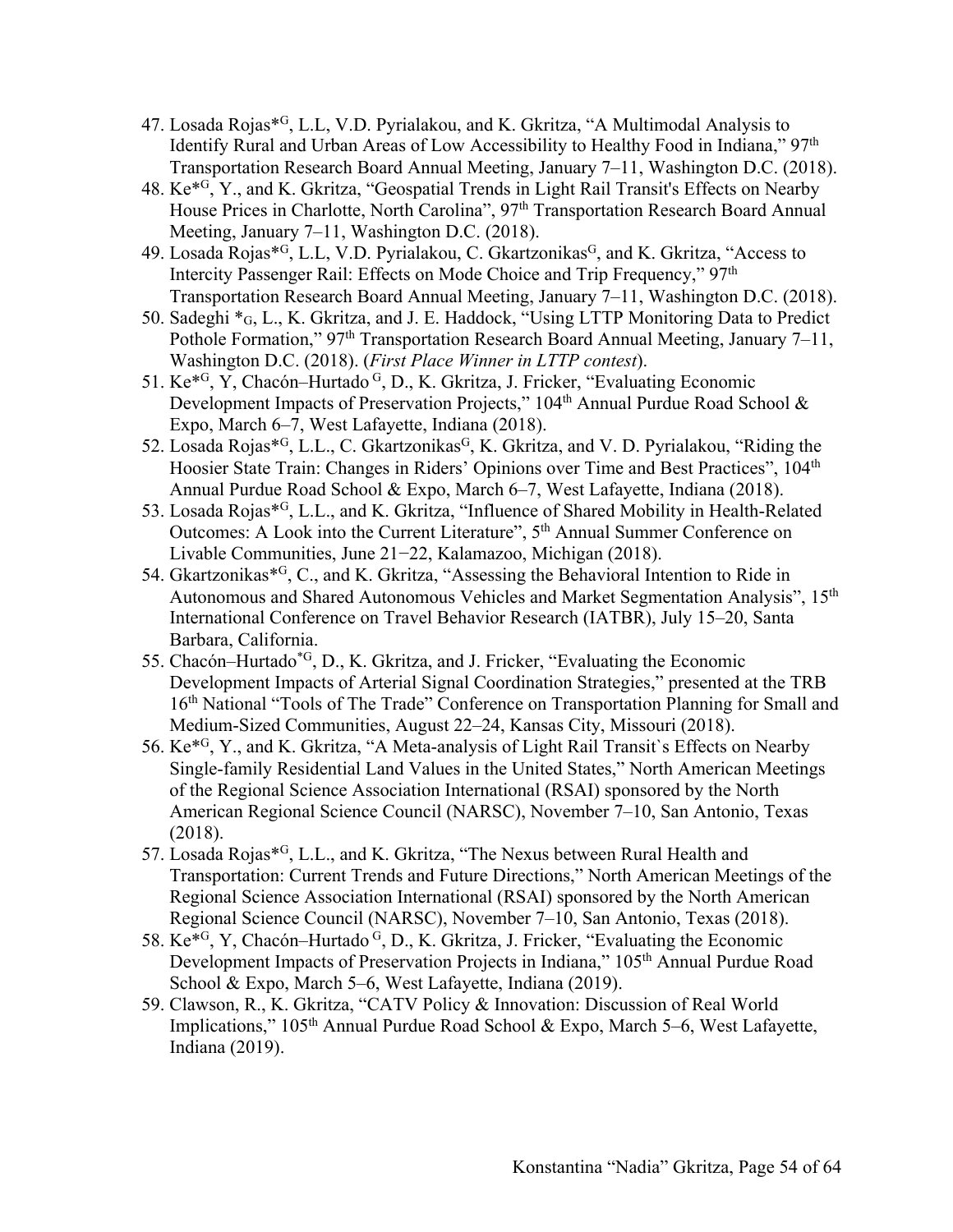- 60. Konstantinou\*G, T., K. Gkritza, D. Aliprantis, S. Pekarek, J, Haddock, "Electric Vehicle Opportunities in Indiana,"  $105<sup>th</sup>$  Annual Purdue Road School & Expo, March 5–6, West Lafayette, Indiana (2019).
- 61. Gatlin $*_{G_1}$ , D, C. Gkartzonikas<sup>G</sup>, V. Pyrialakou, K. Gkritza, "Perceived Safety of Autonomous Vehicles: An Exploration and Critical Examination of a Common Motivator", ASCE International Conference on Transportation & Development (ICTD 2019), June 9–12, Washington, DC (2019).
- 62. Konstantinou\*<sup>G</sup>, T., C. Gkartzonikas<sup>G</sup>, K. Gkritza, "Electric Roadways: Market Adoption, Willingness to Pay and Impact on Emissions," ASCE International Conference on Transportation & Development (ICTD 2019), June 9–12, Washington, DC (2019).
- 63. Gkartzonikas\*G, C., K. Gkritza, "Potential Implications of Autonomous Vehicles on Personal Vehicle Ownership and Demand for Public Transit," ASCE International Conference on Transportation & Development (ICTD 2019), June 9–12, Washington, DC (2019).
- 64. Losada Rojas\*<sup>G</sup>, L.L., C. Gkartzonikas<sup>G</sup>, K. Gkritza, "Assessing the socio-economic implications related to the emergence of shared autonomous vehicles," ASCE International Conference on Transportation & Development (ICTD 2019), June 9–12, Washington, DC (2019).
- 65. Souders, D. J., R. Clawson, and K. Gkritza, "Ethical, Legal, and Social Implications of Connected and Automated Vehicle Deployment: Findings from Four Workshops," Automated Vehicles Symposium, July 15–18, Orlando, Florida (2019).
- 66. Konstantinou\*G, T., Gkritza, K., Aliprantis, D., Pekarek, S., Haddock, J., Haddad, D., Prasad<sub>G</sub>, A., Hua<sup>UG</sup>, Z., "A Multi-Criteria Decision Making Framework for the Deployment of Electric Roadways", 4<sup>th</sup> SELECT Annual Meeting and Technology Showcase, September 17-18, Logan, Utah (2019).
- 67. Haddad\*G, D., KonstantinouG, T., Prasad\*G, A., Aliprantis, D., Gkritza, K., Pekarek, S., "Data-Driven Design and Assessment of Dynamic Wireless Charging Systems," 4<sup>th</sup> SELECT Annual Meeting and Technology Showcase, September 17-18, Logan, Utah (2019).
- 68. Losada Rojas\*G, L.L., K. Gkritza, "Active Travel in the Autonomous Vehicles' Era," North American Meetings of the Regional Science Association International (RSAI) sponsored by the North American Regional Science Council (NARSC), November 13– 16, Pittsburgh, Pennsylvania (2019).
- 69. Ke\*G, Y., K. Gkritza, "How does Directional Heterogeneity Affect Prices of Singlefamily Residences near LRT Stations?" North American Meetings of the Regional Science Association International (RSAI) sponsored by the North American Regional Science Council (NARSC), November 13–16, Pittsburgh, Pennsylvania (2019).
- 70. Konstantinou\*<sup>G</sup>, T., Gkartzonikas<sup>G</sup>, C., Gkritza, K., "Estimating Market Acceptance of Electric Roadways: the Case of Los Angeles, CA", 3rd International Symposium on Multimodal Transportation (ISMT 2019), National University of Singapore, December 6- 8, Singapore (2019).
- 71. Zhang\*G, Z., Gkritza, K., Cai, H., "Assessing the Energy and Environmental Implications to the Emergence of Autonomous Vehicles", 3<sup>rd</sup> International Symposium on Multimodal Transportation (ISMT 2019), National University of Singapore, December 6-8, Singapore (2019).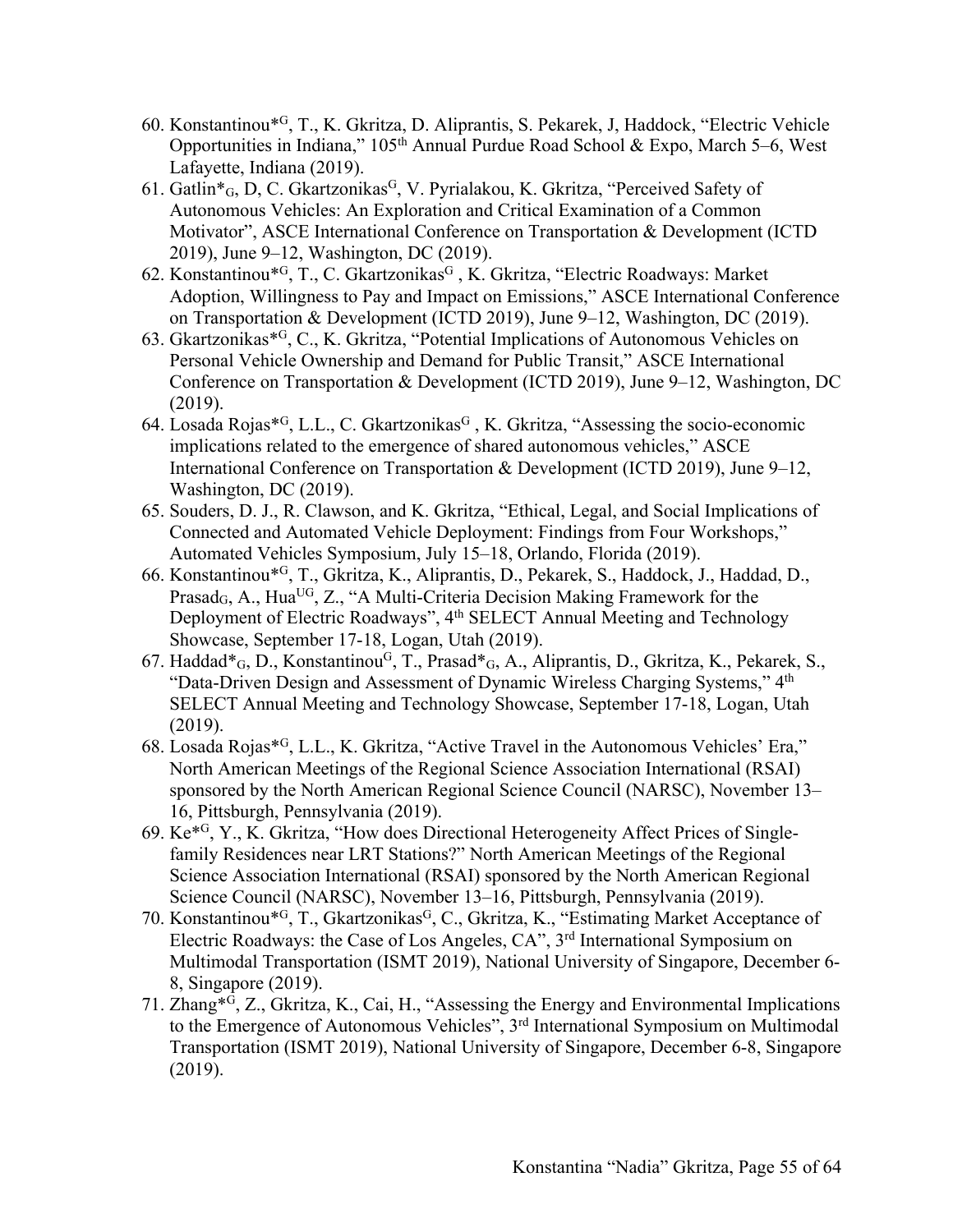- 72. Konstantinou\*G, T., Gkritza, K., "Dynamic Wireless Charging for Electric Vehicles: Technology Overview and Impacts on Emissions," TRB 99th Annual Meeting, Energy Ideathon Session, January 12-15, Washington, D.C. (2020).
- 73. Chacón–Hurtado\*G, D., I. Kumar, K. Gkritza, and J. Fricker, "Exploring a Measure of Commuting Burden for Low-income Workers in Indiana using CTPP Data," TRB 99th Annual Meeting, January 12-15, Washington, D.C. (2020).
- 74. Zhang\*G, Z., Gkritza, K., Cai, H., "An Agent-based Simulation Model of Autonomous Vehicles based on CTPP Commuting Data", TRB 99th Annual Meeting, January 12-15, Washington, D.C. (2020).
- 75. Losada Rojas\*<sup>G</sup>, L.L., C. Gkartzonikas<sup>G</sup>, K. Gkritza, "Market Acceptance of Autonomous Vehicles in Transportation Disadvantaged Areas: Implications for Policy and Planning," TRB 99<sup>th</sup> Annual Meeting, January 12–15, Washington, D.C. (2020).
- 76. Losada Rojas\*G, L.L. Gkritza, K. Characteristics Associated with AV Adoption in the Chicago Metropolitan Area: Implications for Public Health. 2nd Annual Conference on Next-Generation Transport Systems. December 28–31 (2020).
- 77. Losada Rojas\*G, L.L., Pyrialakou V.D., Gkritza, K. "Travel Behavior in Rural Areas: Implications for Physical Activity and Health. North American Regional Science. Denver, Colorado. November 10–13 (2021).
- 78. Losada Rojas\*G, L.L., Pyrialakou V.D., Waldorf B., Gkritza, K. " Quantifying the Difference of Opportunities to Enhance Health in Urban, Suburban, Large Towns, and Rural Areas in the U.S.," International Conference on Transport & Health, June 14–30 (2021).
- 79. Losada Rojas\*G, L.L., Gkritza, K. Public Acceptance and Socio-Economic Analysis of Shared Autonomous Vehicles: Implications of Policy and Planning. 2021 CCAT Global Symposium on Connected and Automated Vehicles and Infrastructure. April 12 (2021).
- 80. Konstantinou\*G, T., K. Gkritza, D. Koo, K. Kang, "Electric Vehicle Challenges and Opportunities in Indiana,"  $108<sup>th</sup>$  Annual Purdue Road School & Expo, March 15–16, West Lafayette, Indiana (2022).
	- D.6 Invited publications and conference/symposium presentations.
- 1. Gkritza\*, K., and F.L. Mannering, "Safety Belt Use in Indiana: Some New Evidence," ITE Great Lakes District Annual Meeting, April 26–27, Indianapolis, Indiana (2007).
- 2. Gkritza\*, K., "Safety Programming in Iowa," Multi–Discipline Safety Planning Forum, March 10–11, Ames, Iowa (2008).
- 3. Gkritza\*, K., and S. Nambisan, "Impacts of the Bioeconomy on Transportation Infrastructure & Logistics," 2008 Bio–based Industry Outlook Conference: Growing the Bioeconomy, September 7–10, Ames, Iowa (2008).
- 4. Gkritza\*, K., and D. Smith, "Infrastructure Impacts of Iowa's Changing Economy," 2008 Iowa County Engineers' Conference, December 2–4, Ames, Iowa (2008).
- 5. Gkritza\*, K., "Iowa's Driver Improvement Program and Iowa's Special Deer Management Hunts," 14<sup>th</sup> Annual Traffic and Safety Forum, November 4, West Des Moines, Iowa (2009).
- 6. Gkritza\*, K., and D. Smith, "Iowa's Roadway Data Used for Assessing Impacts," Workshop on Rural Financing, 89<sup>th</sup> TRB Annual Meeting, January 10–14, Washington D.C. (2010).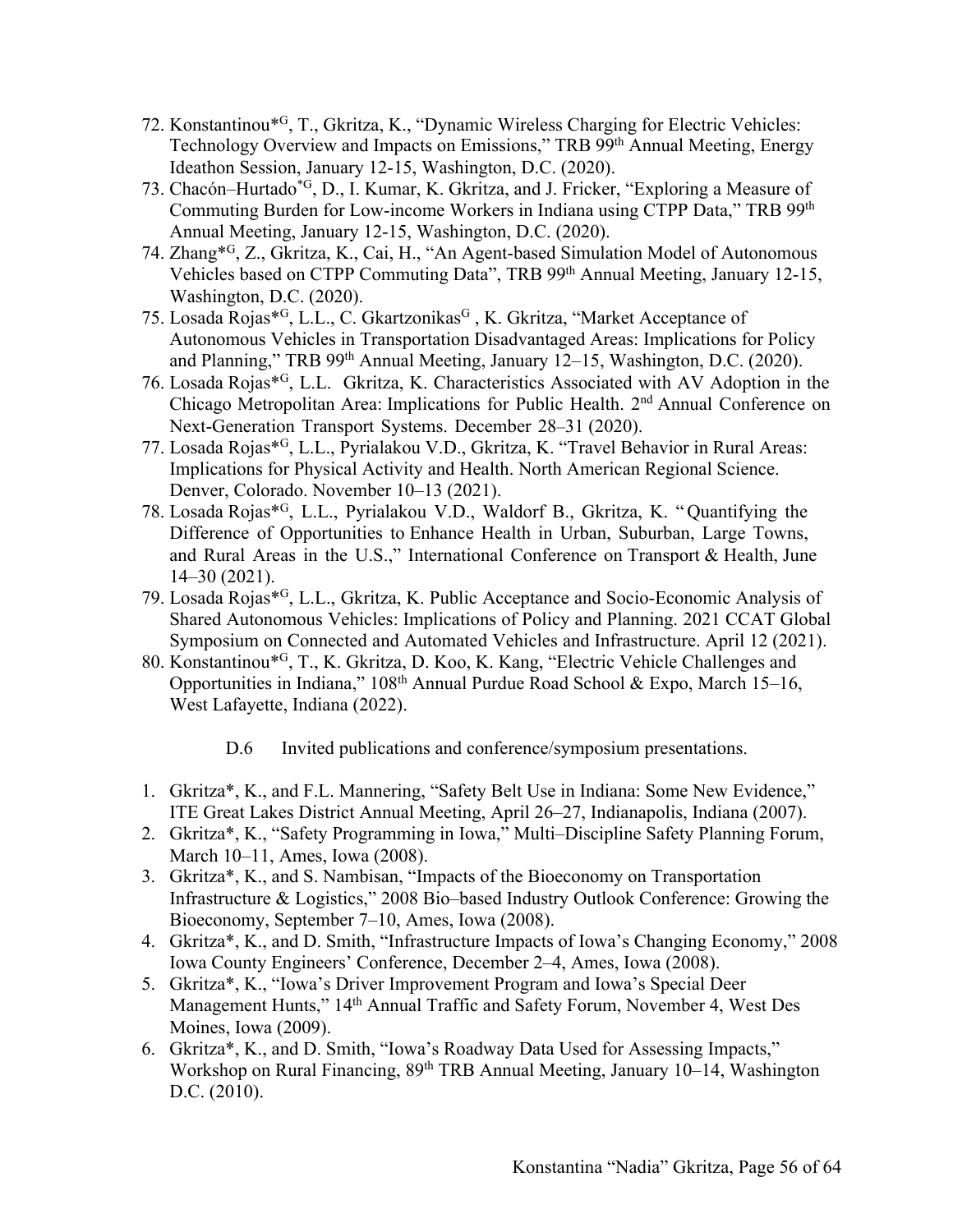- 7. Wu\*G, D., D. Aliprantis, and K. Gkritza, "Electric Power Consumption by Light–Duty Plug–in Electric Vehicles," TRB Environment and Energy Research Conference: Better Delivery of Better Transportation Solutions, June 6–10, Raleigh, North Carolina (2010).
- 8. Gkritza\*, K., "Iowa's Renewable Energy and Infrastructure Impacts," 2010 Iowa County Engineers' Conference, December 7–9, Ames, Iowa (2010).
- 9. Aliprantis\*, D. C., K. Gkritza, D. Wu G, J. Brown G, J. Gifford G, E. Kastrouni<sup>G</sup>, L.G. Marciaga  $_G$ , and J. Slegers<sup>G</sup>, "Sustainability Assessment of Energy and Transportation Infrastructures for Investment Planning," NSF EFRI RESIN Workshop, January 13–14, University of Arizona, Tucson (2011).
- 10. Losada Rojas\*<sup>G</sup>, L.L, C. Gkartzonikas<sup>G</sup>, and K. Gkritza, "Using On–Board Surveys to Monitor Changes in Passenger Rail Rider Opinions' Over Time: A Case Study of Hoosier State Train," 2017 Joint Rail Conference, April 4–7, Philadelphia, Pennsylvania (2017).
- 11. Gkritza, K., and C. Gkartzonikas<sup>\*G</sup>, "Behavioral Experiments for Smart Mobility and Autonomy,"  $97<sup>th</sup>$  Transportation Research Board Annual Meeting, January 7–11, Washington D.C. (2018).
- 12. Gkritza, K., "System-Level Studies and Models Exploring Energy, Environmental and Economic Benefits of Electrified Roads," 5th Annual Conference on Electric Roads & Vehicles (CERV), February 26–27, Park City, Utah (2018).
- 13. Gkritza, K., "Dynamic Wireless Charging for Electric Vehicles: Economic Feasibility and Impact on Emissions," 6<sup>th</sup> Annual Conference on Electric Roads & Vehicles (CERV), February 10–11, Park City, Utah (2020).
- 14. Konstantinou\*G, T., and K. Gkritza, "Evaluating the Potential of Truck Electrification and Implementation of Dynamic Wireless Charging: User and Agency Perspectives", Workshop on Doctoral Research in Transportation Policy, Planning, and Analysis, 101<sup>st</sup> Transportation Research Board Annual Meeting, January 9–13, Washington D.C. (2022).
	- D.7 Invited colloquium/seminar series presentations.
- 1. "Discrete Choice Analysis," Seminar presented at the National Technical University of Athens, Greece, December 2009.
- 2. "Transportation and Energy Interdependencies: Implications for Infrastructure Design," Seminar presented at the National Technical University of Athens, Greece, February 26, 2015.
- 3. "Economic Impact Assessment of Transportation Projects at the Early– and Middle– stage Planning Levels," Workshop 135: Benefit–Cost Analysis to Inform Planning, Programing, and Design Decisions, TRB 95<sup>th</sup> Annual Meeting, January 10–14, 2016, Washington, D.C.
- 4. "Transportation and Energy Interdependencies: Implications for Investment Planning and Finance," Seminar presented at the 17<sup>th</sup> Annual Technical Day, University of Massachusetts at Amherst, March 25, 2016.
- 5. "Modeling Public Perceptions and Technology Acceptance: The Case of Autonomous and Shared Autonomous Vehicles," Webinar presented as part of the monthly SELECT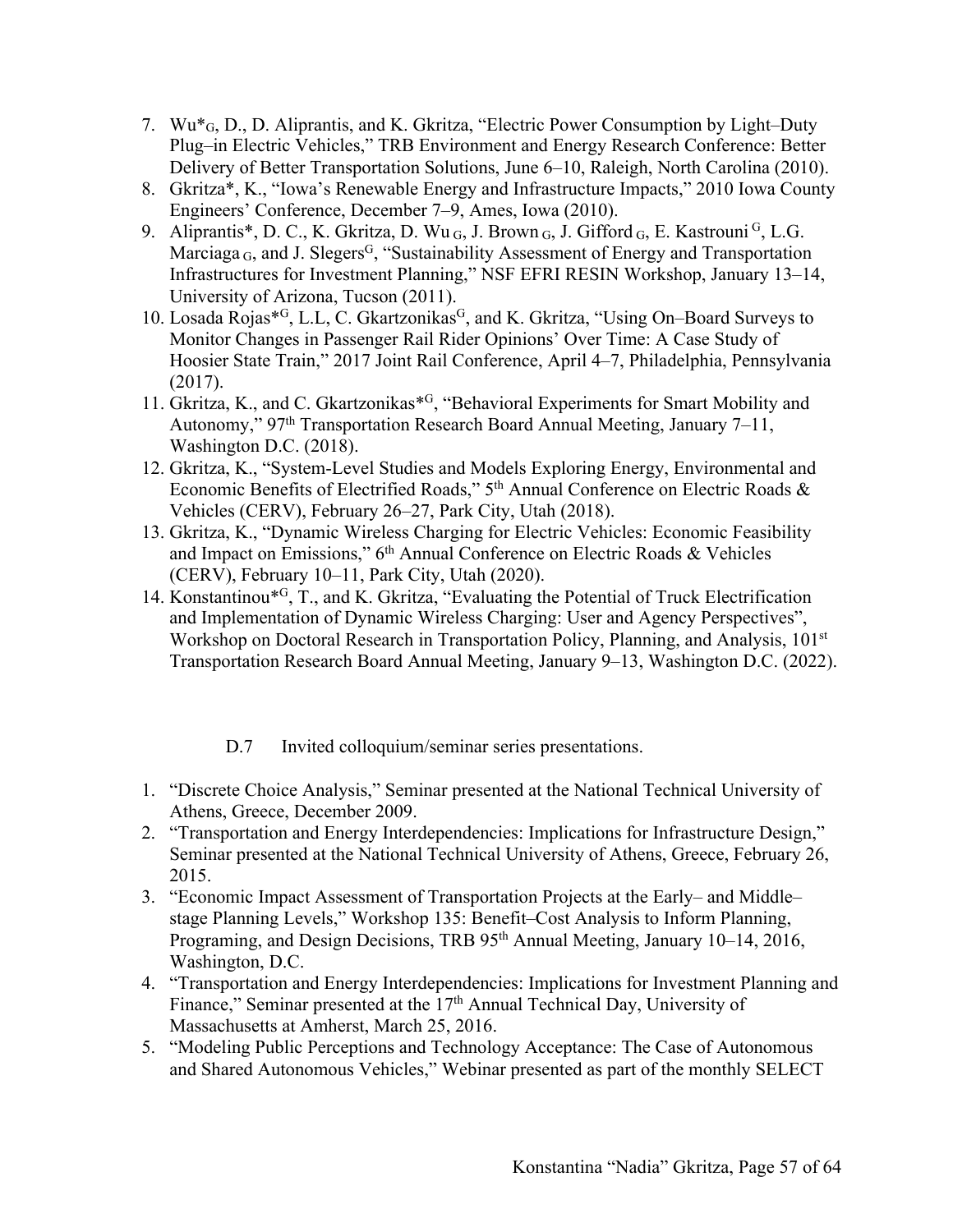(Sustainable Electrified Transportation) Brown Bag web networking events, May 23rd, 2017.

- 6. "Electrifying Times in Transportation," Webinar presented as part of the Mizzou Transportation Seminar, University of Missouri at Columbia, March 12<sup>th</sup>, 2021.
- 7. "Public Acceptance and Socio-Economic Analysis of Shared Autonomous Vehicles: Implications for Policy and Planning," Webinar presented as part of the 2021 Global Symposium on Connected & Automated Vehicles and Infrastructure, University of Michigan, Center for Connected Automated Transportation (CCAT), April 12<sup>th</sup>, 2021.
- 8. "Electrifying Times in Transportation," Webinar presented as part of the Kent Transportation Seminar, University of Illinois at Urbana-Champaign, October 21st, 2021.

D.8 Appearances in media interviews and other coverage. (e.g., print, web, radio, television or other media coverage)

- *Civil Engineering*, the Magazine of the American Society of Civil Engineers, January 2014, 33–34.
- *The Wall Street Journal*, Winter Flight Canceled? How About Heated Runways?, February 19, 2014.

http://www.wsj.com/articles/SB10001424052702304914204579392883809689994?mod  $=$ e $2$ tw

*WBAA News,* Ask The Mayor: Lafayette's Tony Roswarski On Sports, Sundials and Streets, featuring the focus group discussion on Hoosier State Train that took place in West Lafayette on September  $28<sup>th</sup>$ , 2015.

http://wbaa.org/post/ask-mayor-lafayettes-tony-roswarski-sports-sundials-and-streets

- *Lafayette Journal & Courier*, Hoosier State Train: A Chicken and Egg Problem, December  $4<sup>th</sup>$ , 2016.
- http://www.jconline.com/story/money/business/2016/12/04/hoosier-state-train-chicken-andegg-problem/94750536/
- Featured in *#31PurdueWomen*, featuring women researchers from Purdue both past and present (March 13th, 2018). http://www.purdue.edu/research/publications-data/31-purduewomen.php
- *Inside Indiana Business*, Purdue to Collaborate on Electrified Transportation Research (August 11th, 2020), https://www.insideindianabusiness.com/story/42481000/purdue-tocollaborate-on-electrified-transportation-research
- Media about INDOT/Purdue wireless charging pilot (Summer/Fall 2021)

https://ph.news.yahoo.com/indiana-test-highways-charge-moving-170700556.html

https://www.smartcitiesdive.com/news/indiana-dot-purdue-developing-wireless-ev-chargingfor-

highways/603774/?utm\_medium=email&utm\_source=rasa\_io&PostID=34687949&Mess ageRunDetailID=5954760948

https://flyoverfuture.com/newsletters/wireless-charging-testing-unmanned-aerial-systemsosu-quantum-technology/

https://statescoop.com/indiana-purdue-university-pilot-vehicle-charging-concrete/

https://www.wlfi.com/content/news/INDOT-and-Purdue-to-create-wireless-chargingsolution-for-electric-vehicles-574755431.html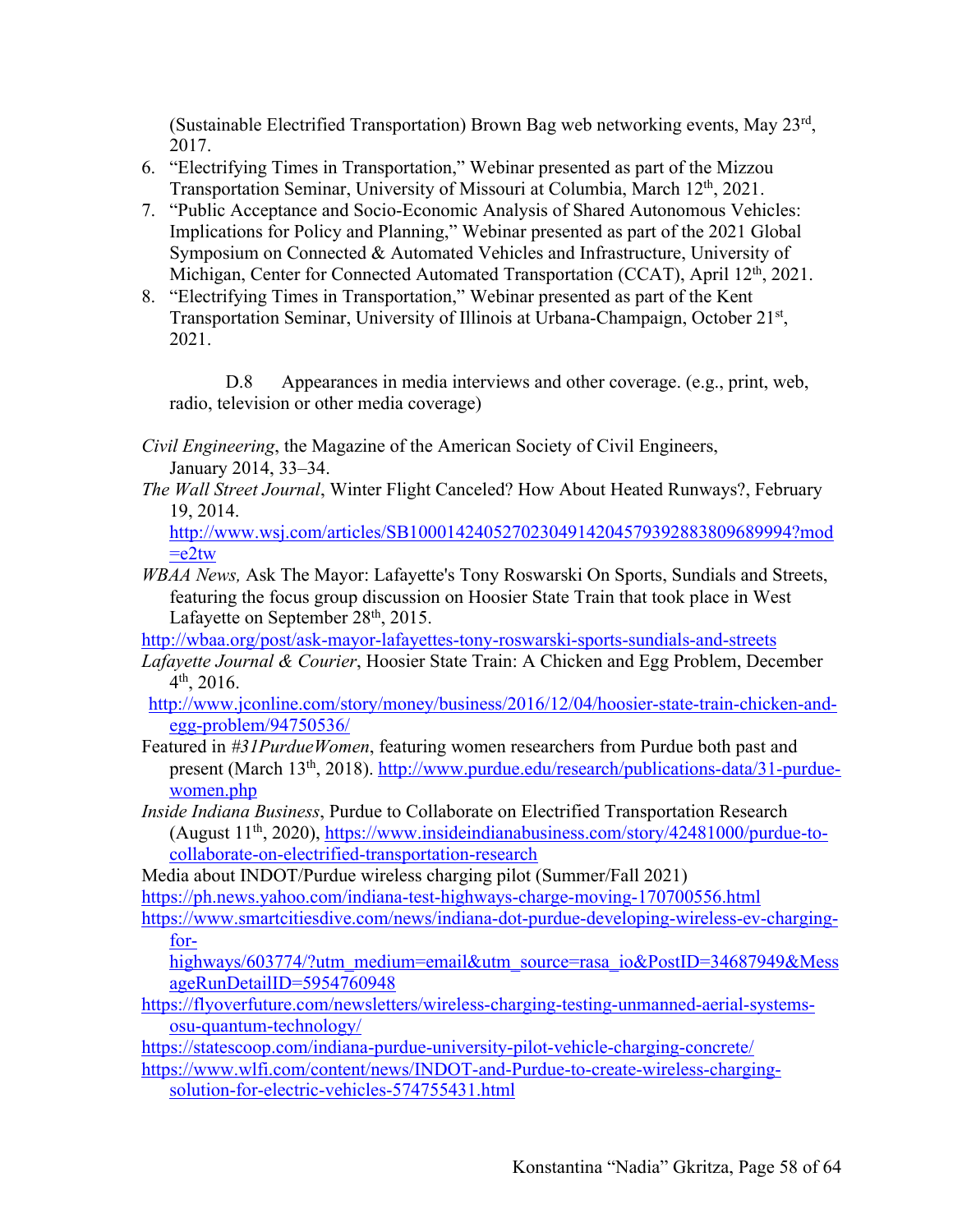https://www.thedrive.com/tech/41625/pavement-that-wirelessly-charges-evs-will-be-testedin-indiana

https://inf.news/en/tech/1c118f0d87458b681a7d362ac4904b11.html

https://www.autoblog.com/2021/07/22/indiana-wireless-highway-charging/

https://www.greencarcongress.com/2021/07/20210719-magment.html

https://www.nytimes.com/2021/11/29/technology/electric-cars-magneticroads.html?smid=em-share

Resources Radio podcast, https://www.resources.org/resources-radio/magnetized-concretethe-future-of-electric-vehicle-charging-with-nadia-gkritza/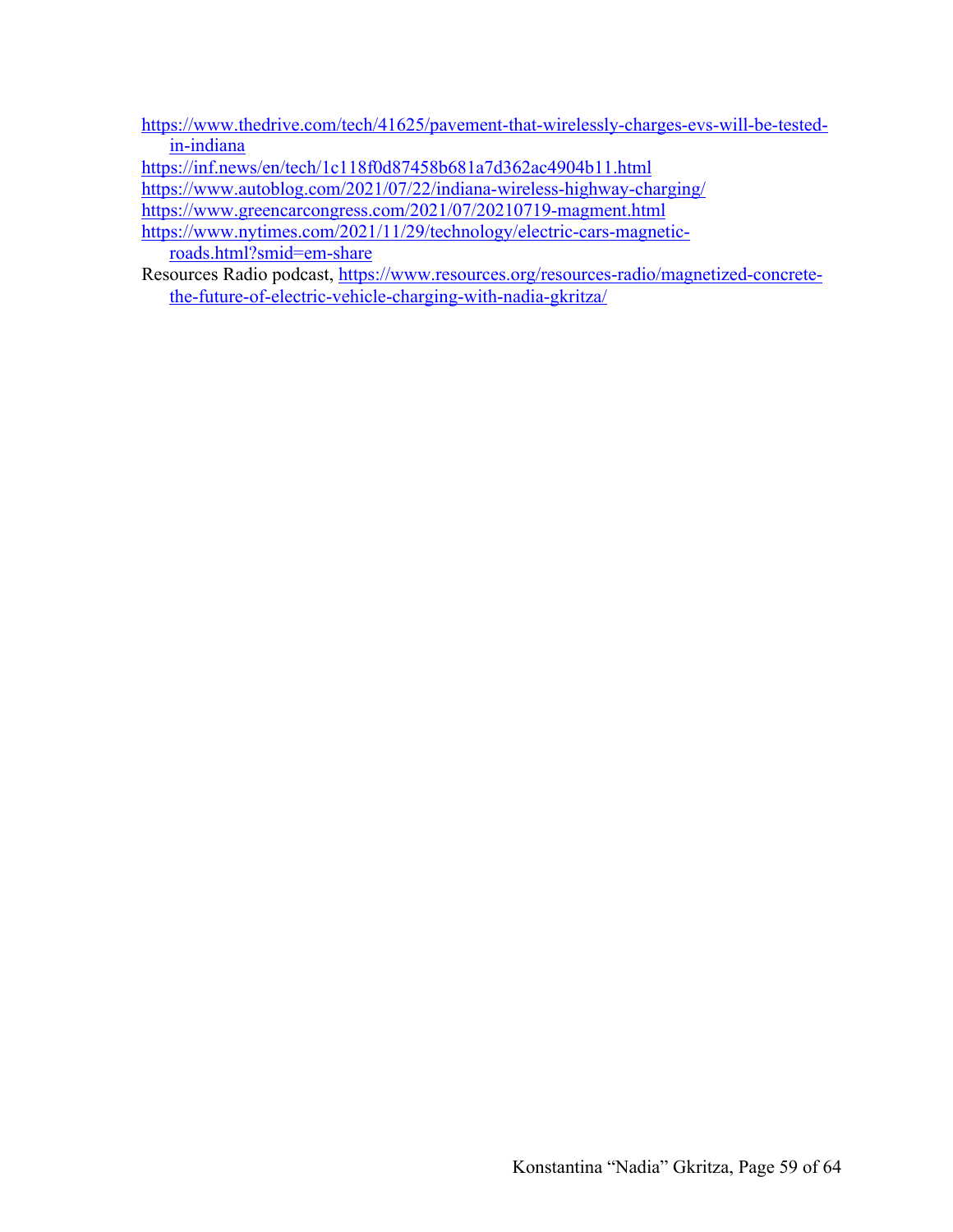## **E. ENGAGEMENT**

E.1 Major committee assignments in the Department, School, and/or University.

#### **Iowa State University**

- Chair and Director of Graduate Education for Interdisciplinary Graduate Program in Transportation (MS Trans), 2008-2013.
- Civil, Construction, and Environmental Engineering, Graduate Recruitment Committee Member, 2007-2008.
- Civil, Construction, and Environmental Engineering, Computer Committee Member, 2007-2009.
- Civil, Construction, and Environmental Engineering, Undergraduate Curriculum Committee Member, 2007-2009.
- Civil, Construction, and Environmental Engineering, Graduate Committee Member, Transportation Area Representative, 2008-2013.
- Civil, Construction, and Environmental Engineering, Women & Minorities Committee Member, 2009-2010;

#### **Purdue University**

- Lyles School of Civil Engineering, Graduate Committee member, Transportation Area Representative, August 2013-August 2019.
- Lyles School of Civil Engineering, Strategic Plan Subcommittee Member, Theme 3: Increase accessibility to high quality, flexible and affordable higher education, since May 2014.
- Lyles School of Civil Engineering, Faculty Governance Committee, at-large representative, 2014-2016.
- Lyles School of Civil Engineering, Planning Committee of the 120<sup>th</sup> Graduating Anniversary of the first alumna, Spring 2017.
- Lyles School of Civil Engineering, Advisory Council, Faculty Representative, 2017-2020.
- Lyles School of Civil Engineering, Faculty Governance Committee, Transportation Area Representative, 2017-present.
- Lyles School of Civil Engineering, ACS Faculty Search member, 2019-2020.
- College of Engineering, Faculty Working group (led by Prof. Mike Ladisch) for defining forward directions for *Faculty and Research*, Spring 2018.
- College of Engineering, Engineering Area Promotions Committee (EAPC), 2021-2024.
	- E.2 Service to government or professional organization.

National Science Foundation proposal reviewer for the ENG/NSF Environmental Sustainability Program, December 2–3, 2008.

- Editor for the publications sponsored by the Transportation and Economic Development Committee, *Transportation Research Record, Journal of the Transportation Research Board* (2009-2020)*.*
- Associate Editor, American Society of Civil Engineers (ASCE) *Journal of Transportation Engineering* (since 2011).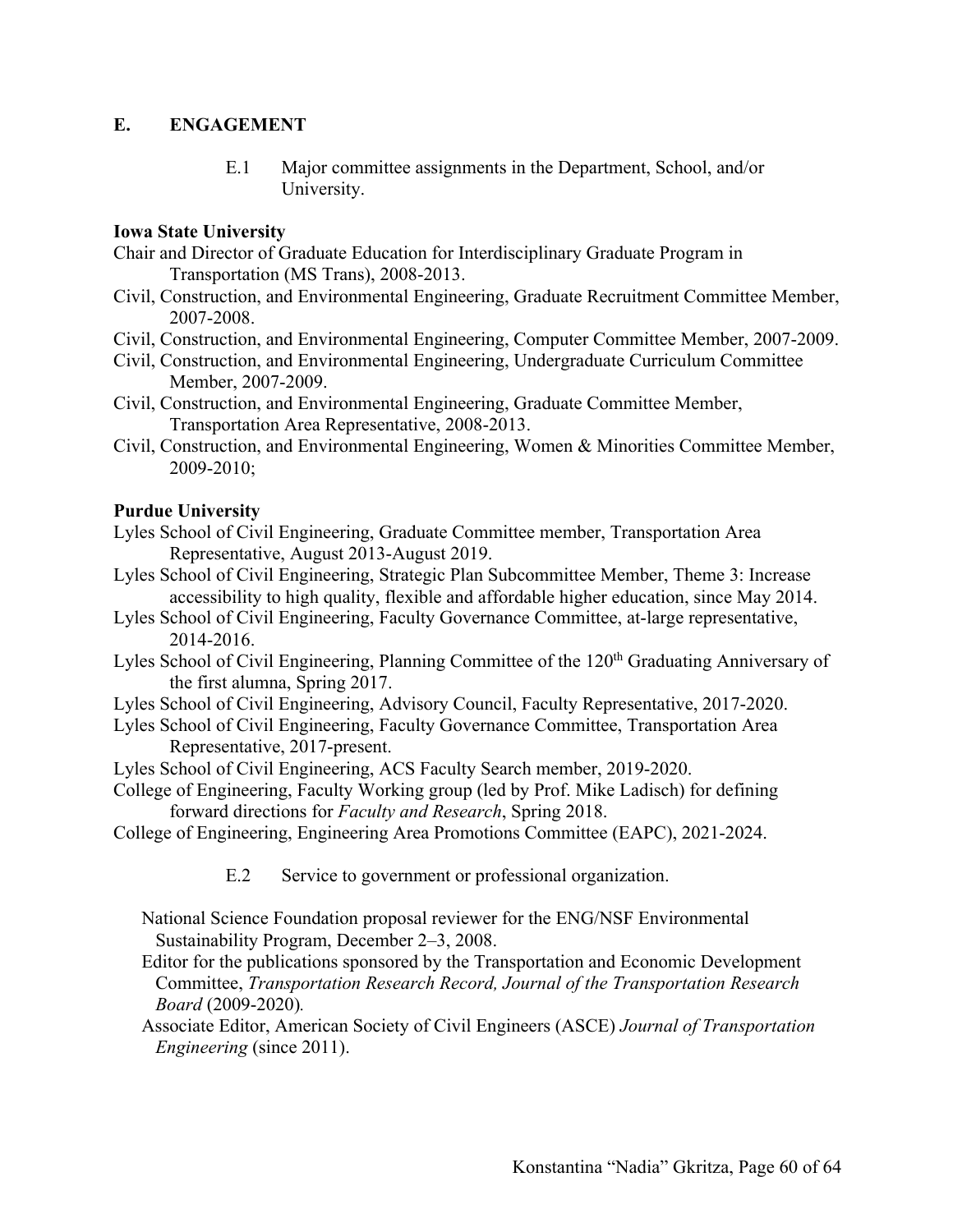- Guest Editor, Special Issue on ITS Applications for the Environment and Energy Conservation, *Journal of Intelligent Transportation Systems: Technology, Planning, and Operations*, Taylor & Francis (2011–2012).
- Grant reviewer for METRANS, the US DOT University Transportation Centers at University of Southern California, May 2011.
- Grant reviewer for Region 2 University Transportation Research Center at City College of New York (CCNY), July 2011.
- Transportation Research Board, National Cooperative Highway Research Program Synthesis Study 44-02, "Using the Economic Value Created by Transportation to Fund Transportation," 2012–2013.
- National Science Foundation proposal reviewer for the Civil Infrastructure Systems program in Transportation, December 4–5, 2013.
- Transportation Research Board, National Cooperative Highway Research Program Project 08-99, "Methodology for Estimating the Value of Travel Time Reliability for Truck Freight System Users," 2013–2014.
- Guest Editor, Special Issue on Transportation and Economic Development of the Journal R*esearch in Transportation Economics*, Elsevier (2015-2016).
- Editorial Board, The International Journal of Transportation Science and Technology (IJTST), Elsevier (effective January 2016).
- Indiana Department of Transportation, Indiana Statewide Rail Plan, Key Stakeholder, 2016- 2017.
- Purdue Climate Change Research Center (PCCRC) Indiana's Climate Change Impacts Assessment, Infrastructure Group, 2016−2017.
- National Science Foundation, Graduate Research Fellowship Program Panelist, Sociology & Geographic Sciences, January 2017.
- Grant reviewer for UW-Milwaukee's Research Growth Initiative, January 2017.
- Indiana's Federal Highway Administration Every Day Counts (EDC) Subject Matter Expert (SME) Team member, 2017.
- Council of University Transportation Centers (CUTC), Student Awards Review Committee, 2017/2018; 2018/2019.
- Grant Reviewer for the Center for Connected Cities for Smart Mobility towards Accessible & Resilient Transportation (C2SMART), A Tier 1 University Transportation Center led by New York University, 2018.
- National Institute of Health, Federal Highway Administration, Invited Expert on Workshop on Identifying Infrastructure-Based Motorcycle Crash Countermeasures, February 13, 2018.
- Associate Editor, International Journal of Transportation Science and Technology (since January 2021).

*Service in Conference and Technical Activities Planning Committees*

- Planning Committee, 2006 National Conference on Transportation and Economic Development (I-TED), March 28–30, Little Rock, Arkansas (2006).
- Planning Committee, 2009 Mid-Continent Transportation Research Symposium, August 20–21, Ames, Iowa (2009).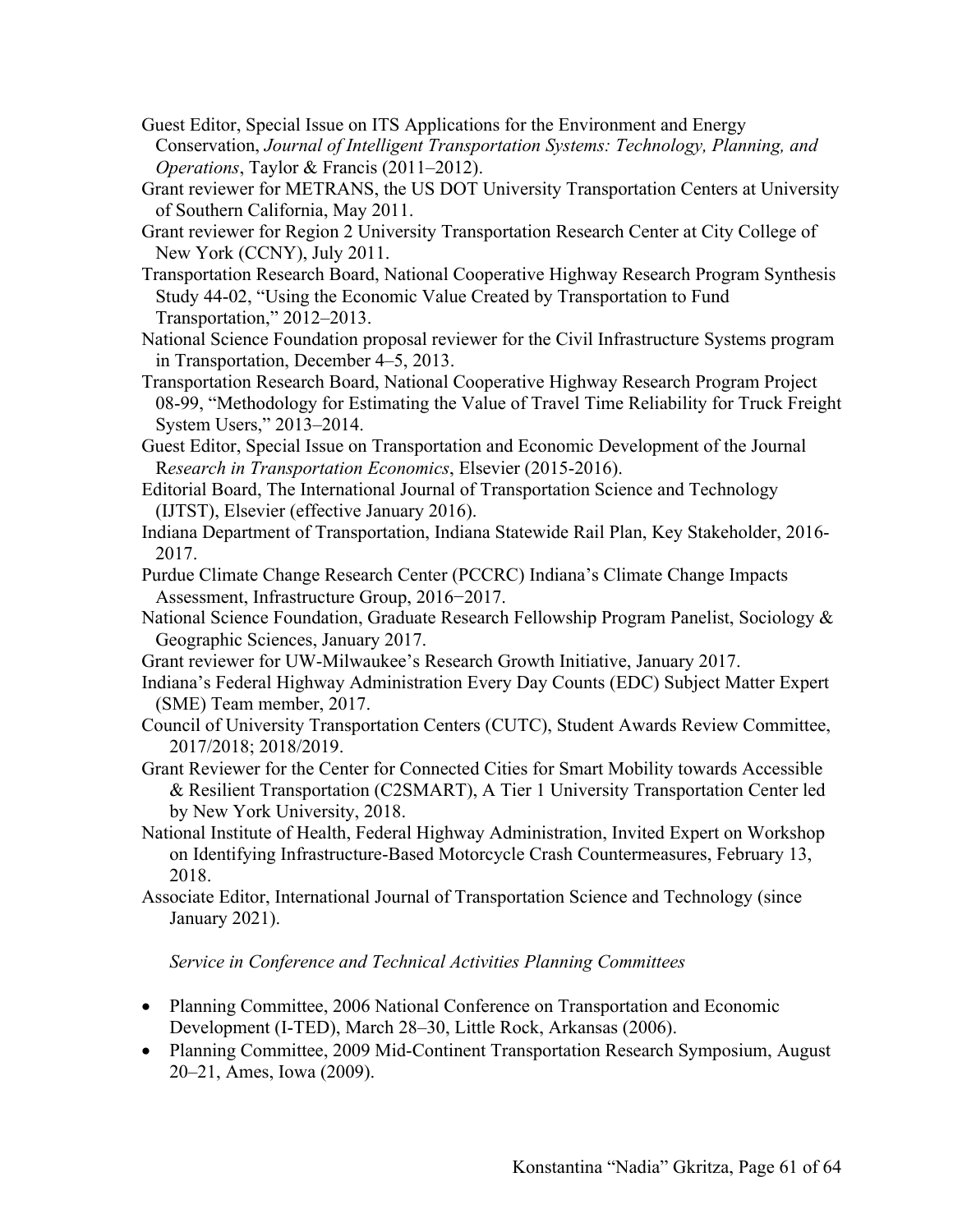- Planning Committee, Safety Track—8<sup>th</sup> National Conference on Transportation Asset Management, October 19–21, Portland, Oregon (2009).
- Planning Committee, 5<sup>th</sup> International Congress on Transport Research, September 30 and October 1, Volos, Greece (2010).
- Planning Committee, 2011 Mid-Continent Transportation Research Symposium, August 18–19, Ames, Iowa (2011).
- Planning Committee, 2011 National Conference on Transportation and Economic Development (I-TED), May 1–4, Charleston, West Virginia (2011).
- Reviewer for the 4<sup>th</sup> International Conference on Road Safety and Simulation (RSS2013), October 22–25, Rome, Italy (2013).
- Planning Committee, Purdue Road School, March 11–12, West Lafayette, Indiana (2014).
- Co-Chair, Track 7 Energy Efficiency and Sustainability, 2014 Joint Rail Conference, April 2–4, Colorado Springs, Colorado (2014).
- Planning Committee, 2014 International Conference on Transportation and Economic Development (I-TED), April 9–11, Dallas, Texas (2014).
- Co-Chair, Track 7 Energy Efficiency and Sustainability,, 2015 Joint Rail Conference, March 23−26, San Jose, California (2015).
- Technical Committee, 2015 ITE Indiana Section Activities
- Co-Chair, Track 7 Energy Efficiency and Sustainability, 2016 Joint Rail Conference, April 12−15, Columbia, South Carolina (2016).
- Technical Committee, 2016 ITE Indiana Section Activities
- Co-Chair, Track 7 Energy Efficiency and Sustainability, 2017 Joint Rail Conference, April 4−7, Philadelphia, Pennsylvania (2017).
- Co-organizer, 2018 International Conference on Transportation and Economic Development (I-TED), June 2018, Washington D.C.
- Scientific Committee, 8<sup>th</sup> International Congress on Transportation Research (ICTR 2017), September 28−29, 2017, Thessaloniki, Greece.
- Co-Chair, Track 8 Urban Passenger Rail Transport, 2018 Joint Rail Conference, April 18−20, Pittsburgh, Pennsylvania (2018).
- Co-organizer, 2018 International Conference on Transportation and Economic Development (I-TED), June 6−8, 2018, Washington D.C.
- Member, International Advisory Committee (IAC), 3<sup>rd</sup> International Symposium on Multimodal Transportation (ISMT2019), National University of Singapore (NUS), December 6−7, Singapore (2019).
- Scientific Committee, 9<sup>th</sup> International Congress on Transportation Research (ICTR 2021), September 2−3, 2021, Athens, Greece.

## *Service in Conference Tracks/Sessions*

- Session Chair, "Transportation Planning (TPLAN-9)," 10<sup>th</sup> International Conference on Application of Advanced Technologies in Transportation, 28–30 May, Athens, Greece (2008).
- Session Chair, "Traffic Flow Elements," 3<sup>rd</sup> International Conference on Road Safety and Simulation (RSS2011), September 14–16, Indianapolis, Indiana (2011).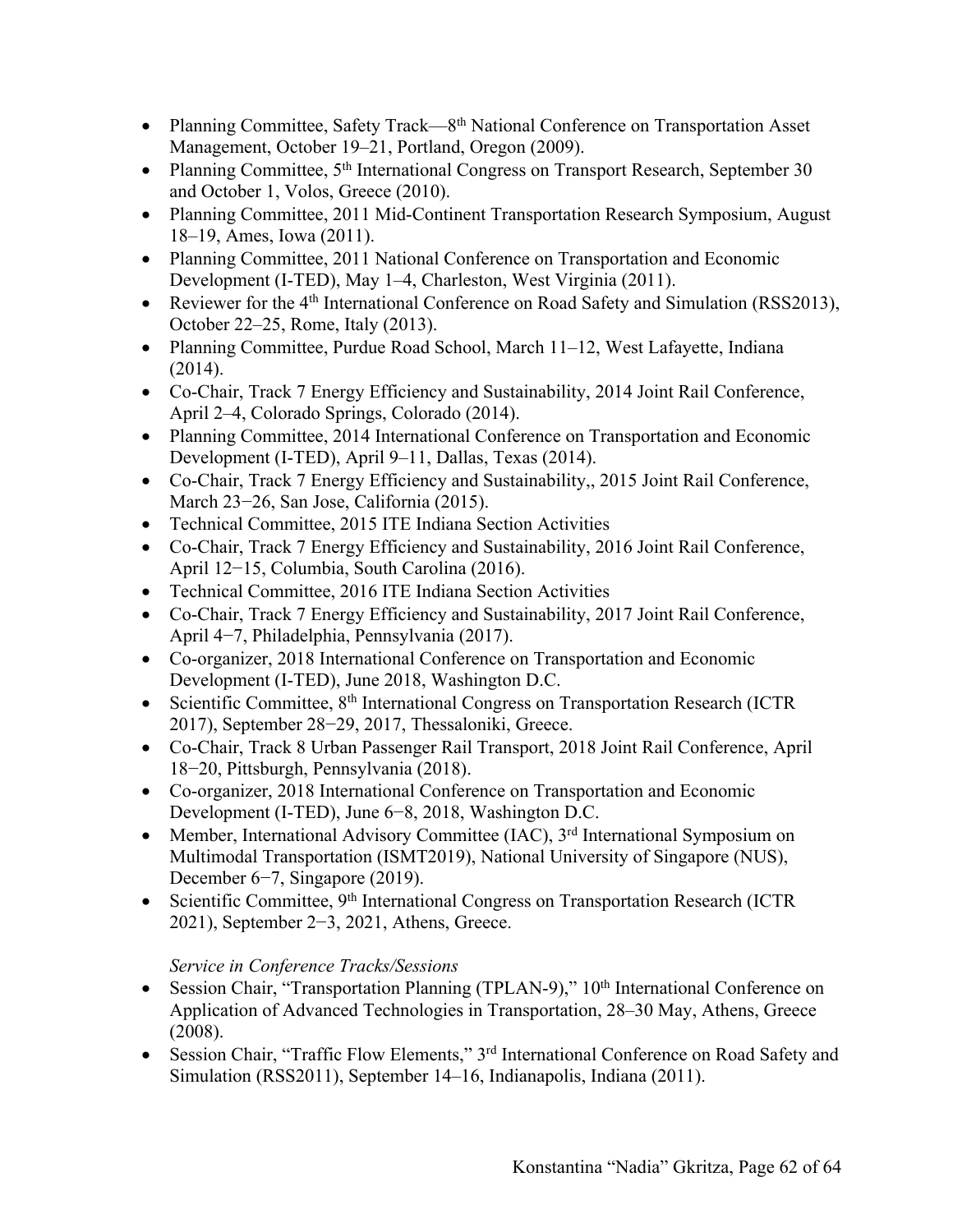- Session Chair, "4-2: Environment", 55<sup>th</sup> Annual Forum, March 13-15, San Jose, California (2014).
- Track Chair and Session Chair (Sessions 7-1 and 7-2), 2014 Joint Rail Conference, Colorado Springs, Colorado, April 2-4 (2014).
- Session Chair, D2: Evaluation Issues in Intermodal and Multi-modal Transportation Investment Strategies, 2014 International Conference on Transportation and Economic Development, April 9–11, Dallas, Texas (2014).
- Workshop 155, Data Analysis Contest Results Presentation and Awards, 94<sup>th</sup> Transportation Research Board Annual Meeting, January 12–16, Washington DC (2015).
- Session 641, Transport Investments and Economic Impacts: Multimodal Perspectives, 94<sup>th</sup> Transportation Research Board Annual Meeting, January 12–16, Washington DC (2015).
	- E.3 International program activities.

External reviewer for the research program 'Archimedes III', which aims at the Enhancement of Research Groups at the Technological Educational Institutes of Greece, Greek Ministry for Education, Life Long Learning and Religious Affairs, 2011.

External reviewer for the research program 'Thalis', which aims at the Interdisciplinary or/and Interdepartmental Research and Innovation with the Prospect for Recruitment of High-Level Researchers from Abroad via the Implementation of Basic and Applied High-Quality Research, Greek Ministry for Education, Life Long Learning and Religious Affairs, 2011.

- Global Engineering Program, Purdue Micro-Hydropower Global Design Team, co-advisor, since 2014.
- Session Chair of International Conferences (see Section H.4)
- Member of the International Road Federation, Committee on Road Finance and Economics (since 2010)
- Member, Ph.D. Committees, National Technical University of Athens, Athens, Greece

Member, Ph.D. Committees, Monash University, Victoria, Australia